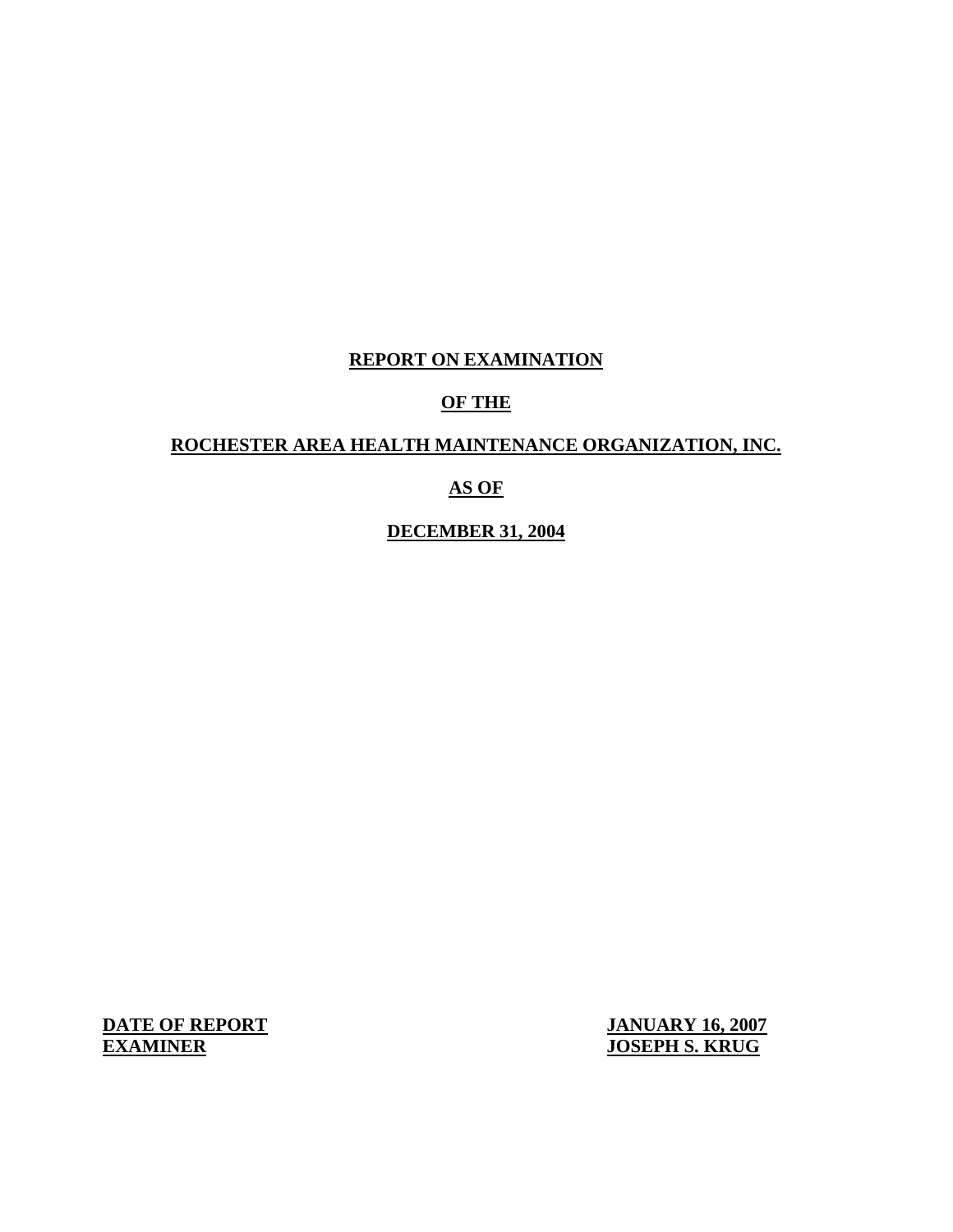# **TABLE OF CONTENTS**

| <b>ITEM NO.</b> |                                                                                                                                                                                                                                                                                                                                               | PAGE NO.                                           |
|-----------------|-----------------------------------------------------------------------------------------------------------------------------------------------------------------------------------------------------------------------------------------------------------------------------------------------------------------------------------------------|----------------------------------------------------|
| 1.              | Scope of examination                                                                                                                                                                                                                                                                                                                          | $\overline{2}$                                     |
| 2.              | <b>Executive Summary</b>                                                                                                                                                                                                                                                                                                                      | 3                                                  |
| 3.              | Description of Company                                                                                                                                                                                                                                                                                                                        | $\overline{4}$                                     |
|                 | A.<br>Management<br><b>B.</b><br>Territory and plan of operation<br>$C_{\cdot}$<br>Reinsurance<br>D.<br>Holding company system<br>E.<br>Administrative services agreement<br>Significant operating ratios<br>F.                                                                                                                               | $\overline{4}$<br>13<br>16<br>18<br>20<br>21       |
| 4.              | <b>Financial statements</b>                                                                                                                                                                                                                                                                                                                   | 22                                                 |
|                 | A.<br><b>Balance</b> sheet<br><b>B.</b><br>Statement of revenues and expenses<br>C.<br>Change in surplus                                                                                                                                                                                                                                      | 22<br>24<br>25                                     |
| 5.              | Claims payable                                                                                                                                                                                                                                                                                                                                | 25                                                 |
| 6.              | Market conduct activities                                                                                                                                                                                                                                                                                                                     | 26                                                 |
|                 | A.<br>Claims processing<br><b>B.</b><br><b>Prompt Payment</b><br>$C_{\cdot}$<br>Improper premium notices<br>Grievance register<br>D.<br>Appeals register<br>Ε.<br><b>Utilization review</b><br>F.<br>G.<br><b>Explanation of benefits forms</b><br>Failure to respond to New York Insurance Department inquiries<br>H.<br>Frauds review<br>I. | 26<br>28<br>31<br>32<br>33<br>34<br>36<br>37<br>38 |
| 7.              | Compliance with prior report on examination                                                                                                                                                                                                                                                                                                   | 40                                                 |
| 8.              | Summary of comments and recommendations                                                                                                                                                                                                                                                                                                       | 42                                                 |
|                 | Appendix A - Systems Review                                                                                                                                                                                                                                                                                                                   | 46                                                 |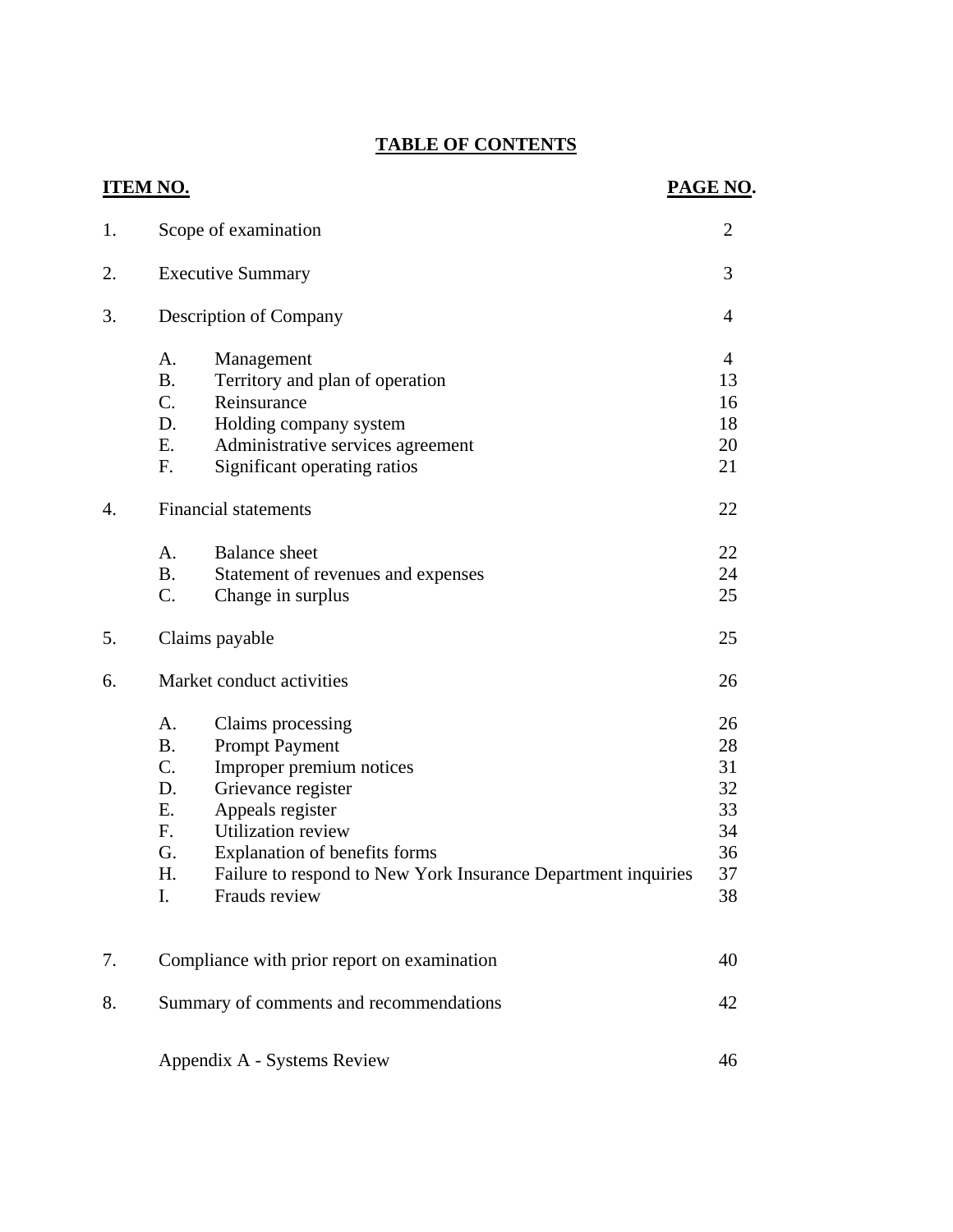

STATE OF NEW YORK INSURANCE DEPARTMENT 25 BEAVER STREET NEW YORK, NEW YORK 10004

 Governor Eliot Spitzer  Eric R. Dinallo Acting Superintendent

January 16, 2007

Honorable Eric R. Dinallo Superintendent of Insurance Albany, New York 12257

Sir:

Pursuant to the requirements of the New York Insurance Law, and in compliance with the instructions contained in Appointment Number 22359, dated May 3, 2005, attached hereto, I have made an examination into the condition and affairs of the Rochester Area Health Maintenance Organization, Inc., a not-for-profit corporation licensed pursuant to the provisions of Article 44 of the New York Public Health Law, as of December 31, 2004, and submit the following report thereon.

A review was made of the HMO's information system and operations with the assistance of INS Regulatory Insurance Services, Inc. The results of such review are included in Appendix A of this report.

The examination was conducted at the HMO's home office located at 259 Monroe Avenue, Rochester, New York 14607.

Where the designations, "HMO" or "RAHMO", appear herein without qualification, they should be understood to indicate the Rochester Area Health Maintenance Organization, Inc.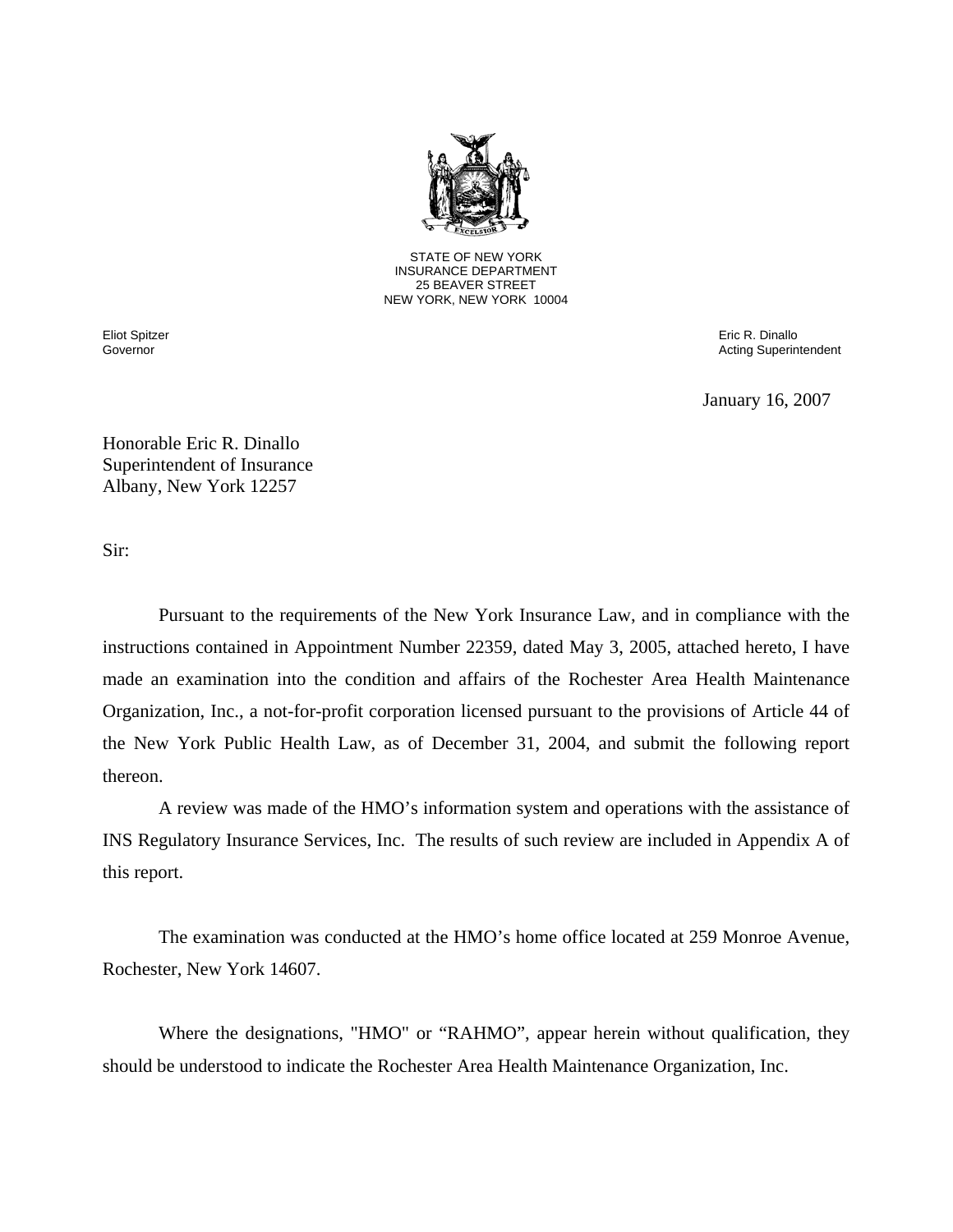#### 1. **SCOPE OF EXAMINATION**

The previous examination was conducted as of December 31, 2000. This examination covers the four-year period from January 1, 2001 through December 31, 2004. Transactions occurring subsequent to this period were reviewed where deemed appropriate by the examiner.

The examination comprised a complete verification of assets and liabilities as of December 31, 2004 in accordance with statutory accounting principles as adopted by this Department, a review of income and disbursements deemed necessary to accomplish such verification, and utilized, to the extent considered appropriate, work performed by the HMO's independent certified public accountants. A review or audit was also made of the following items as called for in the Examiners Handbook of the National Association of Insurance Commissioners:

> History of HMO Management and control Corporate records Fidelity bonds and other insurance Employee welfare and pension plans Territory and plan of operation Market conduct activities Growth of HMO Business in force Reinsurance Accounts and records

A review was also made to ascertain what action was taken by the HMO with regard to comments and recommendations in the prior report on examination. This report on examination is confined to financial statements and comments on those matters which involve departures from laws, regulations or rules, or which are deemed to require explanation or description**.**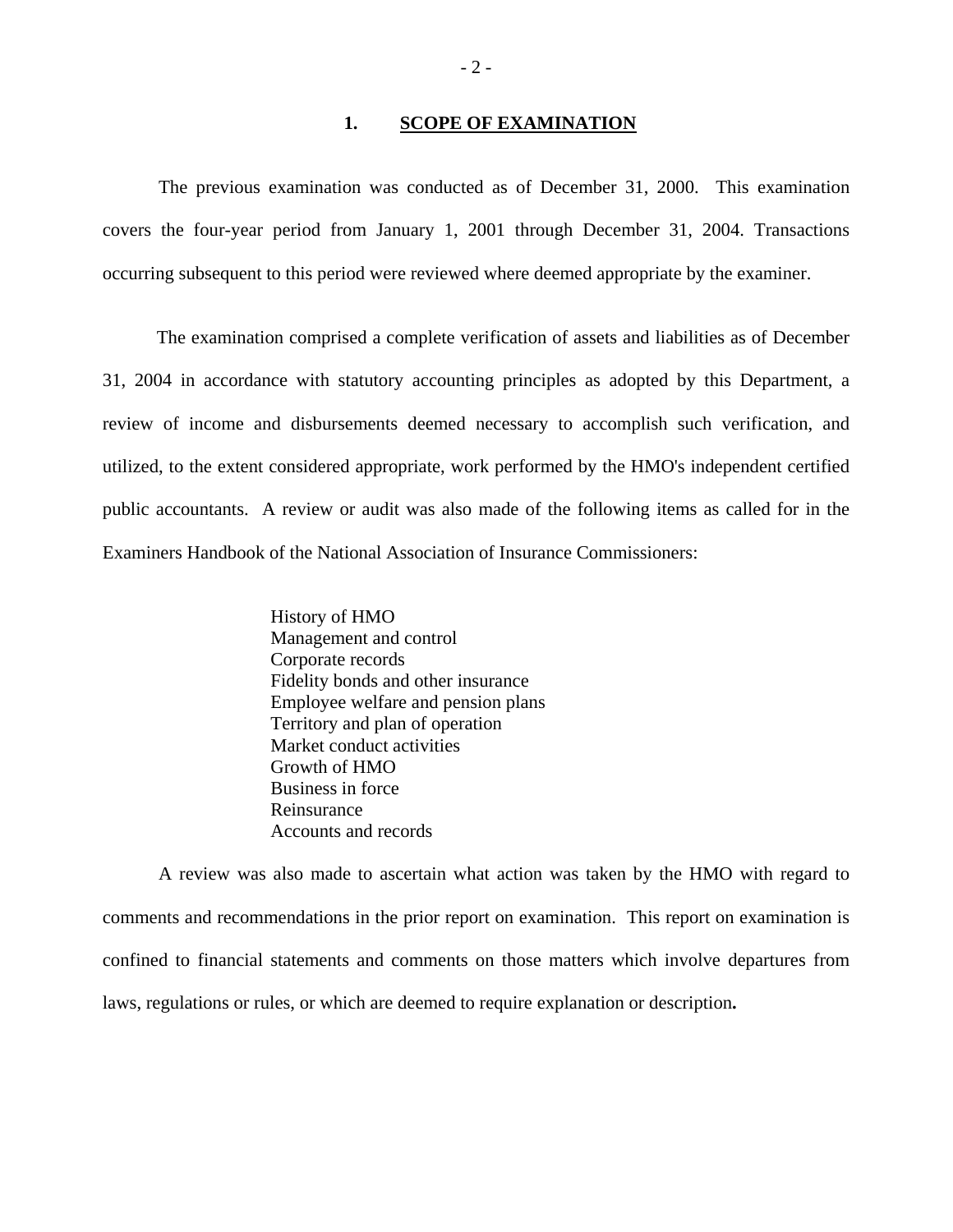# **2. EXECUTIVE SUMMARY**

The results of this examination revealed certain operational deficiencies during the

examination period. The most significant findings of this examination include the following:

- The HMO violated Section 508 of the New York Not-For-Profit Corporation Law by paying bonuses to its officers predicated on the profit of not-for-profit corporations.
- The HMO failed to comply with the requirements of Section 3224-a of the New York Insurance Law and make appropriate payment of all claims within the forty-five (45) day period provided by the aforementioned section of the Insurance Law, where there is not an appropriate reason for delay in payment as specified in Section 3224-a(a) and (b) of the New York Insurance Law.
- The HMO failed to pay appropriate interest in those instances where the interest calculated pursuant to Section 3224-a(c) of the New York Insurance Law is \$2.00 or more and where there is not an appropriate reason for delay in payment as specified in Sections 3224-a(a) and (b) of the New York Insurance Law.
- The HMO violated Section  $4308(g)(1)$  of the New York Insurance Law and Circular Letter No. 13 (2005), by using language which may be considered inaccurate and misleading in communications with subscribers - including references to New York State approval of rate increase filings made in accordance with Section  $4308(g)(1)$  of the New York Insurance Law.
- The HMO did not comply with Section 308(a) of the New York Insurance Law and respond to New York Insurance Department inquiries promptly.
- The HMO's failed to report suspicious activity as stated in Section 405(a) of the New York Insurance Law within 30 days.
- The HMO failed to establish a full-time special investigation unit as required by Section 409(b)(1) of the New York Insurance Law.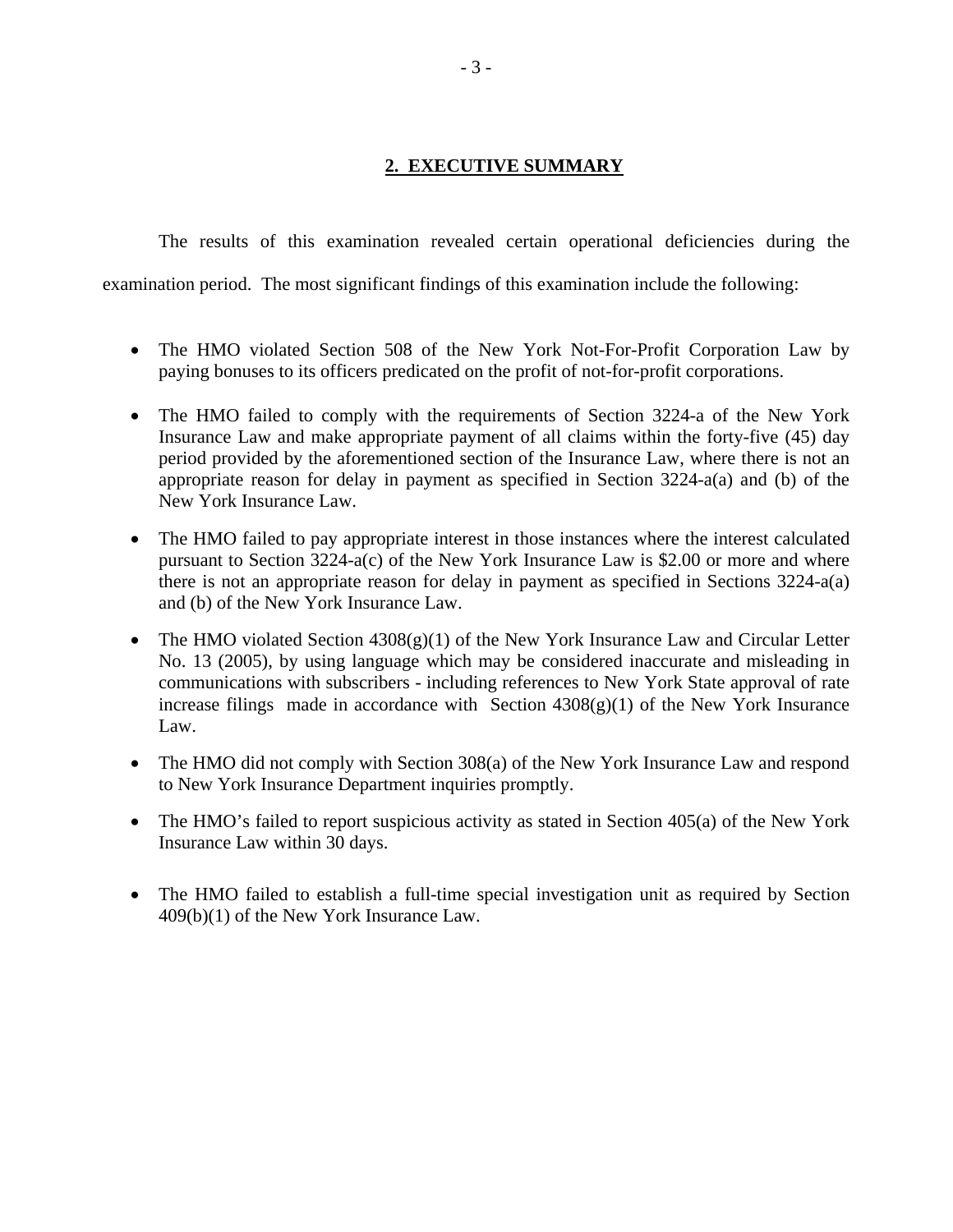#### **3. DESCRIPTION OF COMPANY**

Rochester Area Health Maintenance Organization, Inc., doing business as Preferred Care, provides prepaid comprehensive health care coverage for its enrolled members. The HMO was incorporated in New York State as a not-for-profit corporation on August 18, 1977. On October 18, 1979, the HMO became federally qualified as a health maintenance organization under Title XIII of the Public Health Service Act. Effective November 1, 1979, the HMO received authority to conduct business pursuant to Article 44 of the New York State Public Health Law.

The HMO, as of December 31, 2004, was a subsidiary of Preferred Care, Inc., a not-forprofit corporation, and was controlled through a common board of directors. At December 31, 2004, the sole member of the HMO was Preferred Care, Inc.

RAHMO is an IPA model HMO, it contracts with one or more independent practice associations (IPAs) to provide health care services to its members. Physicians are members of the IPA and are reimbursed for services rendered through a fee schedule or capitated basis as established by the IPA as a whole.

#### **A. Management**

Pursuant to the HMO's charter and by-laws, management of the HMO is vested in a board of directors consisting of not less than three members. As of the examination date, the board of directors was comprised of fourteen (14) members. The board meets at such times as fixed by the board of directors or at special meetings as may be called by the Chairperson or by any two of the board members.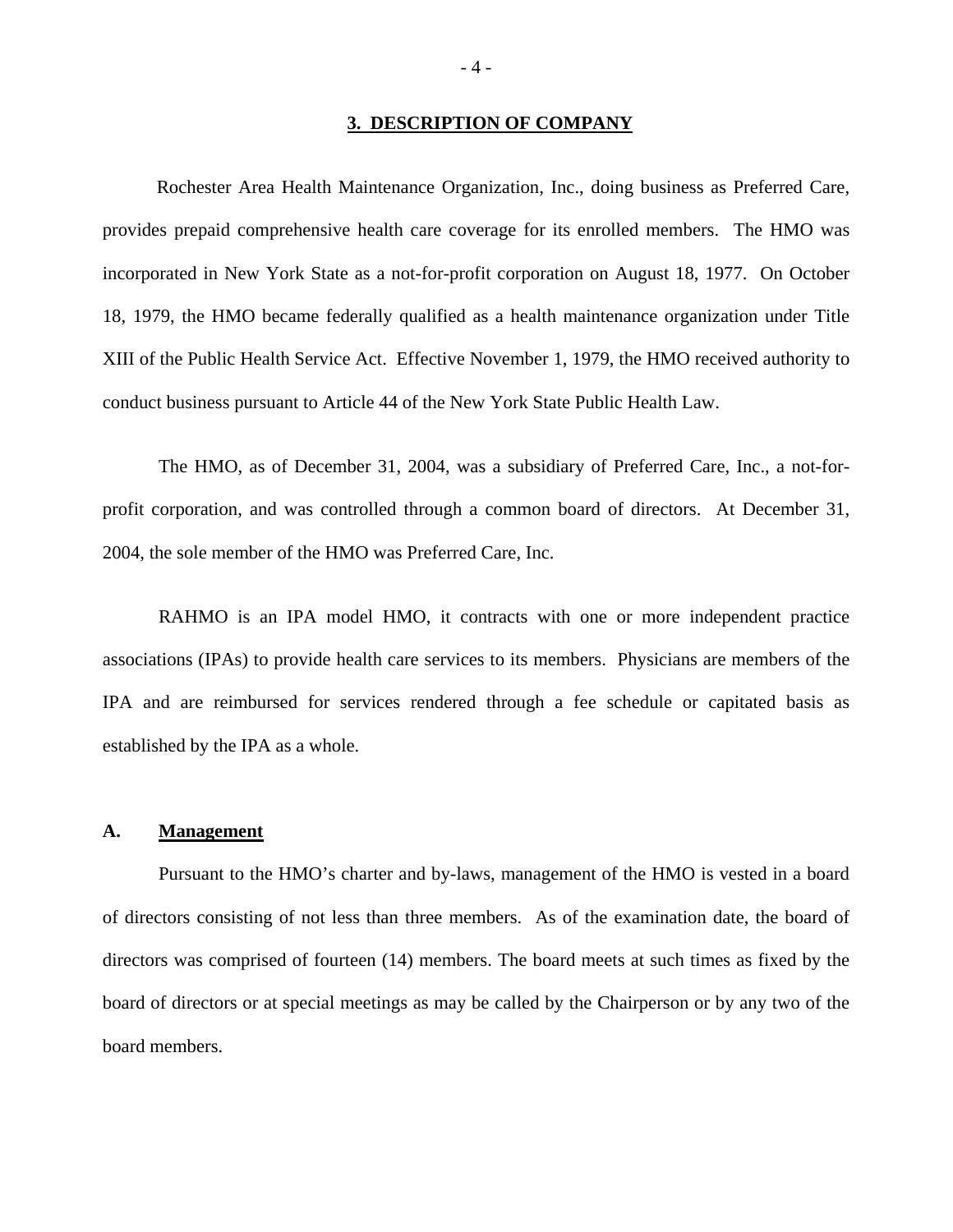#### At December 31, 2004, the HMO's board of directors was as follows:

| <b>Name and Residence</b>               | <b>Principal Business Affiliation</b>                                                     |  |  |
|-----------------------------------------|-------------------------------------------------------------------------------------------|--|--|
| Gary Bonadona*<br>Webster, NY           | Director, Rochester Regional Joint Board,<br>UNITE HERE, AFL-CIO, CLC,<br>Rochester, NY   |  |  |
| Michael Copeland*<br>Rochester, NY      | Manager, Human Resources,<br>Alstom Signaling, Inc.,<br>Rochester, NY                     |  |  |
| Anthony M. Constanza*<br>Webster, NY    | Retired                                                                                   |  |  |
| Bryan Hetherington<br>Rochester, NY     | Public Interest law Office of Rochester,<br>Rochester, NY                                 |  |  |
| Linda Miller*<br>Pittsford, NY          | Vice President, Development,<br>Department 56 Inc.<br>Rochester, NY                       |  |  |
| Robert Oppenheimer<br>Pittsford, NY     | Attorney, Chamberlain, D'Amanda,<br>Oppenheimer & Greenfield,<br>Rochester, NY            |  |  |
| Michael Pichichero, MD<br>Rochester, NY | Physician, Elmwood Pediatric Group,<br>Rochester, NY                                      |  |  |
| William Reddy*<br>Rochester, NY         | Treasurer & Chief Operating Officer,<br>Veterans' Outreach Center, Inc.,<br>Rochester, NY |  |  |
| Michael Schneider, MD<br>Rochester, NY  | Physician,<br>Olsan Medical Group,<br>Rochester, NY                                       |  |  |
| Wilfred J. Schrouder*<br>Penn Yan, NY   | Retired                                                                                   |  |  |
| Tammi Schlotzhauer, MD<br>Rochester, NY | Physician, Rheumatology Associates of<br>Rochester,<br>Rochester, NY                      |  |  |
| Derek tenHoopen, MD<br>Pittsford, NY    | Physician, West Ridge OB/GYN.<br>Rochester, NY                                            |  |  |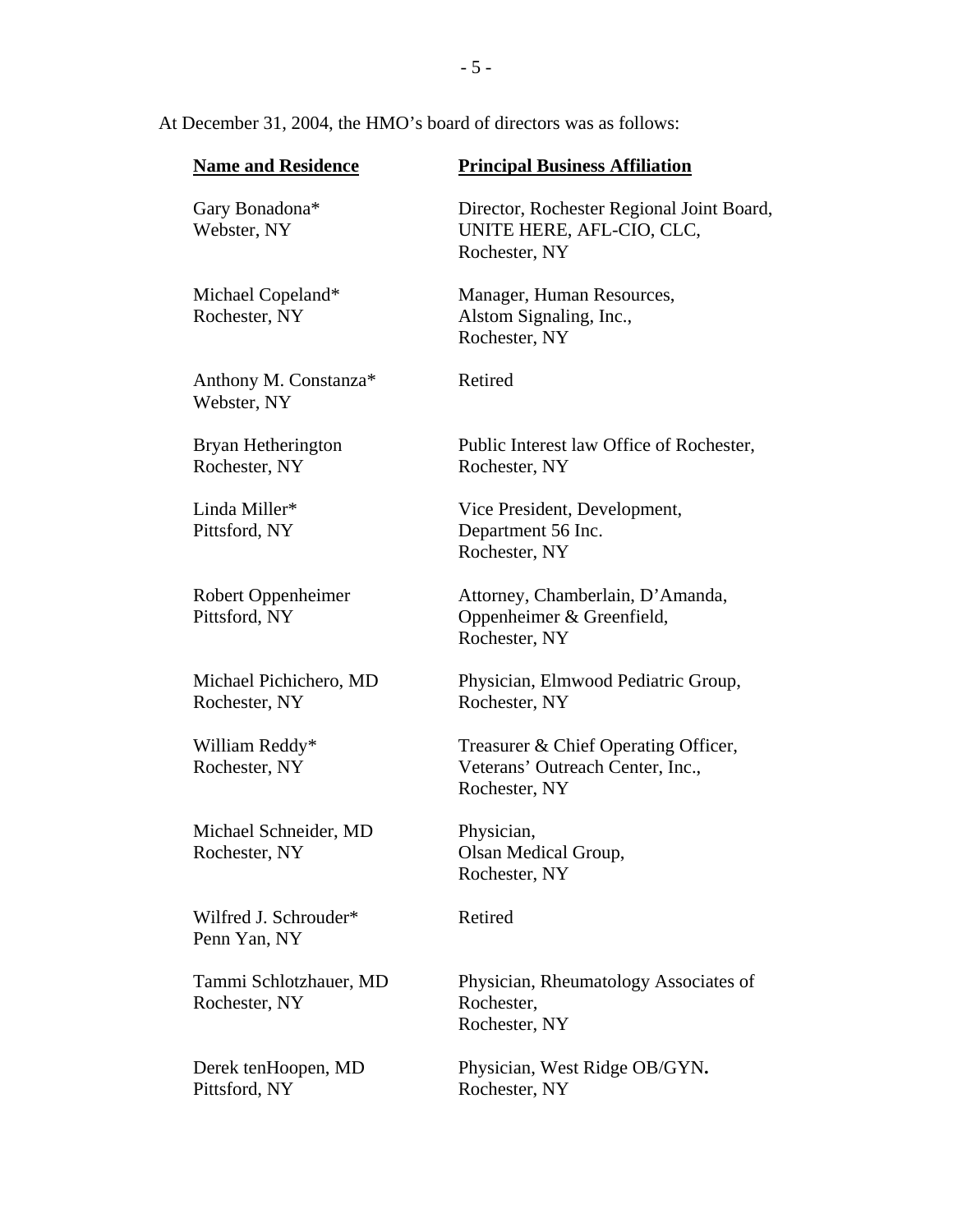| <b>Name and Residence</b> |                              | <b>Principal Business Affiliation</b>            |  |  |
|---------------------------|------------------------------|--------------------------------------------------|--|--|
|                           | John Urban*<br>Rochester, NY | President and Chief Financial Officer,<br>RAHMO, |  |  |
|                           |                              | Rochester, NY                                    |  |  |
|                           | Gerald E. VanStrydonck       | Sigma Marketing Group,                           |  |  |
|                           | Fairport, NY                 | Rochester, NY                                    |  |  |

\* Indicates enrollee

Subsequent to the January 6, 2006 merger with MVP, the following individuals composed RAHMO's board:

| <b>Name and Residence</b>                     | <b>Principal Business Affiliation</b>                                                   |
|-----------------------------------------------|-----------------------------------------------------------------------------------------|
| Donald A. Bentrovato, M.D.<br>Schenectady, NY | Urologist                                                                               |
| Gary Bonadonna*<br>Webster, NY                | Director, Rochester Regional Joint Board,<br>UNITE HERE, AFL-CIO, CLC,<br>Rochester, NY |
| Michael Copeland*<br>Rochester, NY            | Manager, Human Resources,<br>Alstom Signaling, Inc.,<br>Rochester, NY                   |
| Anthony M. Constanza*<br>Webster, NY          | Retired                                                                                 |
| Burt Danovitz, Ph.D.<br>Utica, NY             | Executive Director,<br>Resource Center for Independent Living                           |
| Richard J. D'Ascoli, M.D.<br>Schenectady, NY  | Orthopedic Surgeon                                                                      |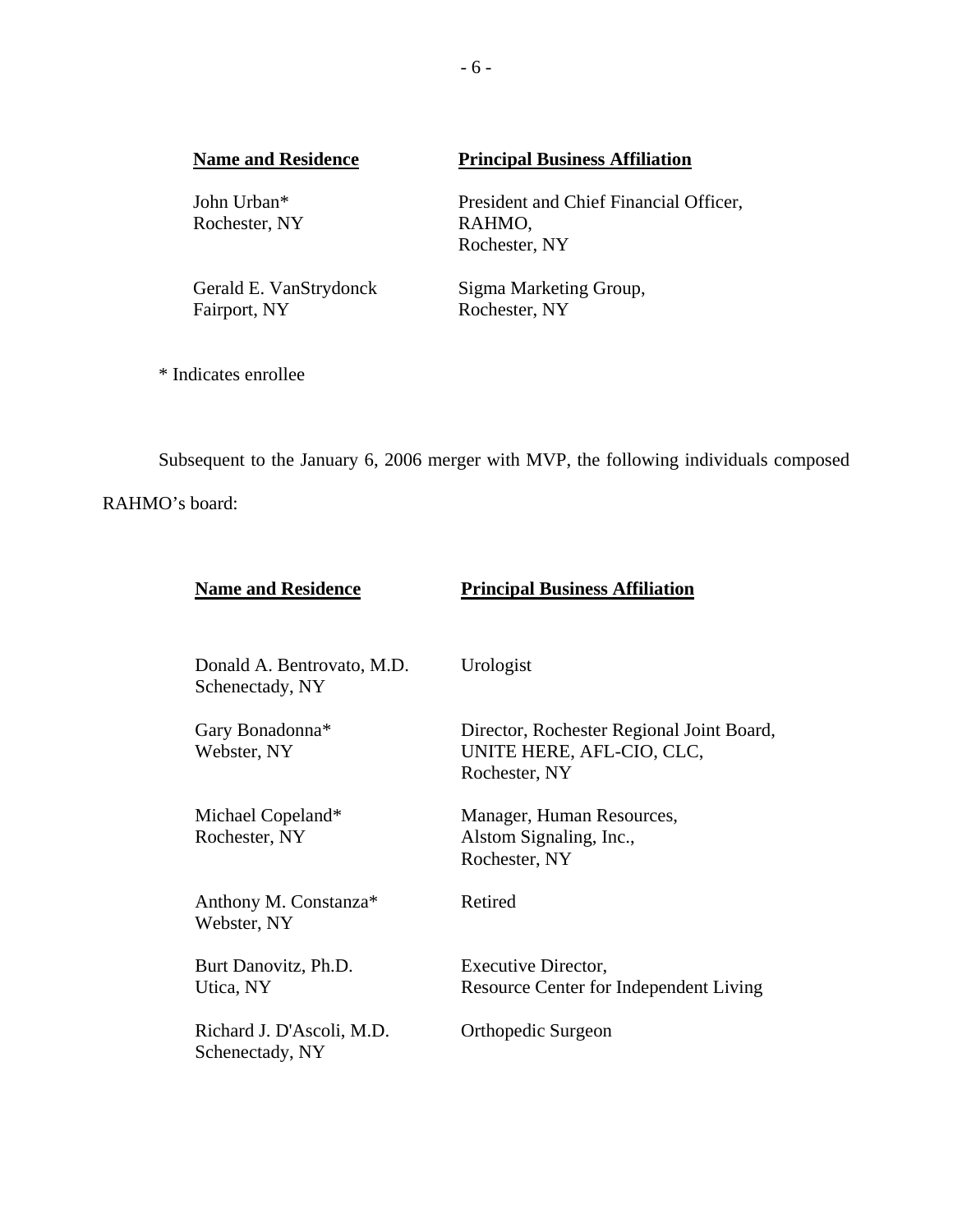#### **Name and Residence**  Joseph A, DePaolis Rochester, NY Alan Goldberg Albany, NY Richard F. Gullott, M.D. Scotia, NY Joseph F. Heavey, Poughkeepsie, NY John F. Houck Jr., M.D. New Hartford, NY Murray M. Jaros, Esq Albany, NY Karen B. Johnson Schenectady, NY Herschel Lessin, M.D. Poughkeepsie, NY Ernest Levy, M.D. Oneonta, NY William Reddy\* Rochester, NY Jon Rich Alplaus, NY Arthur J. Roth Loudonville, NY Michael Schneider, MD Rochester, NY **Principal Business Affiliation**  Retired President, First Albany Capital Retired Associate Director, Veteran's Hospital Physician Attorney, New York State Association of Towns Director of Development, Proctors Theatre Vice President, Hudson Valley Pediatric Group, PC Neurosciences and Radiology Treasurer & Chief Operating Officer, Veterans' Outreach Center, Inc., Rochester, NY Retired Retired Physician, Olsan Medical Group, Rochester, NY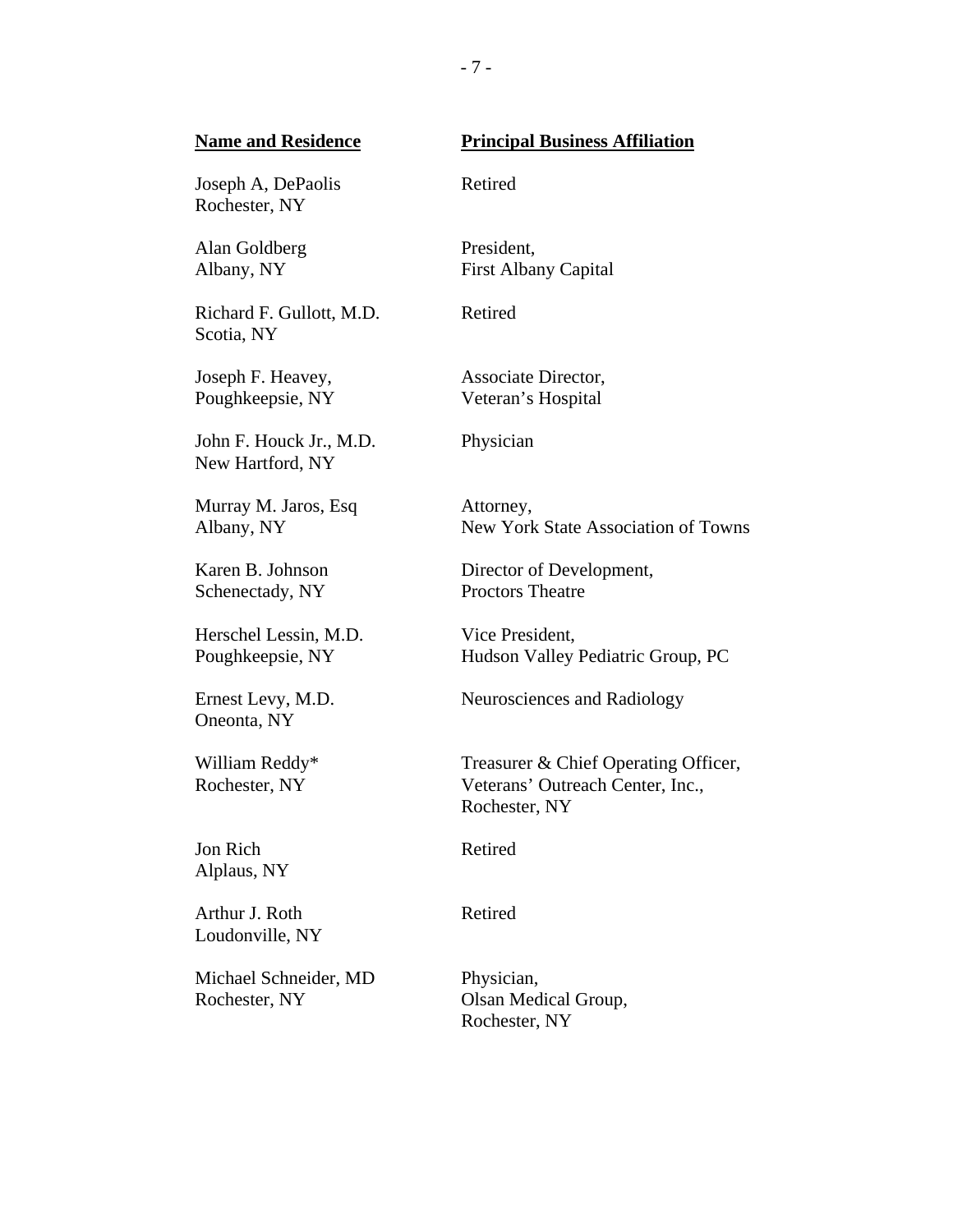| <b>Name and Residence</b>                  | <b>Principal Business Affiliation</b>     |
|--------------------------------------------|-------------------------------------------|
| Wilfred L Schrouder*<br>Penn Yan, NY       | Retired                                   |
| Joseph J. Schwerman, M.D.<br>Hyde Park, NY | Internal Medicine                         |
| Leland Tupper<br>Schenectady, NY           | Treasurer,<br>MVP Health Plan, Inc.       |
| Gerald E. Van Strydonck<br>Fairport, NY    | Sigma Marketing Group,<br>Rochester, NY   |
| Norma C. Westcott<br>Rexford, NY           | Consultant,<br>Westcott Enterprises, Inc. |

\* Indicates enrollee

The minutes of all of the Board of Directors' meetings and committees thereof held during

the examination period were reviewed. The review indicated that all meetings were well attended.

The HMO's principal salaried officers as of December 31, 2004 were as follows:

| <b>Name</b>           | <b>Title</b>      |
|-----------------------|-------------------|
| Wilfred Schrouder     | Chair             |
| Tammi Shlotzhauer, MD | Vice              |
| John Urban            | Presio            |
| Lisa Brubaker         | Sr. Vi            |
|                       | Opera             |
| Kathleen Dahl         | Vice <sup>1</sup> |
| Dominic Galante, MD   | Vice 1            |
|                       | Mana              |
| Patrick Glavey        | Vice <sup>-</sup> |

Chairperson Vice Chairperson President & Chief Executive Officer Sr. Vice President and Chief Operations Officer Vice President, Human Resources Vice President, Medical Quality Management Patrick Glavey Vice President, Sales and Marketing<br>
Kevin Husted Vice President, Information Vice President, Information Technology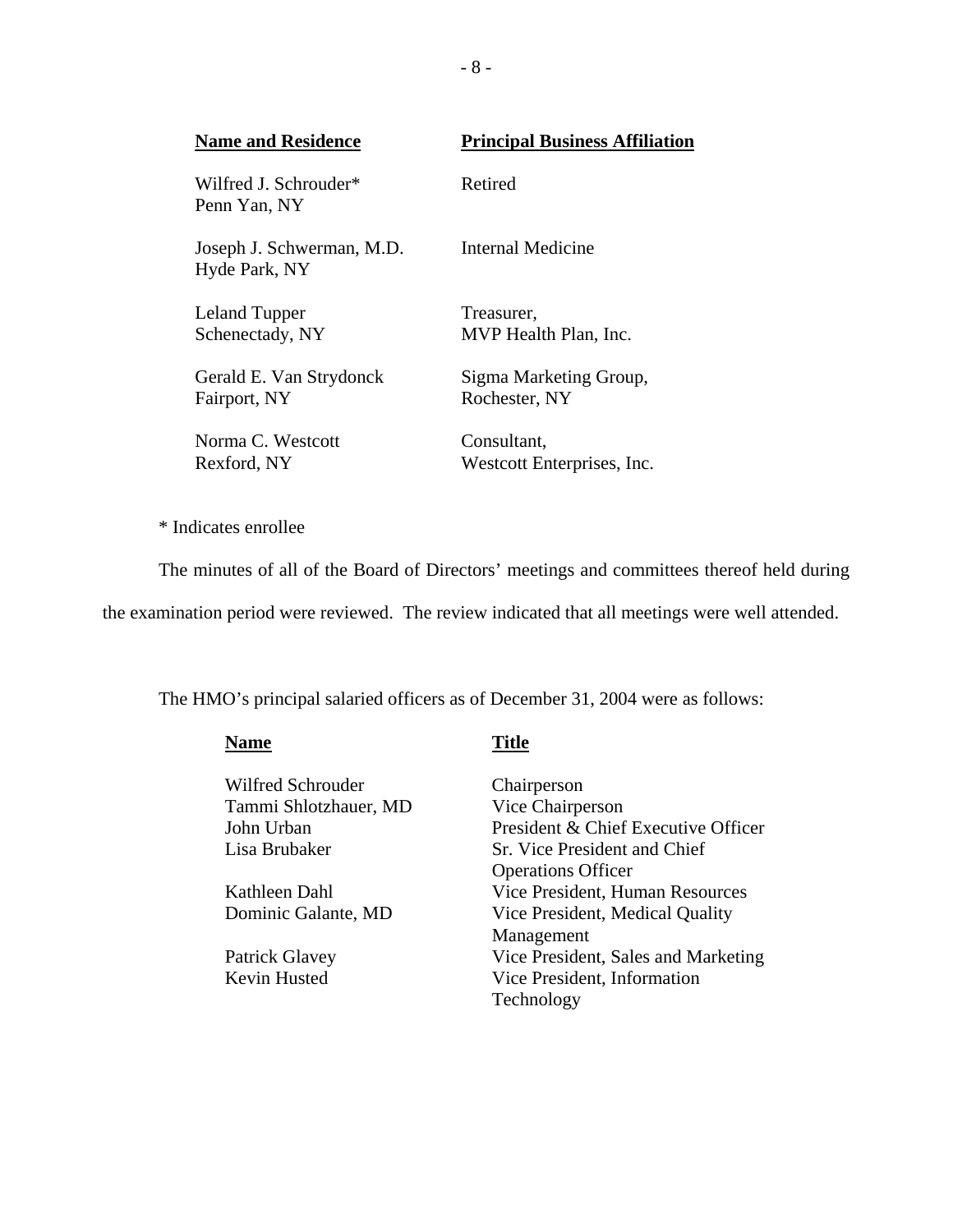| <b>Name</b>              | <b>Title</b>                                        |
|--------------------------|-----------------------------------------------------|
| Dennis Kant              | Vice President and Controller                       |
| Lynette Loomis           | Vice President, Marketing and<br>marketing Services |
| <b>Matthew MacKinnon</b> | Vice President, Network Operations                  |
| Carl Maleri              | Vice President, Underwriting and<br>Analysis        |
| Carl Reed                | Vice President, Pharmacy                            |
| Robert Oppenheimer*      | Secretary                                           |

\* indicates non-salaried officer

 salaried officers were as follows: Subsequent to RAHMO's affiliation with MVP Health Plan, Inc., the HMO's principal

> David Oliker **Name** Title President & Chief Executive Officer Lisa Brubaker Executive Vice President Thomas Combs Treasurer Denise Gonick Secretary

#### Affiliation with MVP Health Plan, Inc.

On January 6, 2006, Preferred Care, Inc. became affiliated with MVP Health Plan, Inc. ("MVP"), a tax-exempt New York State not-for-profit corporation and Health Maintenance Organization licensed pursuant to Article 44 of the New York State Public Health Law. Under the terms of the agreement, Preferred Care, Inc. and MVP reorganized their respective enterprises under a holding company structure, with MVP HealthCare, Inc. (formally Preferred Care, Inc.) as the ultimate holding company (Parent) and the direct or indirect parent company of all of the Preferred Care, Inc. subsidiaries and of MVP and all of its subsidiaries. The Parent funded an independent charitable foundation ("Foundation") with an approximate \$200,000,000 cash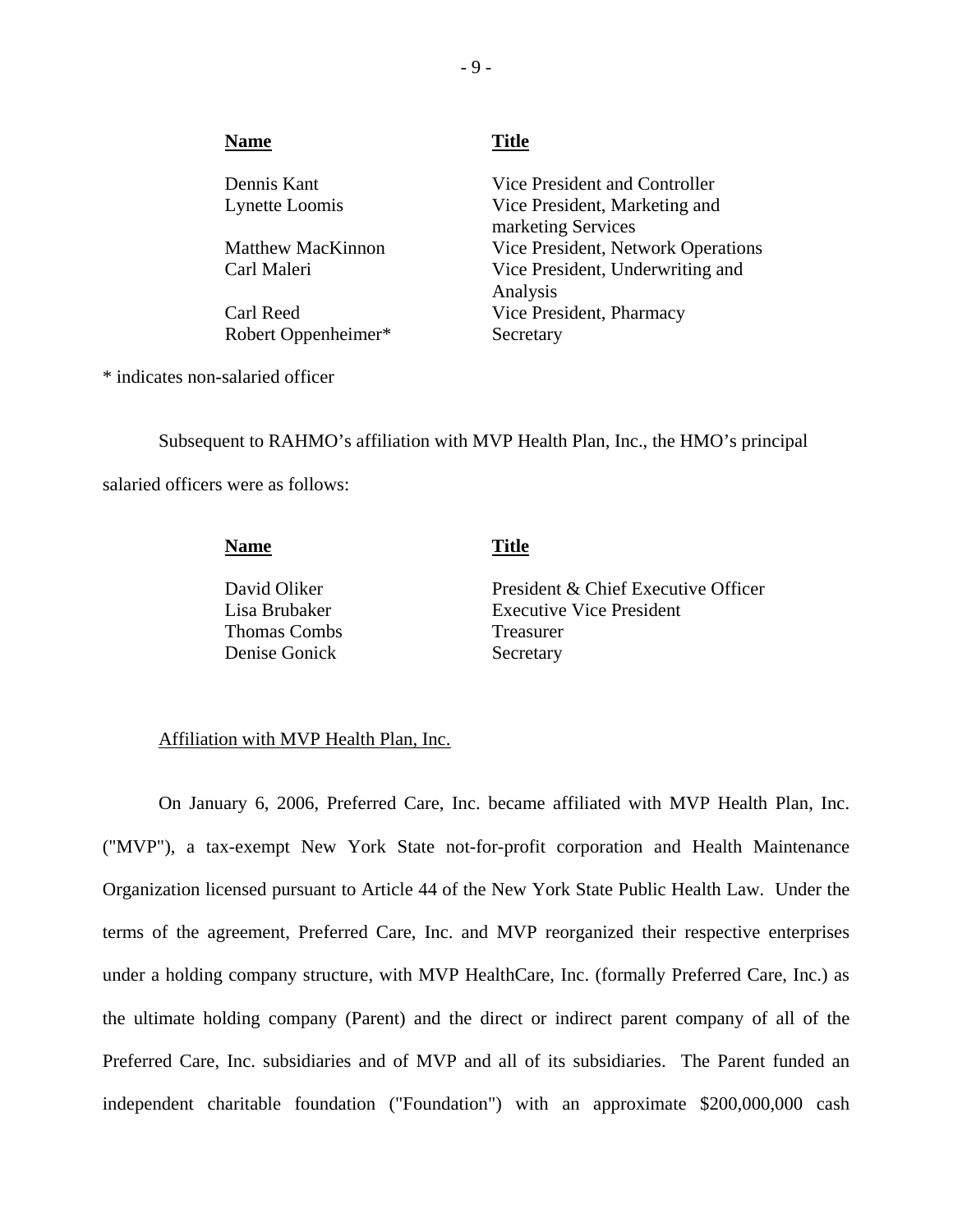payment. The Parent was funded from the proceeds of the \$80,000,000 bank term loan (discussed below) and by cash transfers from RAHMO in the amount of \$107,000,000 and MVP and its subsidiaries in the amount of \$43,500,000. In addition, the Parent is required to contribute an additional amount to the Foundation in the approximate amount of \$27,000,000, which is payable on January 6, 2012. The additional contribution to the Foundation is expected to be funded by the subsidiaries of the Parent.

In connection with the affiliation, the Parent obtained a five year \$80,000,000 bank term loan. Payments of the loan are expected to be funded by the subsidiaries of the Parent. However, pursuant to the New York State Department of Health's approval of the affiliation, dated January 5, 2006, the HMO and any subsidiary of the HMO may not transfer any funds to another entity if such transfer would result in the HMO having a net worth that is less than 12.5% of net premium income for the most recent 12-month period, as of the insurer's most recent filing of the Annual or Quarterly NAIC Health Statement.

#### Executive Bonus Arrangements

In 2005, RAHMO paid John Urban, its President and Chief Executive Officer, \$2.55 million in compensation, including a bonus of \$2,045,000. RAHMO was reimbursed by two other companies within the Preferred Care, Inc. Holding Group, both for-profit entities, as follows: \$313,537 from Preferred Administrative Services, Inc. and \$1,237 from Preferred Financial Services, Inc. According to RAHMO, the share of the bonus between the companies was based upon a cost allocation methodology.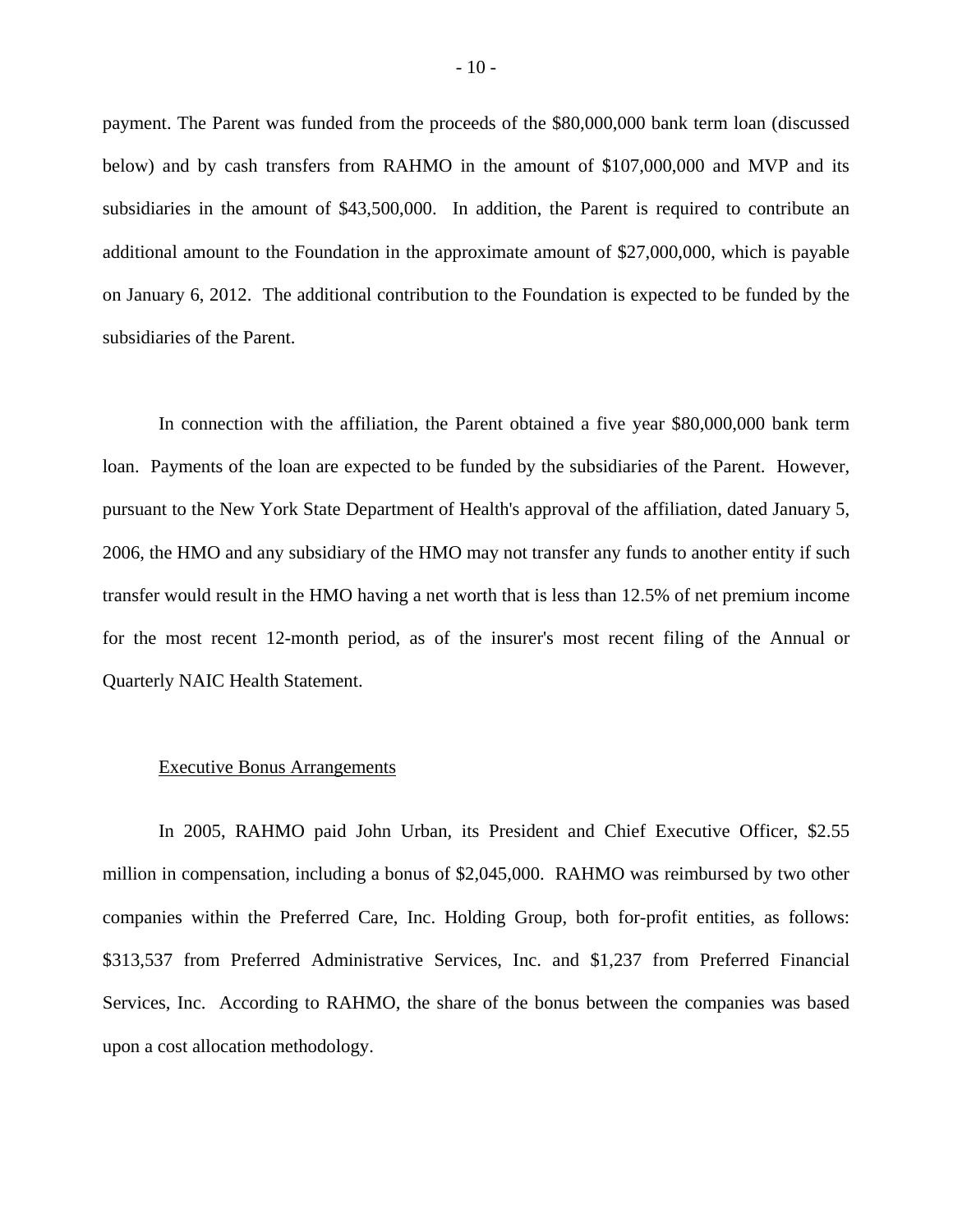The bonus was calculated, in accordance with Section 4(d) of John Urban's employment agreement with the Holding Group and its member companies for the term of January 1, 2002 to December 31, 2004, as amended by agreements dated April 4, 2003 and January 29 2004. Section 4(d) of the agreement, as amended, provides as follows:

> " $(4)(d)(1)$  In addition to the bonus provided for in Paragraph 4(b), Employee shall receive a bonus for services actually rendered and performed if the following conditions are met:

- (i) Rochester Area Health Maintenance Organization, Inc. remains NCQA certified;
- (ii) The Corporations remain independent; provided, however, that the Corporations shall be deemed to have waived such condition if the Board determines, in the exercise of its fiduciary duty, that the Corporations' mission and purpose warrant a merger, affiliation, sale of assets, conversion or other similar transaction in order to strengthen the Corporations or allow the community to benefit from the substantial value that exists as a result of the performance of the Corporations; and
- (iii) The Corporations continue to meet all statutory cash and reserve requirements.

(2) The amount of the bonus provided for in this paragraph shall be ten percent (10%) of the amount of the surplus added during the term of this contract over and above twenty-one million dollars (\$21,000,000), provided, however, that:

- (i) The Corporations shall have the ability to adjust the percentage of the bonus up or down by no more than 5% to reflect other performance measures established by the Board of Directors; and
- (ii) The maximum compensation payable to Employee pursuant to this Section 4(d) shall be \$[2,045,000.00.](https://2,045,000.00)"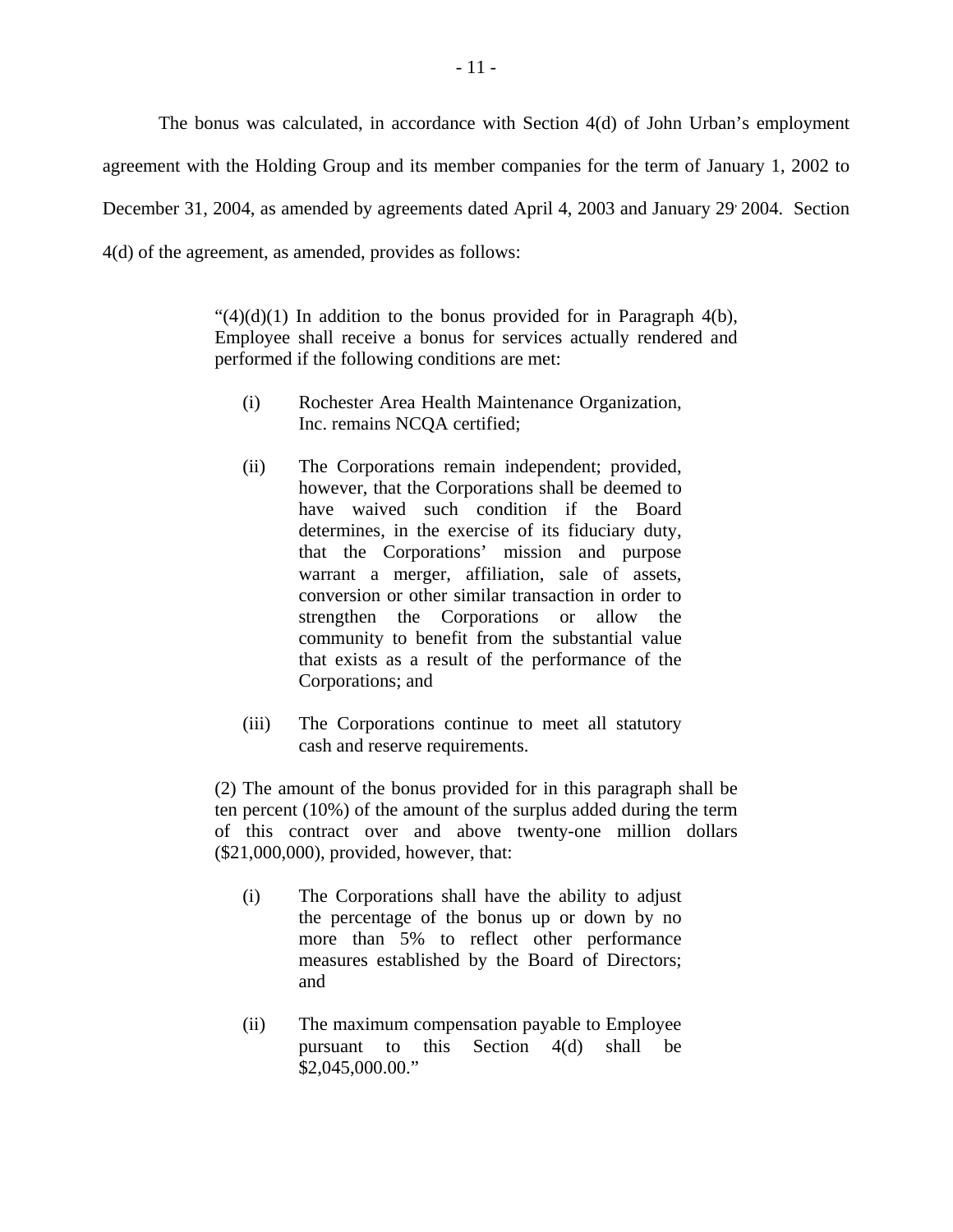The cap was added by the April 2003 amendment as follows:

"(3) Any bonus earned pursuant to this paragraph (d) shall be paid on the earlier of (i) April 1, 2005; or (ii) the closing of a transaction in which there is a change of control of the Corporations, provided, however, that the conditions of subparagraph (1) of this paragraph are otherwise satisfied at the time of such closing."

During an examination of RAHMO conducted in 1996, the Department discovered that the employment agreement for CEO John Urban contained a bonus provision, substantially similar, if not identical, to the one described in this report. The Department's examination report quoted the language of New York Not-For-Profit Corp. Law Section 508 and recommended that RAHMO comply with such section by specifically excluding from its compensation plan for officers any bonus predicated on the profit of not-for-profit corporations. At the time of the Department's 2000 examination of RAHMO, none of the employment agreements based any form of compensation upon the profit of not-for-profit corporations.

New York Not-For-Profit Corp. Law § 508 (McKinney 2005) provides as follows:

"A corporation whose lawful activities involve among other things the charging of fees or prices for its services or products shall have the right to receive such income and, in so doing, may make an incidental profit. All such incidental profits shall be applied to the maintenance, expansion or operation of the lawful activities of the corporation, and in no case shall be divided or distributed in any manner whatsoever among the members, directors, or officers of the corporation."

In addition, New York Not-For-Profit Corp. Law § 515 (McKinney 2005) provides in relevant part, as follows: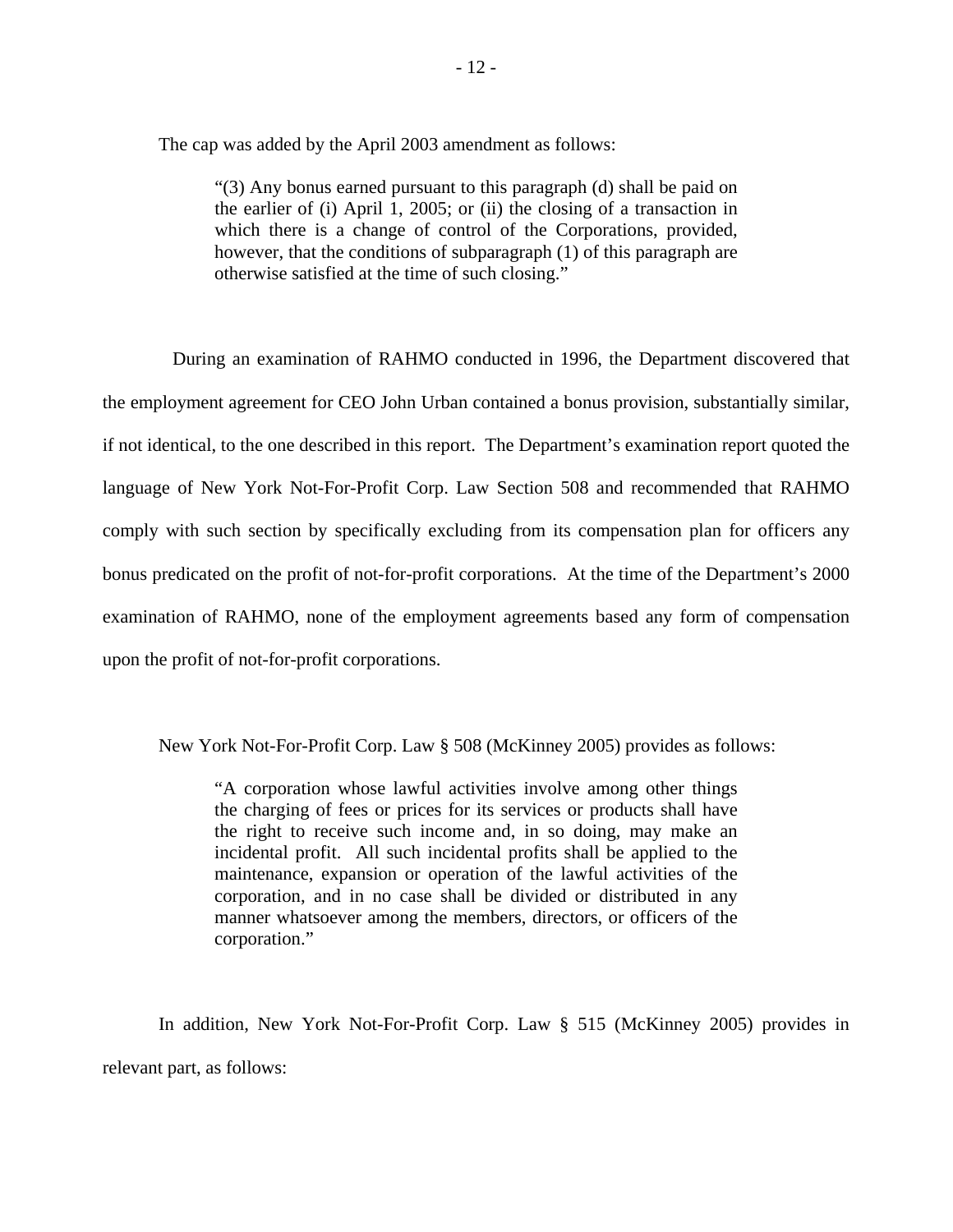- a) "A corporation shall not pay dividends or distribute any part of its income or profit to its members, directors or officers.
- b) A corporation may pay compensation in a reasonable amount to members, directors, or officers for services rendered . . ."

Thus, although a not-for-profit corporation may pay a reasonable compensation to its members, directors or officers for services rendered, it may not share its profits with such persons in any manner whatsoever. Since the amount of the bonus at issue is based upon a certain percentage of excess profits, up to a specified cap, the portion of the bonus that is attributable to RAHMO, a not-for-profit company, constitutes a share of profits of RAHMO and is, therefore, prohibited by New York Not-For-Profit Corp. Law Sections 508 and 515.

It is recommended that the HMO exclude from its bonus and employment agreement with its officers any reference to bonuses predicated on the profit of a not-for-profit corporation in compliance with Section 508 of the New York Not-For-Profit Corporation Law. It is also recommended that the HMO put in place governance procedures for adequate board oversight of its officer compensation program.

#### **B. Territory and Plan of Operation**

At December 31, 2004, the HMO, pursuant to a Certificate of Authority issued by the New York Department of Health, was authorized to conduct operations in the following counties of New York:

> Seneca Wayne Yates Genesee Orleans Wyoming

Livingston Monroe Ontario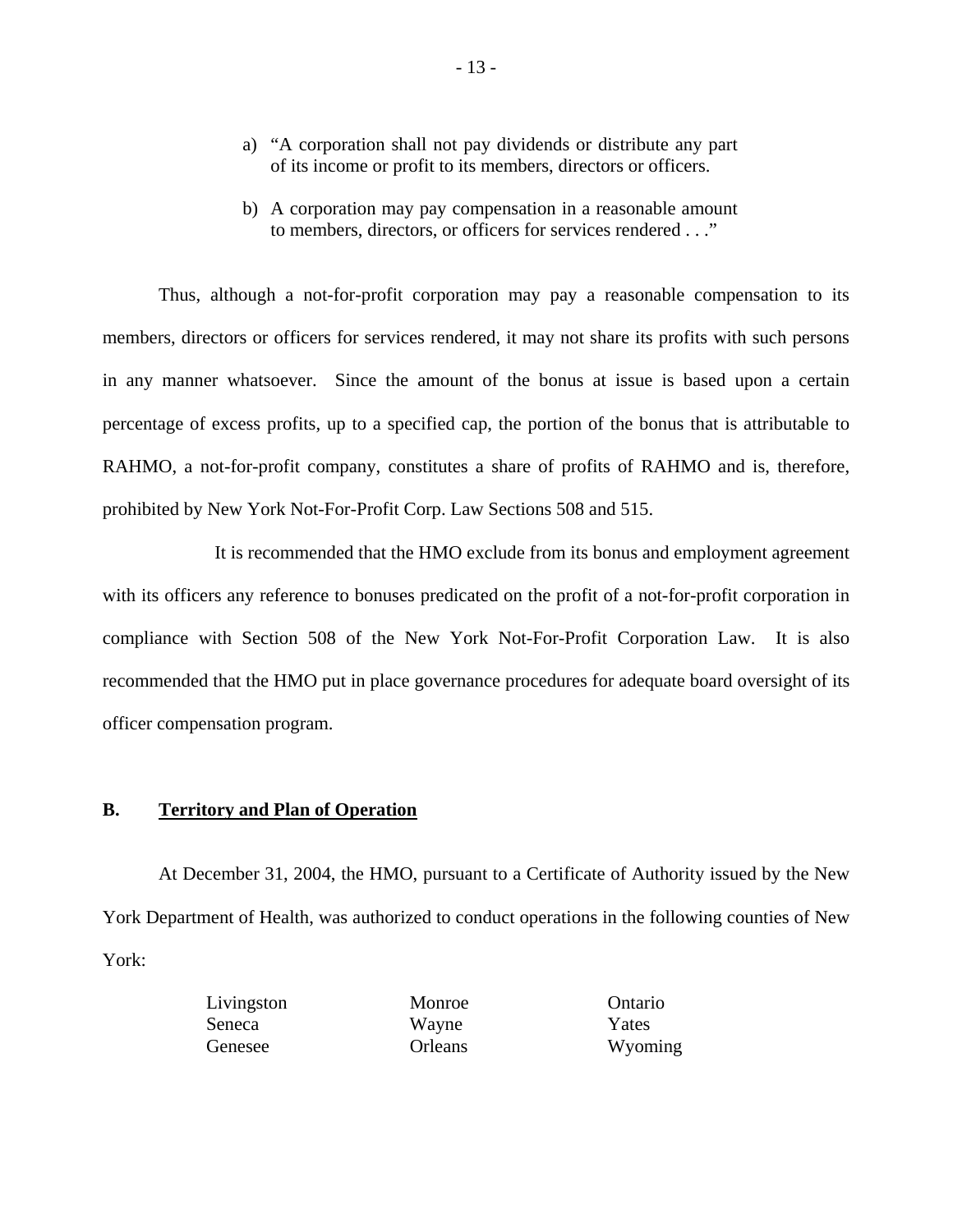The HMO conducts business only in New York State with reported premium revenue of \$670,881,573 in 2004.

The HMO writes the following lines of business: HMO, POS, Medicare, Medicaid, and Healthy NY. It should be noted that the out-of-network portion of POS is handled by Preferred Assurance Company.

The following table summarizes the HMO's membership during the period under examination:

|                   | <b>HMO</b> | <b>POS</b> | Government | Total   |
|-------------------|------------|------------|------------|---------|
|                   |            |            |            |         |
| December 31, 2001 | 107,089    | 475        | 47,205     | 154,769 |
| December 31, 2002 | 86,201     | 659        | 61,264     | 148,124 |
| December 31, 2003 | 94,050     | 1,940      | 66,165     | 162,155 |
| December 31, 2004 | 87,145     | 7,354      | 69,514     | 164,013 |

The HMO did not use the services of independent agents during the examination period, however, brokers were used. The HMO did not maintain any branch offices at December 31, 2004.

#### Risk Transfer

RAHMO contracts annually with Genesee Region Preferred Health Network IPA, Inc., d/b/a Preferred Health Network (PHN), a wholly-owned subsidiary of Preferred Care, Inc., and the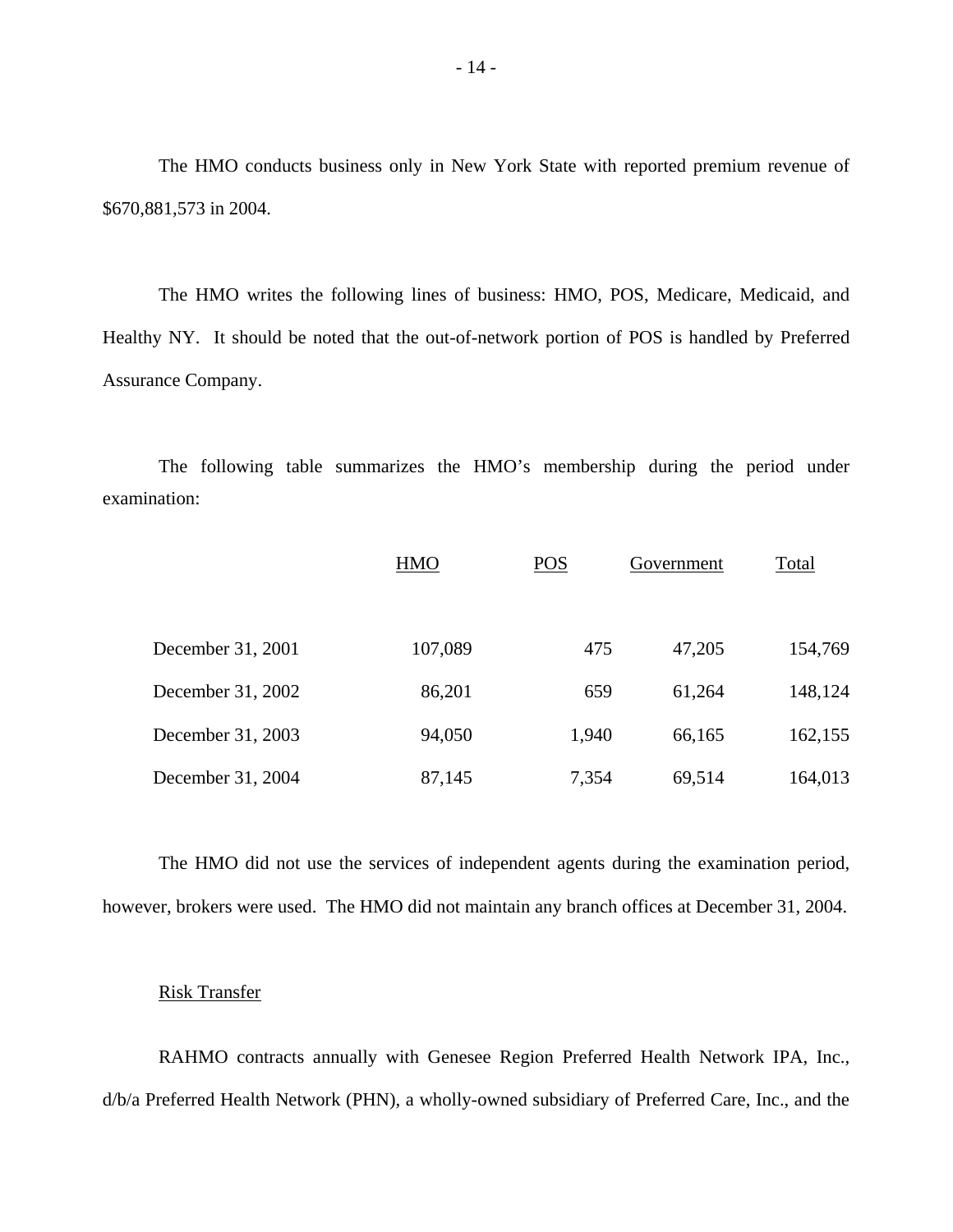Greater Rochester Independent Practice Association, Inc., (GRIPA) (collectively the IPAs) to provide physician services to subscriber members. The IPAs are compensated for their services on a capitated basis adjusted for the age/sex demographic of their members. The IPAs are at risk for hospital inpatient, outpatient, and physician services. The IPAs withhold a percentage of the amounts paid to participating physicians for accumulation in a risk pool. The following table summarizes the percentages of withhold as of December 31, 2004 by each IPA:

| IPA          | Commercial | Medicare | Medicaid |
|--------------|------------|----------|----------|
| <b>GRIPA</b> | 10.0%      | 7.5%     | N/A      |
| PHN          | 10.0%      | 0.0%     | N/A      |
| Medicaid     | N/A        | N/A      | 10.0%    |
| Lifetime     | 10.0%      | 0.0%     | N/A      |

Losses beyond the withhold pool are absorbed by RAHMO. PHN served 60% and 59% of RAHMO's members in 2004 and 2003, respectively. The risk arrangement with GRIPA served 25% of RAHMO's members in 2004 and 2003. The remaining 15% and 16% of RAHMO's membership in 2004 and 2003, respectively, was served by the Lifetime Health Practice Risk Pool (approximately 5% for both years) and the Medicaid Hospital Risk Pool (approximately 10% for both years).

The HMO also contracts with hospitals and other providers in its operating area for inpatient, outpatient, and other services. Rates for inpatient services (excluding Medicare and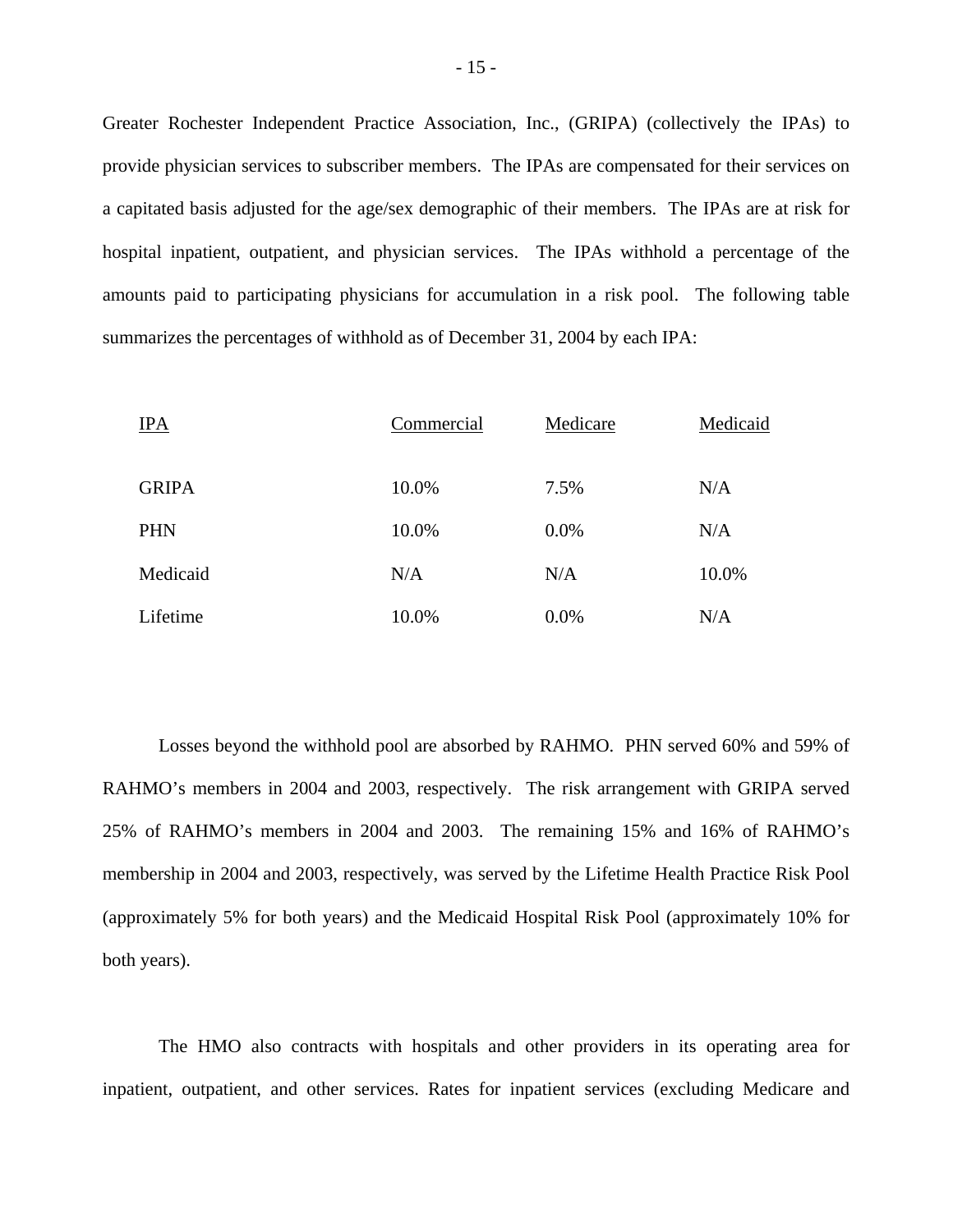Medicaid) are either negotiated with each hospital or paid at the negotiated rate through RAHMO's national network of contracted providers. Medicare inpatient services are reimbursed based on rates developed under the Prospective Payment System issued by the Centers for Medicare and Medicaid Services. Medicaid inpatient services are reimbursed based on rates established by the State of New York in accordance with the Health Care Reform Act of 2000. Medicare and Medicaid inpatient, hospital outpatient and ancillary service payments are based on contractual arrangements with hospitals and other providers which include risk-sharing arrangements, as well as fee-for service arrangements.

### **C. Reinsurance**

Following is a description of the HMO's ceded reinsurance program in effect at December 31, 2004:

| <b>Lines of Business Covered</b>                     | <b>Type of Cession</b> | .imits                                                                                                                                                                                                  |
|------------------------------------------------------|------------------------|---------------------------------------------------------------------------------------------------------------------------------------------------------------------------------------------------------|
| Commercial and Medicare                              |                        |                                                                                                                                                                                                         |
| Eligible hospital services<br>(authorized reinsurer) | Excess of Loss         | 90% excess of $$200,000$ of loss per<br>member. Maximum benefit payable<br>per covered member per policy year<br>is $$1,000,000$ . Maximum benefit<br>payable in all per policy year is<br>\$2,500,000. |
| Human organ and bone<br>marrow transplant            | Aggregate              | \$500,000 aggregate deductible.<br>Coverage is provided for all Non -<br><b>GRIPA</b> commercial members.                                                                                               |

The monthly premium for the excess of loss coverage for GRIPA commercial and Medicare members is \$0.40 per member. The monthly premium for the excess of loss coverage for Non -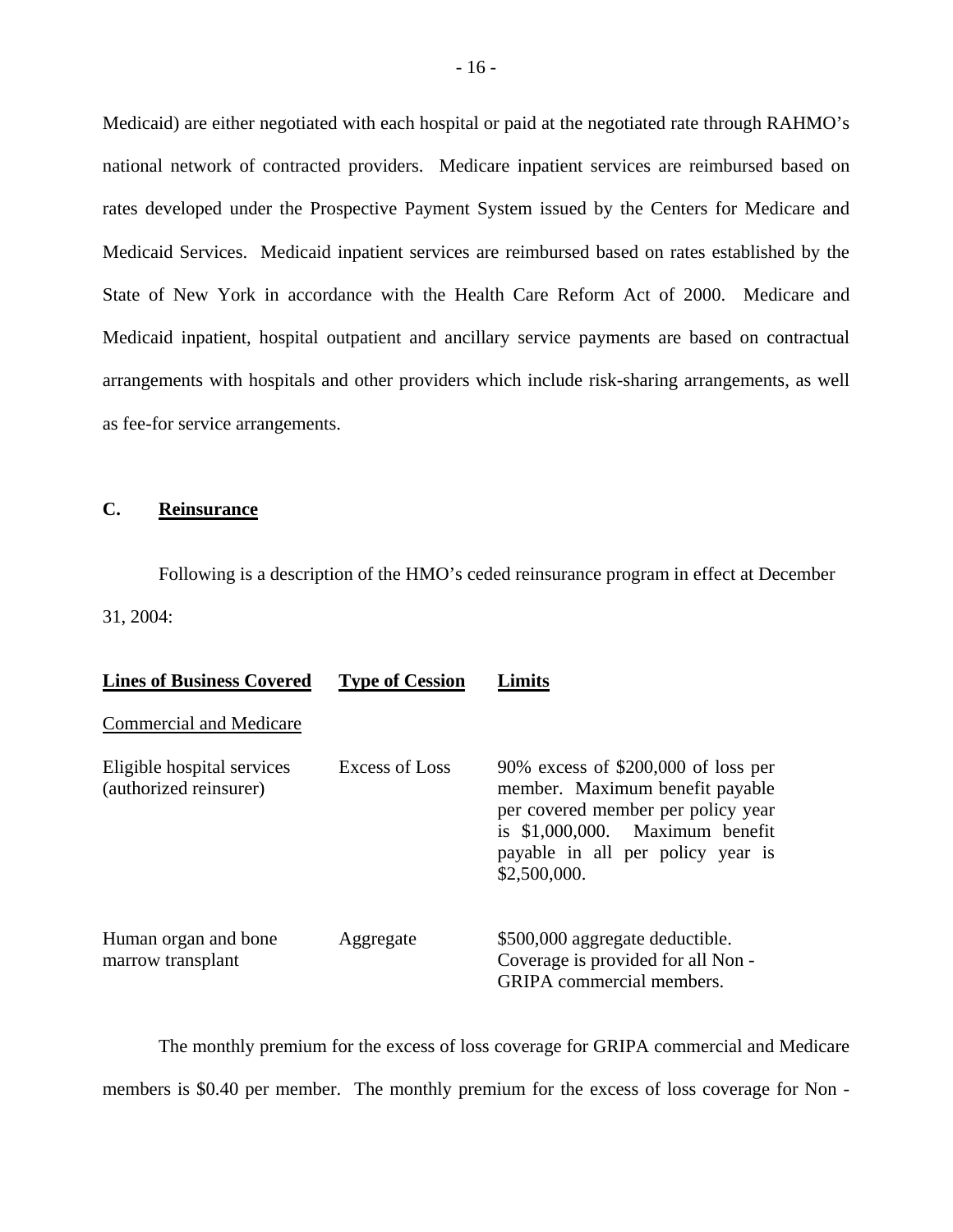GRIPA commercial members is \$0.32 and for Non - GRIPA Medicare members is \$0.40 per member. The monthly premium for the Non - GRIPA aggregate human organ and bone marrow transplant coverage is \$2.02 per commercial member.

The HMO also maintains New York State Stop-Loss Reinsurance for Medicaid individual enrollees. Under the terms of the agreement, New York State will reimburse the HMO a portion of the costs incurred for inpatient hospital services calculated at Medicaid rates in excess of \$50,000 subject to co-insurance. New York State assumes full-risk for costs in excess of \$250,000.

During the review of RAHMO's reinsurance contracts in effect at December 31, 2004, it was determined that the contract with Zurich American Insurance Company did not contain the required insolvency wording required by Section 1308(a)(2)(A)(i) of the New York Insurance Law. Section 1308(a)(2)(A)(i) of the New York Insurance Law states in part,

> "…reinsurance shall be payable by the assuming insurer on the basis of the liability of the ceding insurer under the contracts reinsured without diminution because of the insolvency of the ceding insurer…"

It is recommended that RAHMO amend its reinsurance contract with Zurich American Insurance Company to include the wording prescribed by Section  $1308(a)(2)(A)(i)$  of the New York Insurance Law.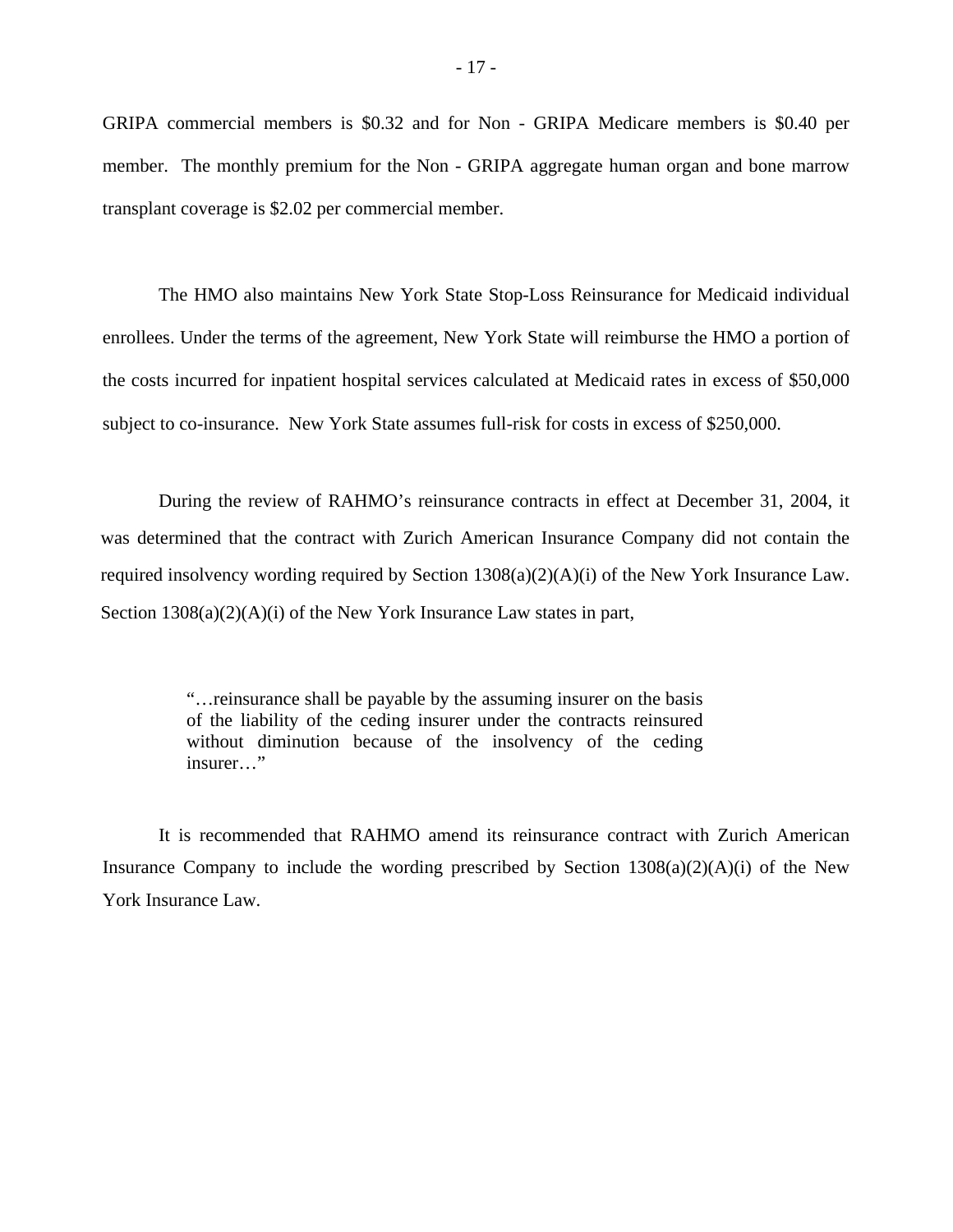#### **D. Holding Company System**

The HMO, as of December 31, 2004, was controlled by its sole member, Preferred Care, Inc. and accordingly, was subject to the holding company report filing requirements of Part 98- 1.16(e) of the Administrative Rules and Regulations of the New York Health Department (10 NYCRR 98-1). It should be noted that the HMO appropriately made all the required holding company filings during the period under examination.

As of December 31, 2004, Preferred Care, Inc. (PC, Inc.), formerly known as Preferred Holding Company, Inc. was the ultimate holding company in the holding company organization. Preferred Care Holding Company, Inc. was formed in 1996 pursuant to Section 402 of the New York Not-For-Profit Corporation Law for the purpose of acting as a holding company and promoting and improving the delivery of health services in the community. The following chart depicts the HMO and its relationship to affiliates, as of December 31, 2004:

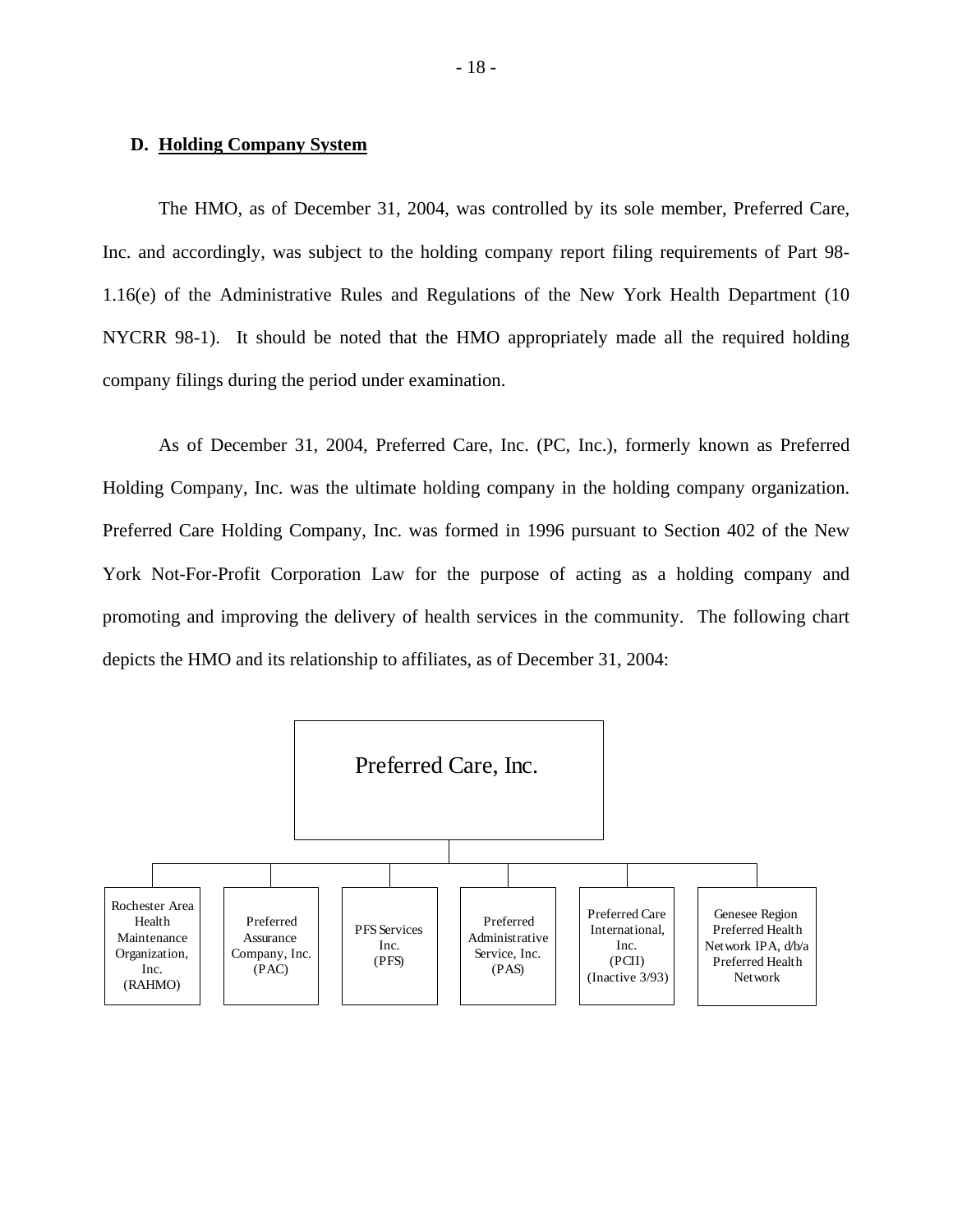As indicated in the organizational chart, Preferred Care, Inc., as of December 31, 2004, controlled the HMO and the following entities described below:

#### Preferred Assurance Company, Inc.

Preferred Assurance Company, Inc. (PAC) is licensed to do business within New York State as a non-profit health corporation pursuant to the provisions of Article 43 of the New York Insurance Law. PAC provides coverage of hospital, medical, and other health services for the outof-network component of RAHMO's point-of-service product in the Rochester metropolitan area.

At December 31, 2004, the HMO had made Section 1307 loans to PAC in the aggregate amount of \$7,998,461.

#### Preferred Financial Services, Inc.

Preferred Financial Services, Inc. (PFS) is licensed by the New York Insurance Department for the solicitation, negotiation, and sale of life and accident/health insurance, including long-term disability insurance, pensions and retirement benefits.

#### Preferred Administrative Services, Inc.

Preferred Administrative Services, Inc. (PAS) is a for-profit corporation which provides management and information services related to health services to outside parties. PAS also provides administrative claims services as a third party administrator to self insured groups.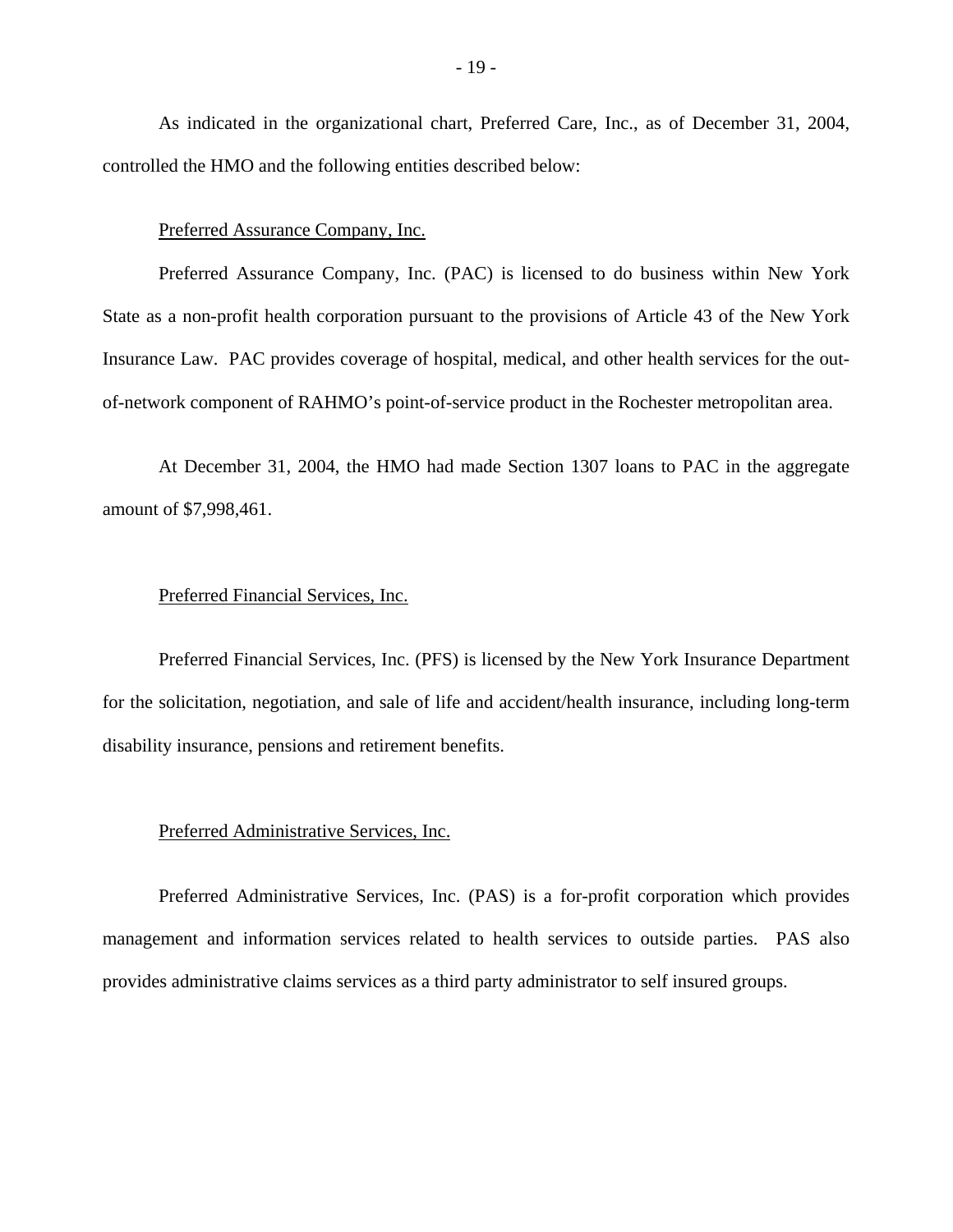Preferred Care International, Inc.

Preferred Care International, Inc. (PCI) is a for profit corporation which was established in order to develop a Canadian subsidiary, Preferred Care, Inc. of Canada (Soins Privileges). Preferred Care Inc. of Canada was established to provide consulting and management services to Canadian managed care organizations. In 1993, Preferred Care, Inc. of Canada ceased operations. Since 1993, Preferred Care International, Inc. has remained dormant.

#### **E. Administrative Services Agreement**

In February of 1998 the HMO executed an Administrative Services Agreement with its affiliate, PAC. According to this agreement, various services are provided to the Plan by RAHMO including, but not limited, to the following:

- a) financial systems and services
- b) claims administration
- c) information services
- d) provider and member services and relations
- e) medical policies, utilization review and quality assurance
- f) underwriting services
- g) contracts for services
- h) purchase and leases
- i) reports to Board
- j) licensing
- k) marketing

It was noted that this agreement was not submitted to the Insurance Department and was not approved. Part 98-1.11(b) of the Administrative Rules and Regulations of the New York Health Department (10 NYCRR 98-1) states: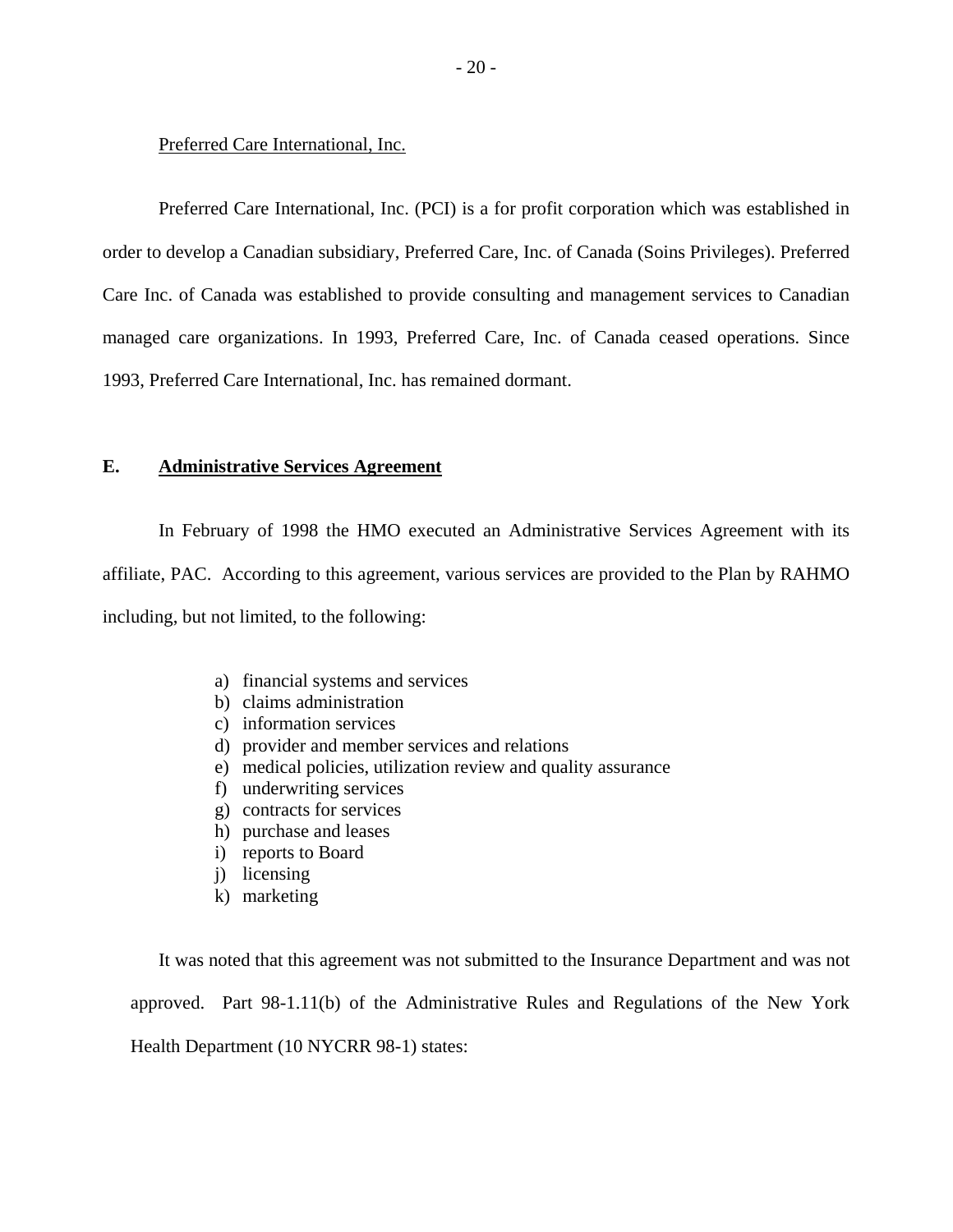"No funds the aggregate of which involves five percent or more of the MCO's admitted assets at last year-end shall be transferred or loaned from the MCO article 44 business to any other business, function or contractor of the MCO, or to any subsidiary or member of the MCO's holding company system over the course of a single calendar year, without the prior approval of the commissioner..."

It is recommended that RAHMO comply with the requirements of Part 98-1.11(b) of the Administrative Rules and Regulations of the New York Health Department (10 NYCRR 98-1) and obtain approval for its Administrative Services Agreement with PAC.

### **F. Significant Operating Ratios**

The underwriting ratios presented below are on an earned-incurred basis and encompass the January 1, 2001 to December 31, 2004 period covered by this examination:

|                                      | Amount          | Ratio  |
|--------------------------------------|-----------------|--------|
| Claims incurred                      | \$1,899,115,516 | 86.4%  |
| Claims adjustment expenses incurred  | 19,769,492      | 0.9%   |
| Other underwriting expenses incurred | 166,771,173     | 7.6%   |
| Net underwriting gain                | 111,781,372     | 5.1%   |
| Premiums earned                      | \$2,197,437,553 | 100.0% |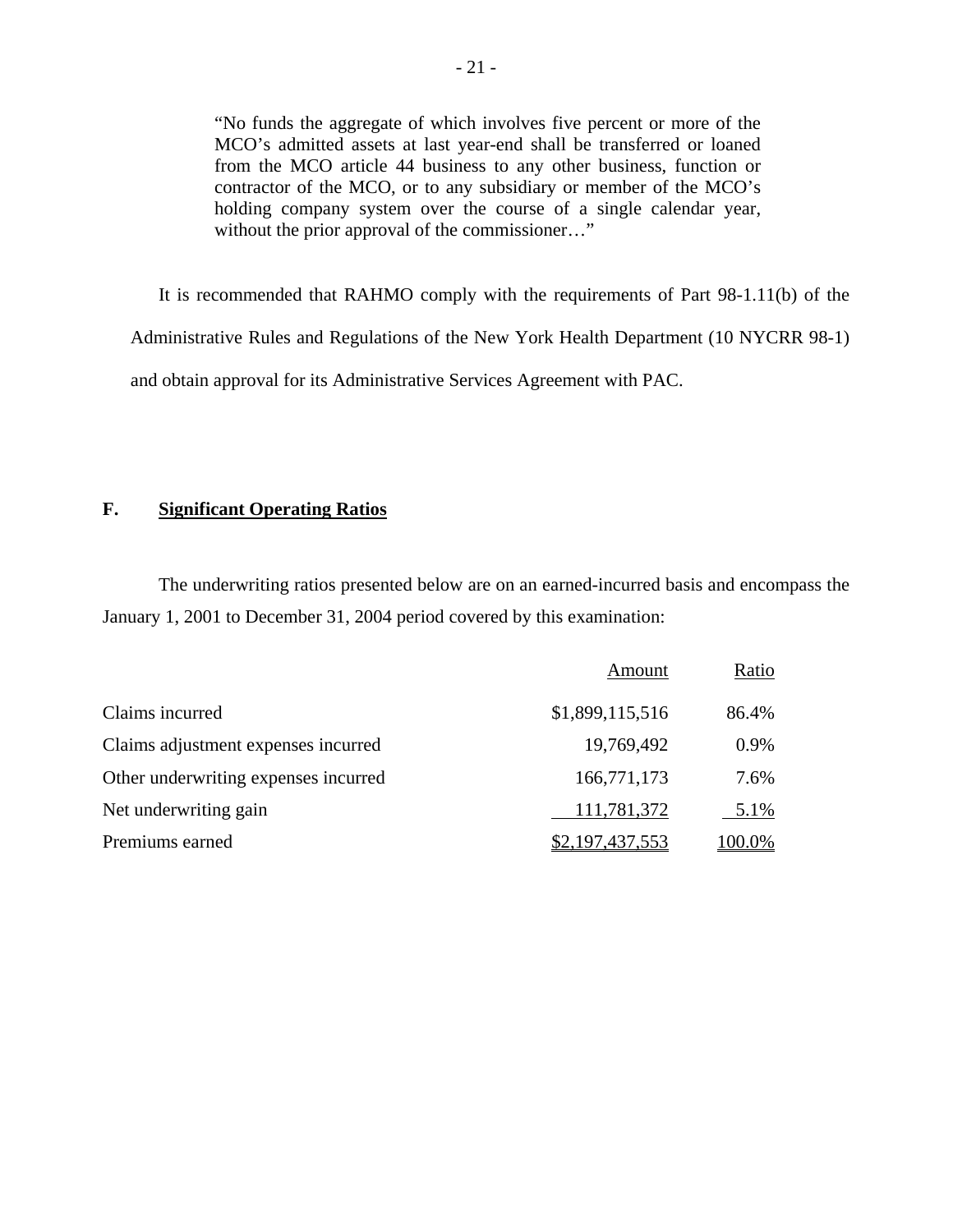# **3. FINANCIAL STATEMENTS**

# **A. Balance Sheet**

The following shows the assets, liabilities and net worth as determined by this examination as of December 31, 2004, and as reported by the HMO. This statement is the same as the balance sheet filed by the HMO.

|                                                      | <b>Ledger Assets</b> | Non-admitted     | <b>Net Admitted</b> |
|------------------------------------------------------|----------------------|------------------|---------------------|
|                                                      |                      | Assets           | Assets              |
| Assets                                               |                      |                  |                     |
|                                                      |                      |                  |                     |
| <b>Bonds</b>                                         | \$47,163,933         | $\theta$         | \$47,163,933        |
| Cash, cash equivalents and short-term investments    | 156, 337, 173        | $\mathbf{0}$     | 156, 337, 173       |
| Investment income due and accrued                    | 504,061              | $\Omega$         | 504,061             |
| Uncollected premiums                                 | 9,647,775            | 71,5670          | 9,576,208           |
| Electronic data processing equipment and software    | 5,030,738            | 4,215,687        | 815,051             |
| Furniture and equipment                              | 1,201,158            | 1,201,158        | $\overline{0}$      |
| Receivables from parent, subsidiaries and affiliates | 577,869              | $\boldsymbol{0}$ | 577,869             |
| Healthcare and other amounts receivable              | 11,542,474           | 6,625,541        | 4,916,933           |
| Other assets non-admitted                            | 1,239,313            | 1,239,313        | $\mathbf{0}$        |
| Leasehold improvements                               | 0                    | $\theta$         | $\theta$            |
| Other receivables                                    | 1,553,338            | 689,342          | 863,996             |
| Total assets                                         | \$234,797,831        | \$14,042,608     | \$220,755,224       |
| Liabilities                                          |                      |                  |                     |
| Claims unpaid                                        |                      |                  | \$35,497,231        |
| Premiums received in advance                         |                      |                  | 39,570,790          |
| General expenses due and accrued                     |                      |                  | 5,810,360           |
| Federal and foreign income taxes payable and         |                      |                  | 20,000              |
| interest thereon                                     |                      |                  |                     |
| Amounts withheld or retained for the account of      |                      |                  | 7,190,241           |
| others                                               |                      |                  |                     |
| Amounts due parent, subsidiaries and affiliates      |                      |                  | 9,761,624           |
| <b>Total liabilities</b>                             |                      |                  | \$97,850,246        |
| <b>Surplus</b>                                       |                      |                  |                     |
| Contingency reserve                                  |                      |                  | \$33,544,079        |
| Unassigned funds (surplus)                           |                      |                  | 89,360,899          |
| Total surplus                                        |                      |                  | \$122,904,978       |
| Total liabilities and surplus                        |                      |                  | \$220,755,224       |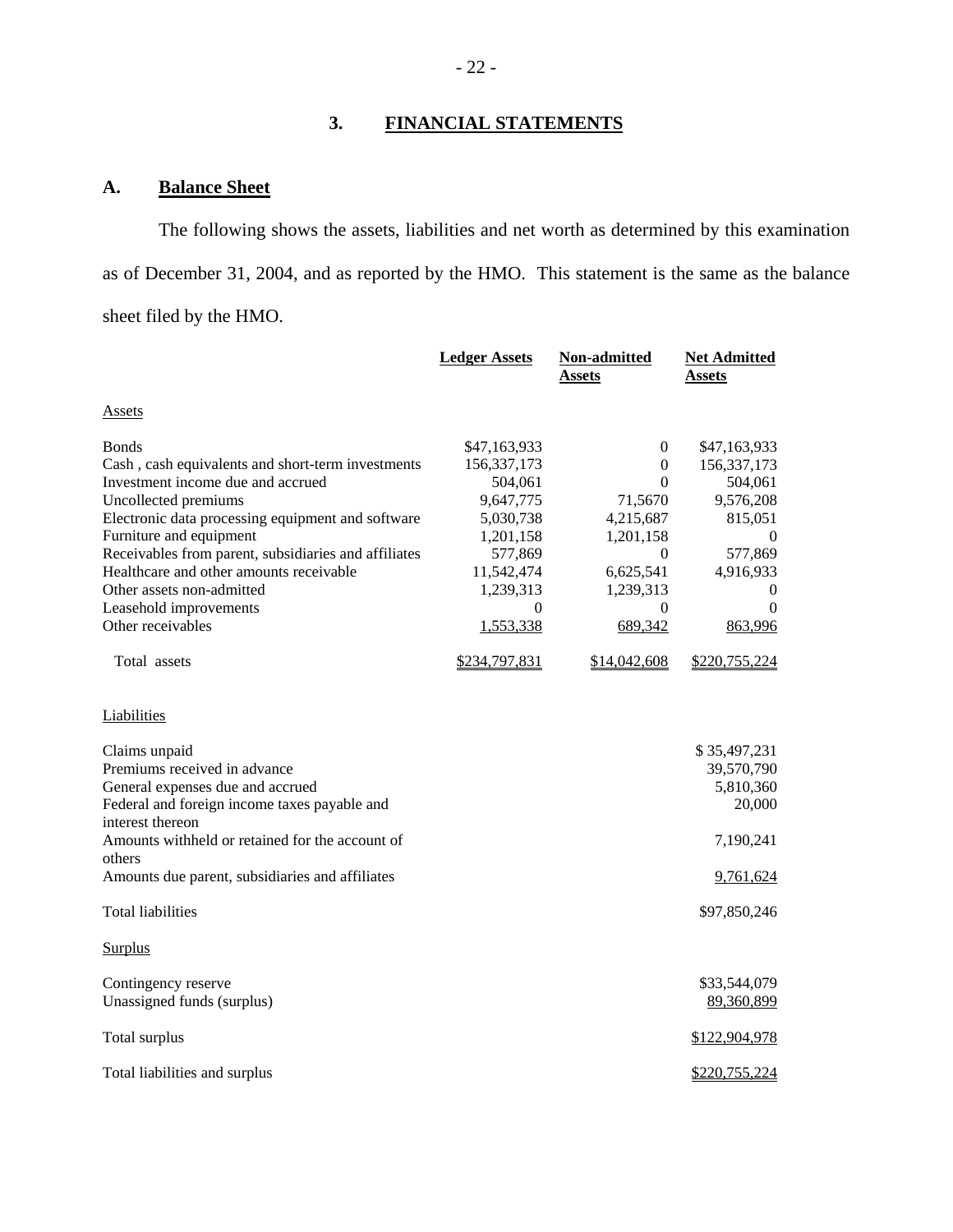Note 1: The Balance Sheet shown above includes no provision for distributions to or from the Demographic and Specified Medical Conditions Pools. For Pool years 1999 to 2003, the Pool administrator's calculation indicates the HMO has a liability of \$453,748. Furthermore, the Pool administrator's calculation indicates the HMO has a liability of \$983,014 for 2004. In 2005, RAHMO made payments to the Specified Medical Conditions Pool of \$2,017,986 for the period 1999 to 2004. In 2005, RAHMO received a distribution from the 1999 and 2000 demographic pool of \$581,224.

 Note 2: There have not been any audits by the Internal Revenue Service of the Plan's federal income tax returns. The examiner is unaware of any potential exposure of the Plan to any tax assessment and no liability has been established herein relative to any contingency.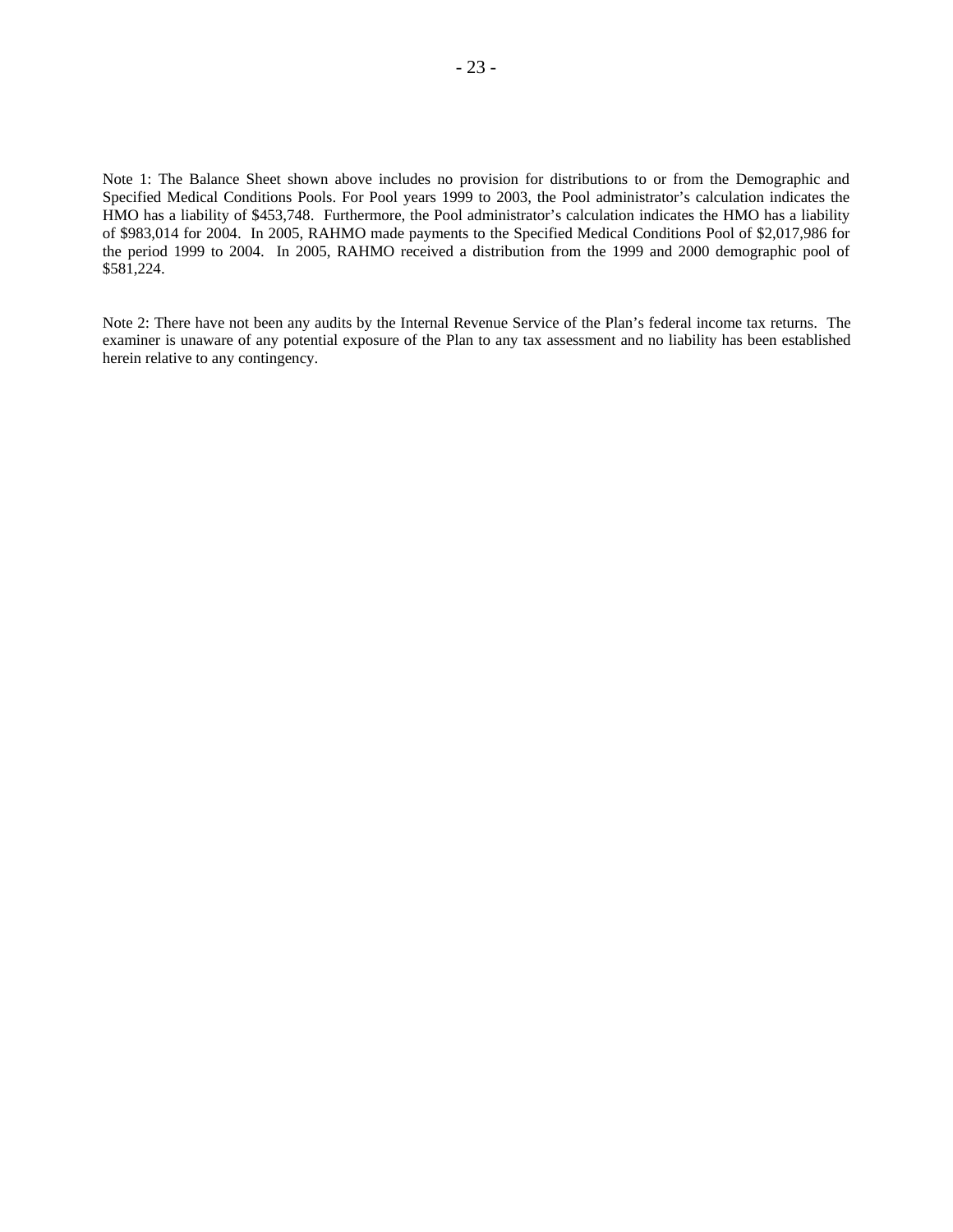# **B. Statement of Revenue and Expenses**

Surplus increased \$113,739,161 during the period under examination, January 1, 2001 through December 31, 2004, detailed as follows:

| <b>Income</b>                                                                                                                                       |                                                                                     |                                               |
|-----------------------------------------------------------------------------------------------------------------------------------------------------|-------------------------------------------------------------------------------------|-----------------------------------------------|
| Net premium income<br>Aggregate write-ins for other health care related revenues<br>Total revenues                                                  | \$2,197,210,912<br>226,641                                                          | \$2,197,437,553                               |
| <b>Expenses</b>                                                                                                                                     |                                                                                     |                                               |
| Hospital/medical benefits<br>Emergency room and out-of-area<br>Prescription drugs<br>Aggregate write-ins for other medical and hospital<br>Subtotal | \$1,243,363,557<br>73,882,377<br>105,972,382<br><u>475,949,175</u><br>1,899,167,491 |                                               |
| Net reinsurance recoveries<br>Total hospital and medical                                                                                            | (51, 975)<br>1,899,115,516                                                          |                                               |
| Claims adjustment expenses<br>General administrative expenses<br>Total underwriting deductions                                                      | 19,769,492<br>166,771,173                                                           | 2,085,656,181                                 |
| Net underwriting gain<br>Net investment income earned<br>Net realized capital gains                                                                 | 7,898,515<br>108,608                                                                | \$<br>111,781,372                             |
| Net investment gains<br>Net income before federal and foreign income taxes incurred<br>Federal and foreign income taxes incurred<br>Net income      |                                                                                     | 8,007,123<br>119,788,495<br>119,788,495<br>\$ |
|                                                                                                                                                     |                                                                                     |                                               |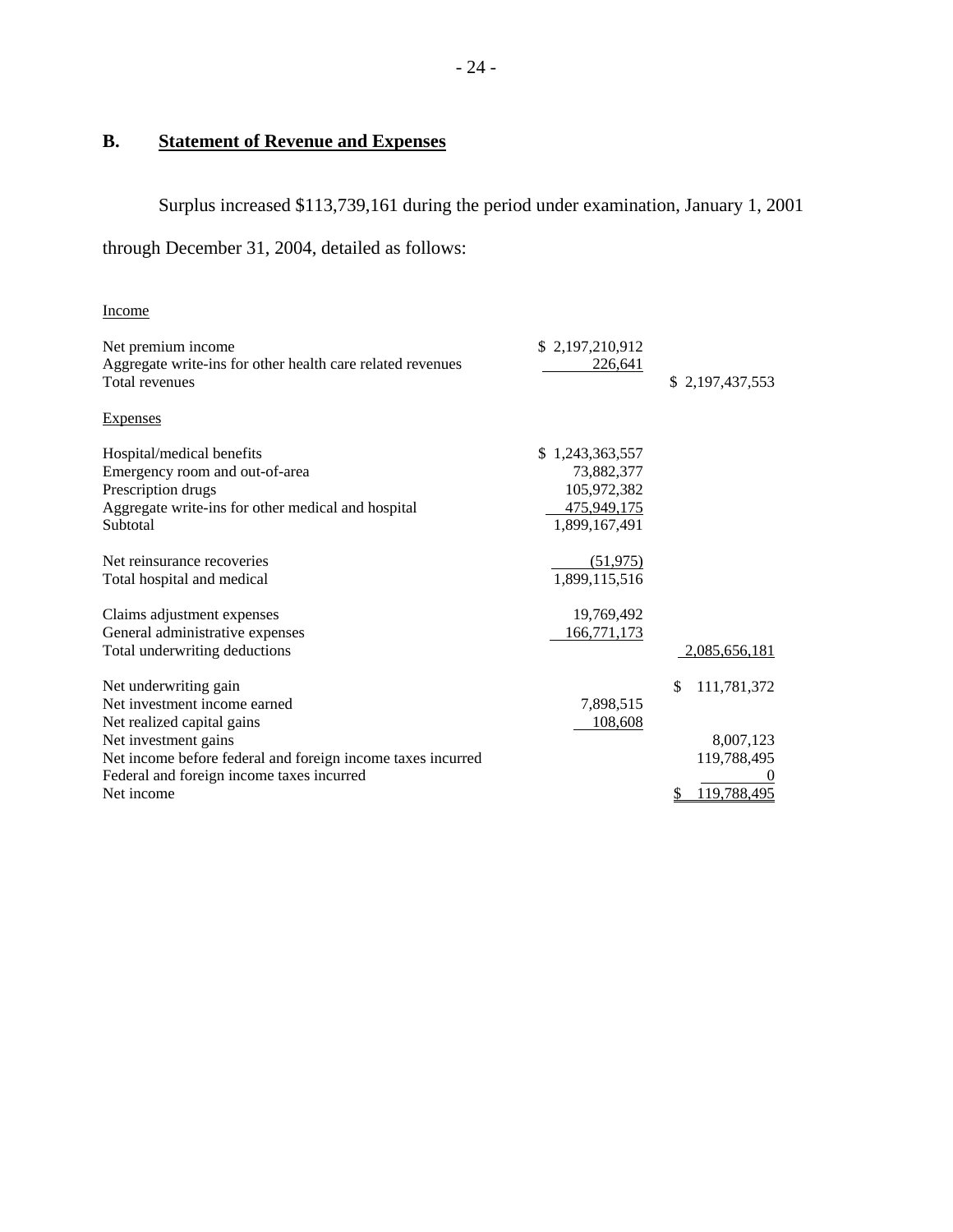# **C. Change in Surplus**

| Surplus per report on examination as of<br>December 31, 2000                     |               |                | \$9,165,817   |
|----------------------------------------------------------------------------------|---------------|----------------|---------------|
|                                                                                  | Increases     | Decreases      |               |
| Net income from operations                                                       | \$119,788,495 | \$             |               |
| Cumulative effect of changes in accounting<br>principles                         |               | (6,275,738)    |               |
| Change in non admitted assets<br>Preferred Health Network Contingency<br>Reserve | 7,098,000     | (6,092,228)    |               |
| Capital lease payable                                                            |               | (779, 368)     |               |
|                                                                                  | \$126,886,495 | \$(13,147,334) |               |
| Net change in surplus                                                            |               |                | 113,739,161   |
| Surplus per report on examination as of<br>December 31, 2004                     |               |                | \$122,904,978 |

# **5. CLAIMS PAYABLE**

The examination liability of \$35,497,231 is the same as the amount reported by the HMO in its December 31, 2004 filed annual statement. The examination analysis was conducted in accordance with generally accepted actuarial principles and practices and was based on statistical information contained in the HMO's internal records and in its filed annual statements.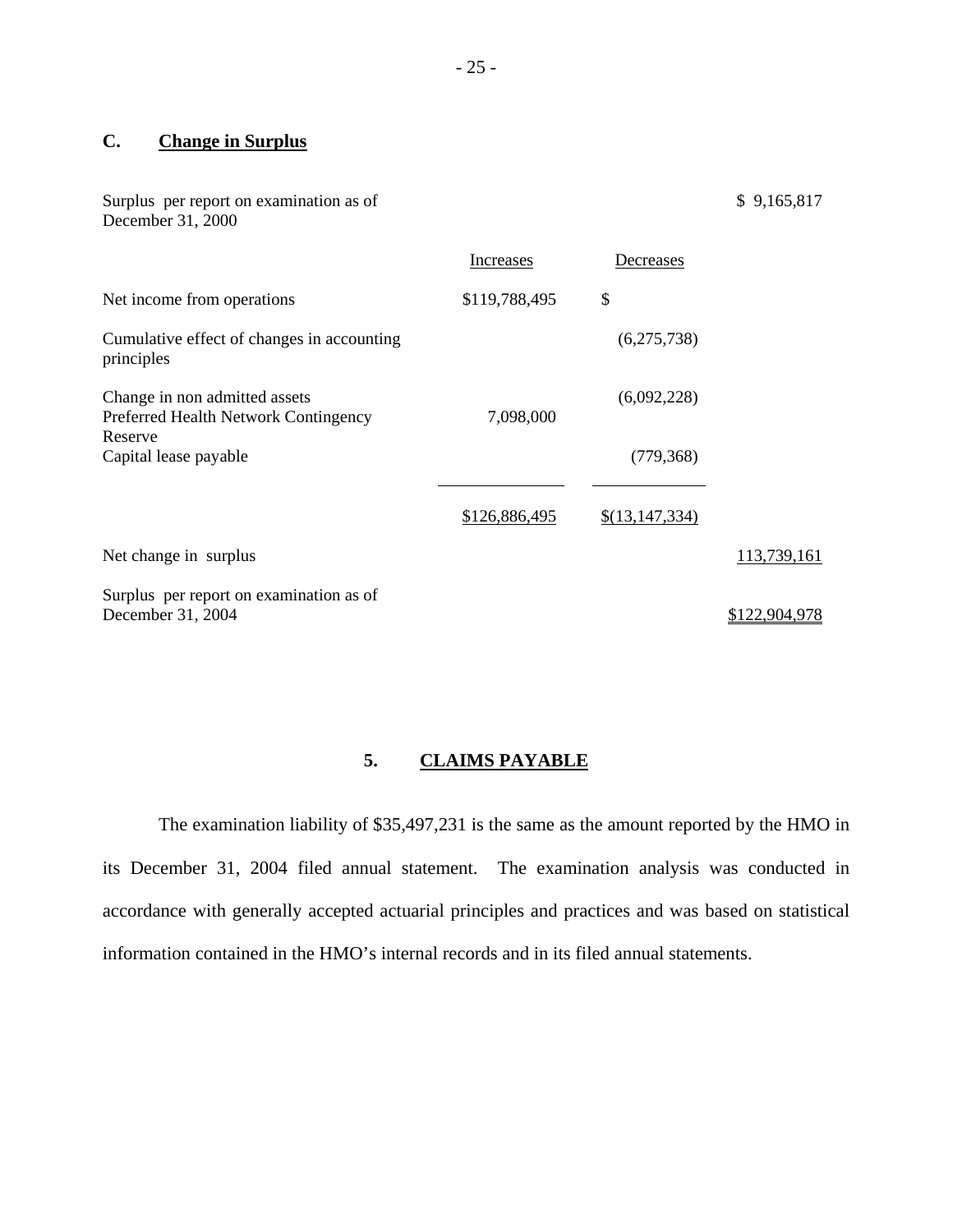#### **6. MARKET CONDUCT ACTIVITIES**

In the course of this examination, a review was made of the manner in which the HMO conducts its business practices and fulfills its contractual obligations to policyholders and claimants. The review was general in nature and is not to be construed to encompass the more precise scope of a market conduct examination.

The general review was directed at practices of the HMO in the following major areas:

- a) Claims processing
- b) Schedule H preparation
- c) Schedule M preparation
- d) Policy forms and rating
- e) Brokers
- f) Disclosure (Direct pay, small group & Healthy NY access)
- g) Frauds prevention

#### **A. Claims Processing**

A review of the HMO's claims practices and procedures was performed. This review was performed by using a statistical sampling methodology covering the scope period in order to evaluate the overall accuracy and compliance environment of the Plan's claims processing. The review encompassed the period from January 1, 2004 through December 31, 2004. The claims tested were selected from the population of claims adjudicated during the review period.

These primary populations were divided into hospital and medical claims segments. Random samples were drawn from each of the segment groups. For purposes of this project, those medical costs characterized as Medicare, capitated, and SMC payments were excluded.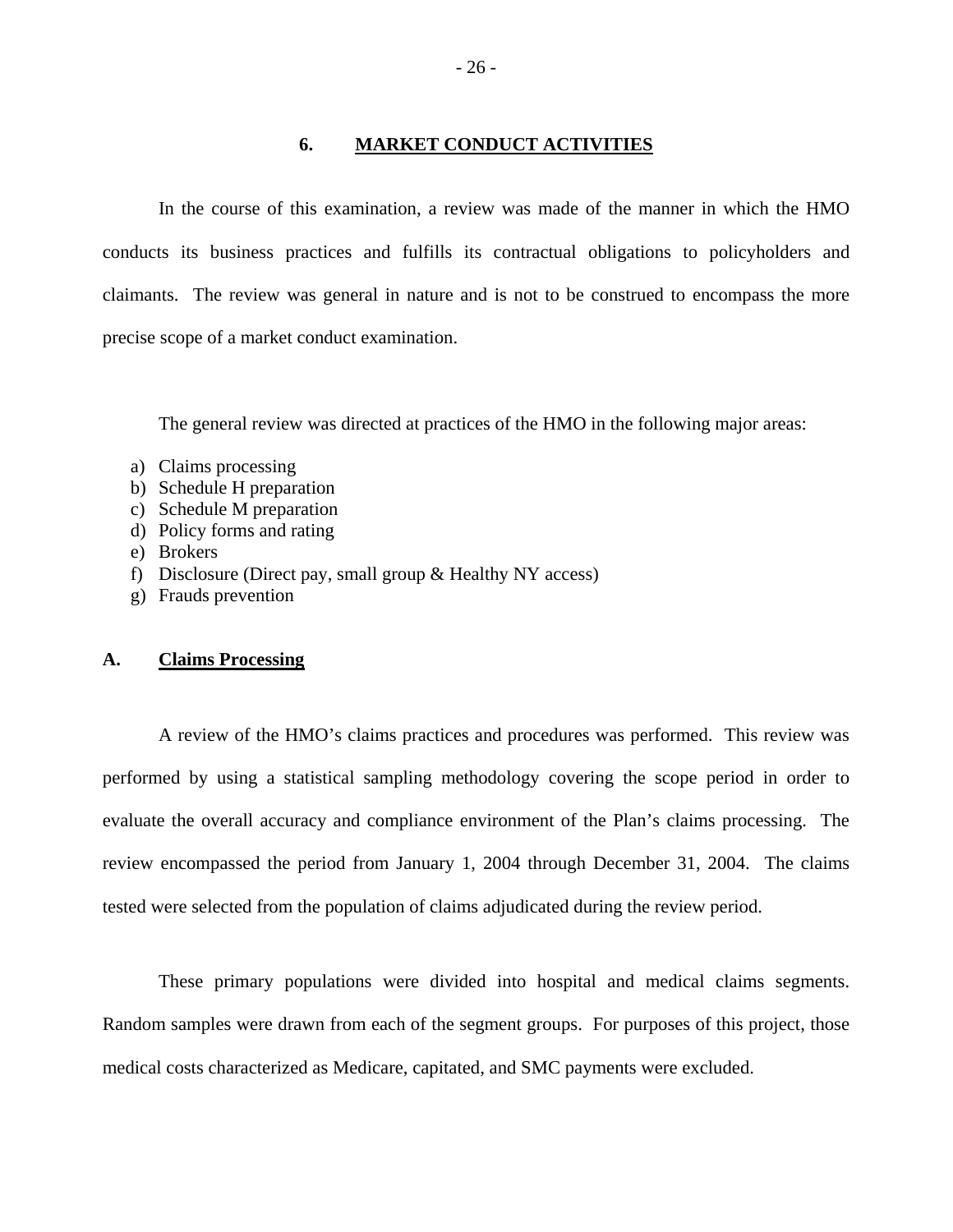This statistical random sampling process was devised to test various attributes deemed necessary for successful claims processing activity. The objective of this sampling process was to be able to test and reach conclusions about all predetermined attributes within the selected populations, individually or on a combined basis. For example, if ten (10) attributes were being tested, conclusions about each attribute individually or on a collective basis could be concluded for each item in the sample. The following parameters were established to determine the sample size for the statistical sampling model:

#### **a) Confidence Level**

The rate was set at 95%, which infers that there is a 95% chance that the sample will yield an accurate result.

#### **b) Tolerance Error**

The rate was set at 5%. It was determined that a 5% error rate would be acceptable for this sample.

#### **c) Expected Error**

It was anticipated that a 2% error rate exists in the entire population subject to sampling, which was deemed acceptable for the model design.

#### **d) Sample Size**

The sample size for each of the populations described herein was comprised of one hundred sixty seven (167) randomly selected unique claims. A second random sample of fifty (50) items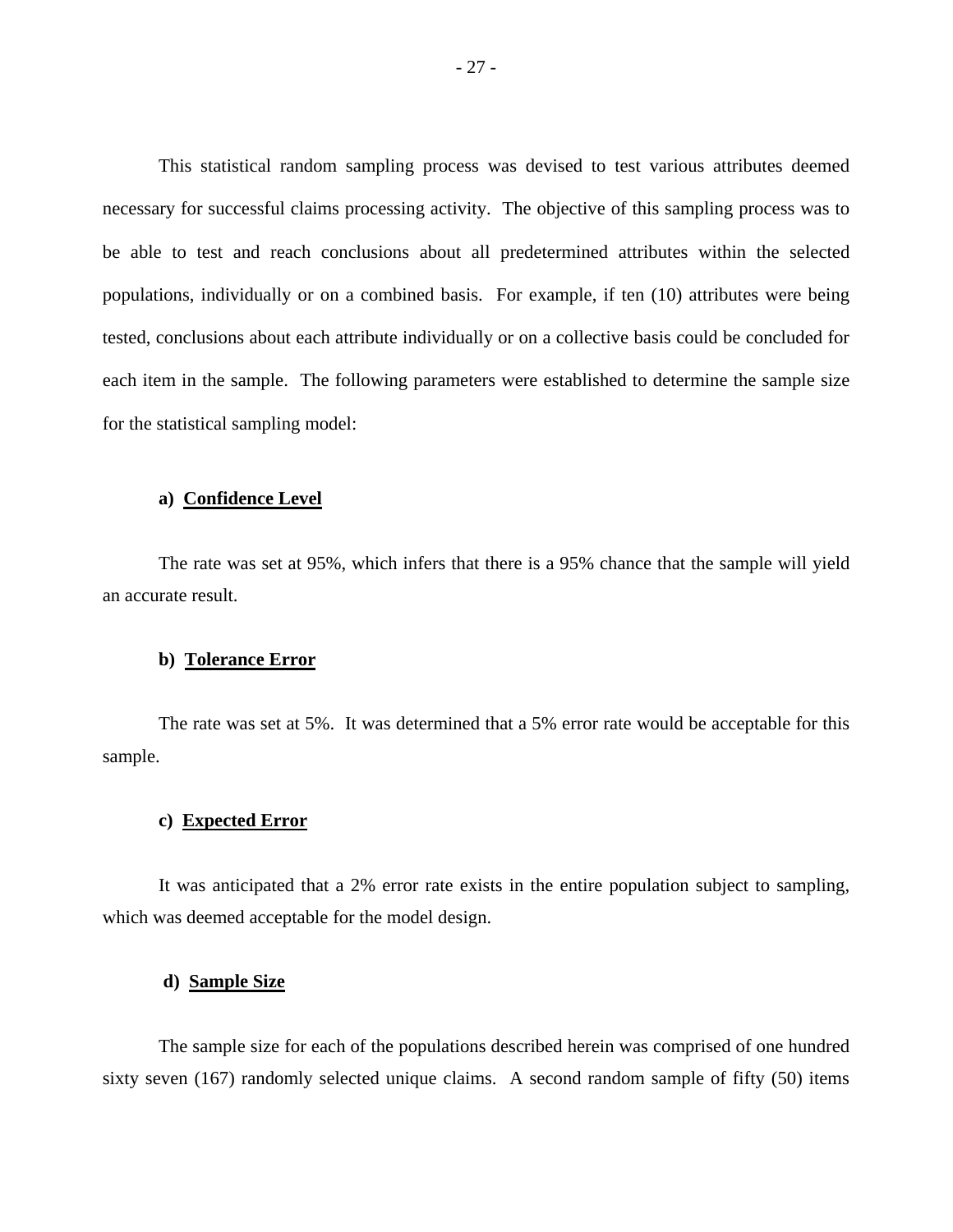from each of the populations was also generated as "replacement items" in the event it was determined a particular claim selected in the sample should not be tested. Accordingly, various replacement items were appropriately utilized.

#### **e) Sample Unit**

The term, "claim" can be defined in a myriad of ways. For purposes of these procedures, the Department defines a claim as the total number of items submitted with a single claim form, which is the basis of the Department's statistical sample of claims or the sample unit.

To ensure the completeness of the claims population, the total dollars paid were accumulated and reconciled to the financial data reported by the HMO. To verify each service (item) that resulted in no payment, a reconciliation of transaction counts was performed.

The Plan's internal performance measurement for claims accuracy is 97%.

Two (2) procedural errors were found in the sample of 167 hospital claims. Of 167 medial claims reviewed, one (1) financial and one (1) procedural error were found. No trends in the type of error were noted.

#### **B. Prompt Payment**

Section 3224-a of the New York Insurance Law, "Standards for prompt, fair and equitable settlement of claims for health care and payments for health care services," states:

"(a) Except in a case where the obligation of an insurer … to pay a claim submitted by a policyholder or person covered under such policy or make a payment to a health care provider is not reasonably clear, or when there is a reasonable basis supported by specific information available for review by the superintendent that such claim or bill for health care services rendered was submitted fraudulently, such insurer or organization or corporation shall pay the claim to a policyholder or covered person or make a payment to a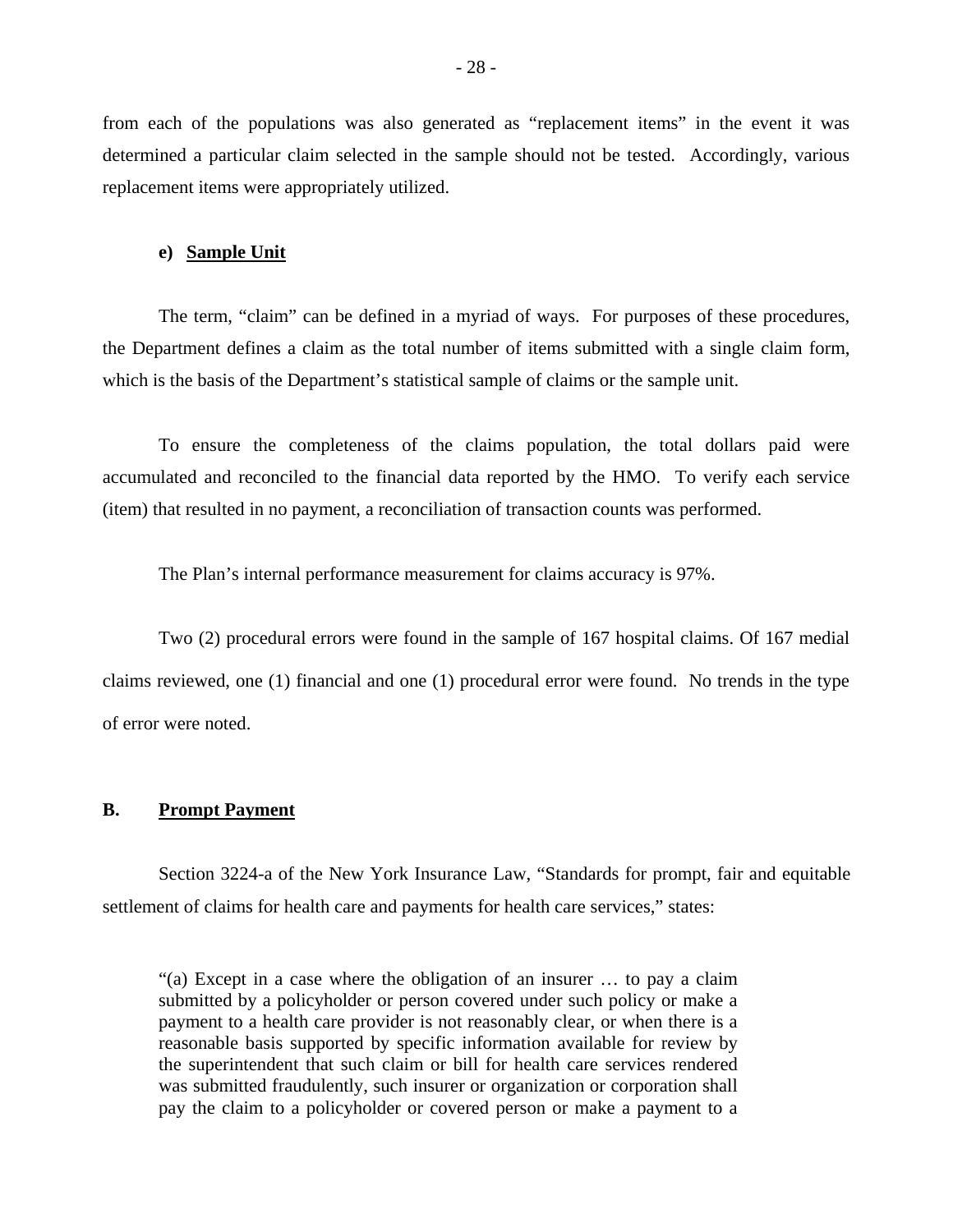health care provider within forty-five days of receipt of a claim or bill for services rendered."

"(b) In a case where the obligation of an insurer or an organization or corporation licensed or certified pursuant to article forty-three of this chapter or article forty-four of the public health law to pay a claim or make a payment for health care services rendered is not reasonably clear due to a good faith dispute regarding the eligibility of a person for coverage, the liability of another insurer or corporation or organization for all or part of the claim, the amount of the claim, the benefits covered under a contract or agreement, or the manner in which services were accessed or provided, an insurer or organization or corporation shall pay any undisputed portion of the claim in accordance with this subsection and notify the policyholder, covered person or health care provider in writing within thirty calendar days of the receipt of the claim:

- (1) that it is not obligated to pay the claim or make the medical payment, stating the specific reasons why it is not liable; or
- (2) to request all additional information needed to determine liability to pay the claim or make the health care payment.

Upon receipt of the information requested in paragraph two of this subsection or an appeal of a claim or bill for health care services denied pursuant to paragraph one of this subsection, an insurer or organization or corporation licensed pursuant to article forty-three of this chapter or article forty-four of the public health law shall comply with subsection (a) of this section."

"(c) … any insurer or organization or corporation that fails to adhere to the standards contained in this section shall be obligated to pay to the health care provider or person submitting the claim, in full settlement of the claim or bill for health care services, the amount of the claim or health care payment plus interest on the amount of such claim or health care payment of the greater of the rate equal to the rate set by the commissioner of taxation and finance for corporate taxes pursuant to paragraph one of subsection (e) of section one thousand ninety-six of the tax law or twelve percent per annum, to be computed from the date the claim or health care payment was required to be made. When the amount of interest due on such claim is less than two dollars, an insurer or organization or corporation shall not be required to pay interest on such claim."

In this regard, a statistical sample of claims paid during calendar year 2004 was selected from a population of claims that were paid more than forty-five (45) days from receipt. The claims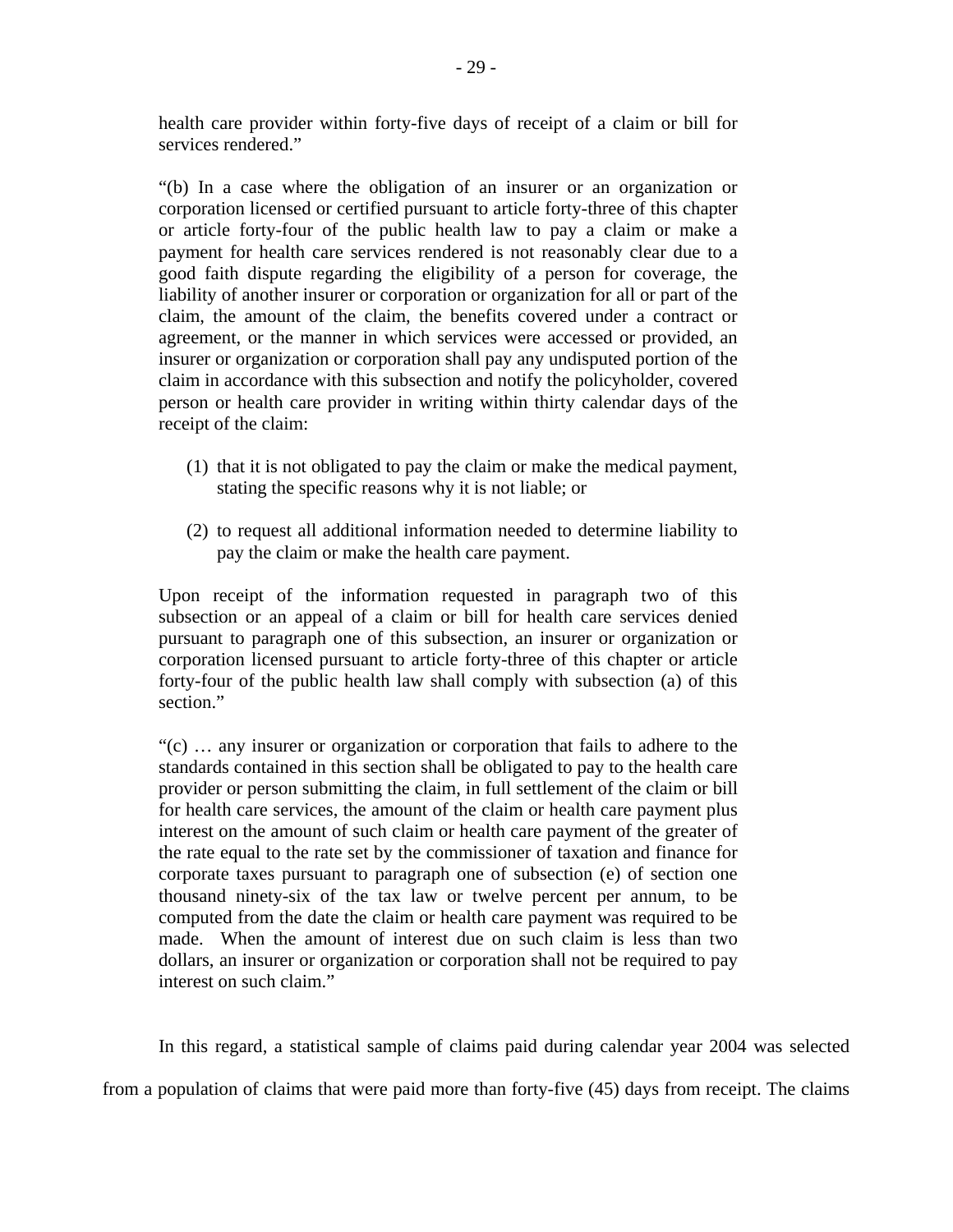were reviewed for compliance with Section 3224-a of the New York Insurance Law. The results of the review were then projected for the total population of claim payments made during the period.

The following is a summary of the prompt pay review findings for the combined Hospital and Medical claims paid over 45 days and denied over 30 days:

| Description                  | Paid claims over 45 days<br>Section $3224-a(a)$ | Denied over 30 days |
|------------------------------|-------------------------------------------------|---------------------|
| Claim population             | 8,289                                           | 184,469             |
| Sample size                  | 167                                             | 167                 |
| Number of claims with errors | 75                                              | 11                  |
| <b>Calculated Error Rate</b> | 44.91%                                          | 6.59%               |
| <b>Upper Error limit</b>     | 52.45%                                          | 10.35%              |
| Lower Error limit            | 37.37%                                          | 2.82%               |
| Upper limit Claims in error  | 4,348                                           | 19,091              |
| Lower limit Claims in error  | 3.097                                           | 5.21                |

 selected the rate of error would fall between these limits 95 times.) Note 1: The upper and lower error limits represent the range of potential error (e.g., if 100 samples were

It is recommended that the HMO comply with the requirements of Section 3224-a of the New York Insurance Law and make appropriate payment of all claims within the forty-five day period provided by the aforementioned section of the Insurance Law where there is not an appropriate reason for delay in payment as specified in Section 3224-a(a) and (b) of the New York Insurance Law.

 3224-a(c) because interest due of \$2 or more was not paid. Note 2: Of the 75 claims found to be in violation of Section 3224-a(a), 16 claims also violated Section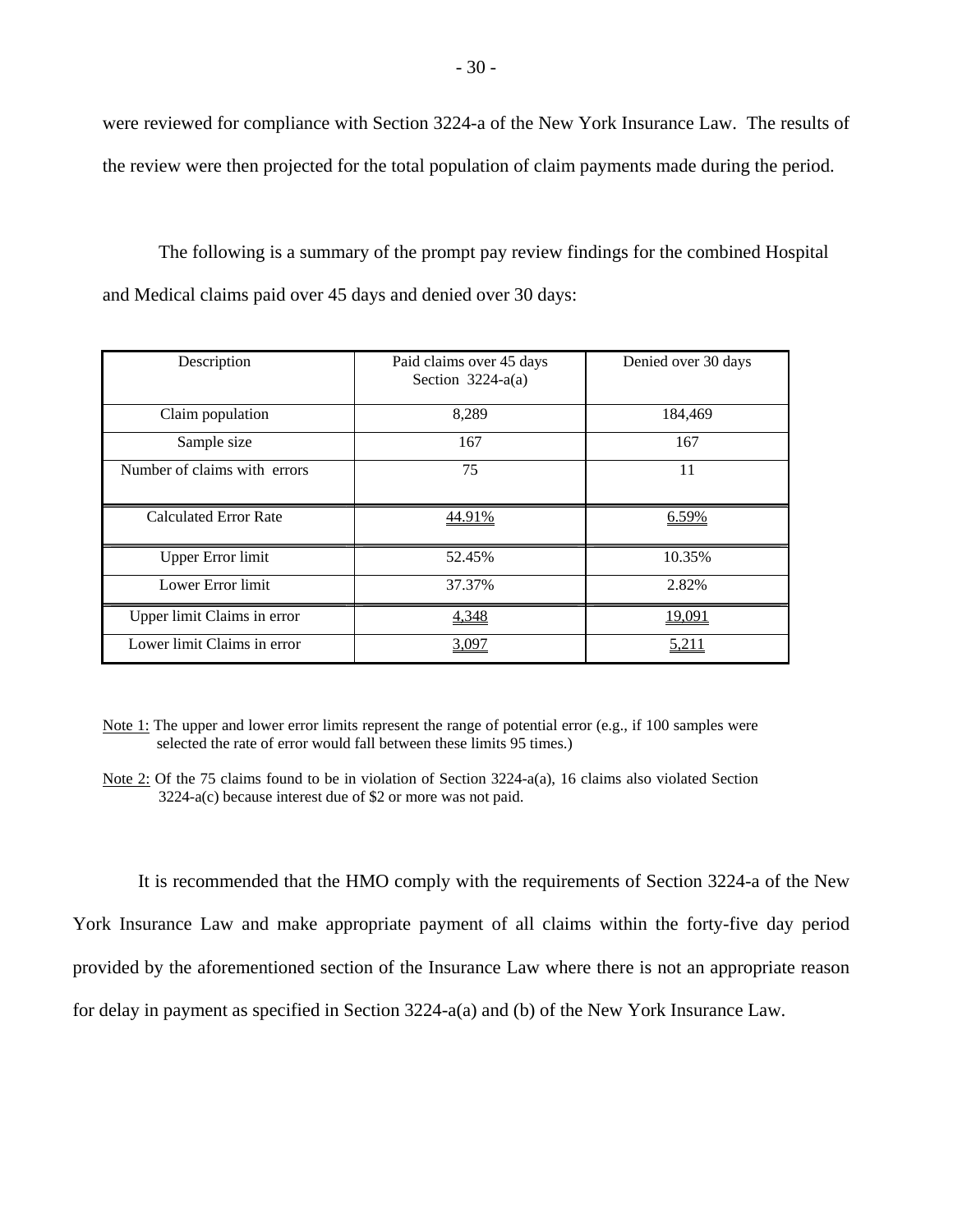It is further recommended that the HMO pay appropriate interest in those instances where the interest calculated pursuant to Section 3224-a(c) of the New York Insurance Law is \$2.00 or more and where there is not an appropriate reason for delay in payment as specified in Sections 3224-a(a) and (b) of the New York Insurance Law.

#### **C. Improper Premium Notices**

The examiners requested that RAHMO provide us with premium notices it has issued to subscribers in the past 2 years. During a review of premium notices issued to subscribers in the past 2 years, it was noted that certain premium notices issued by RAHMO contain wording that may be considered inaccurate and misleading. A review of the HMO's Personal Plan and Healthy New York premium notices indicates that the following language was included in such notices,

"...These rate increases must be approved by New York State before the new rate is reflected in your monthly bill. ... Please note the State may approve the entire requested increase, a portion of the requested increase, or deny the request for an increase. Upon State approval, your bill will reflect your new rate..."

Circular Letter No 13 (2005) states in part,

"...Because rate filings made pursuant to Section  $4308(g)(1)$  are deemed approved upon submission to the Department, it is inaccurate and misleading for an insurer or HMO to state or imply in its notices to subscribers, or in any other communication with subscribers, that a rate increase obtained pursuant to this provision has been approved by the Department. Such rate increases are filed with the Department and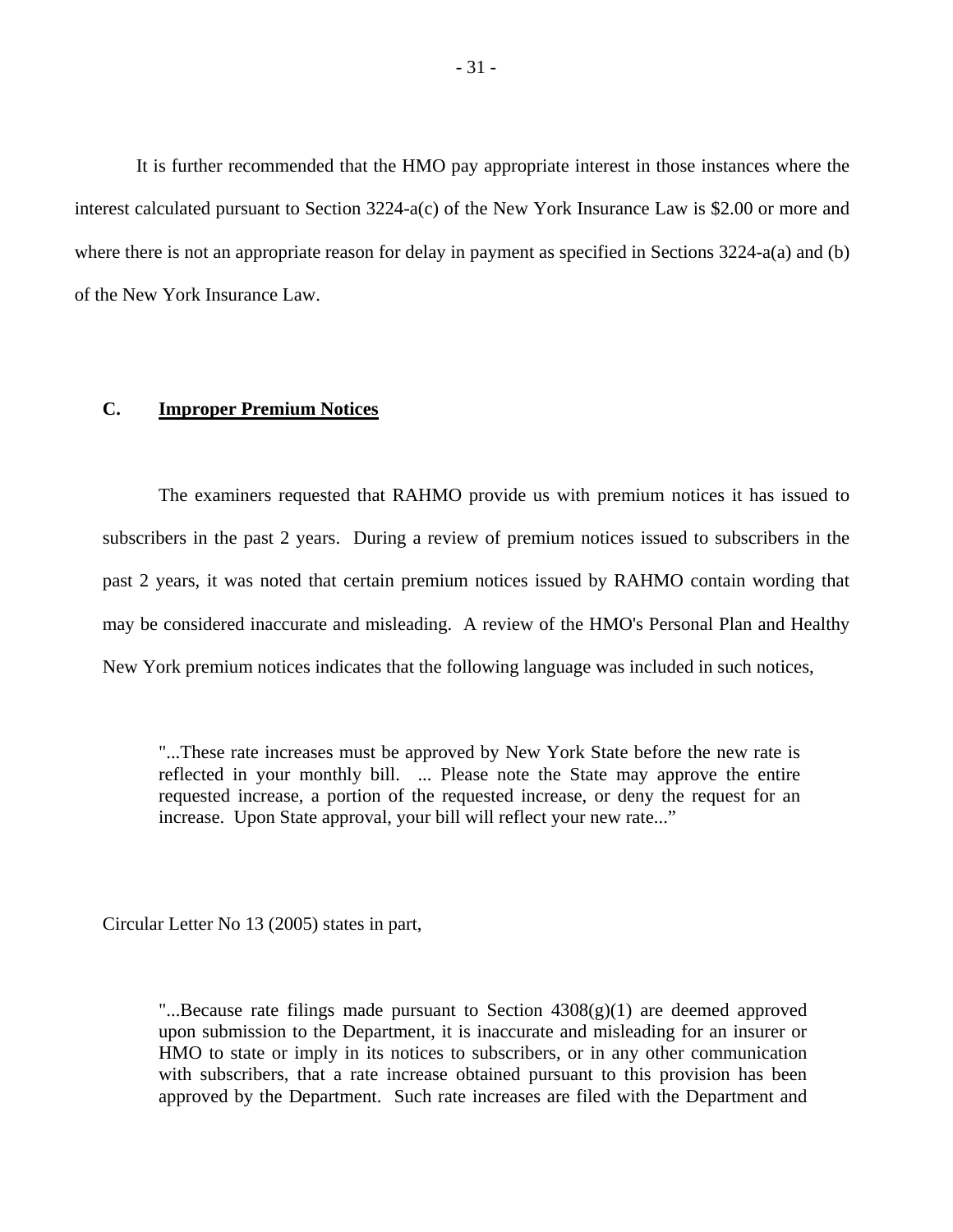deemed approved by operation of law. Since the Department can neither approve nor disapprove rate increases under Section  $4308(g)(1)$ , it is inappropriate for an insurer or HMO to suggest otherwise in its communications with subscribers..."

It is recommended, pursuant to Section  $4308(g)(1)$  of the New York Insurance Law and Circular Letter No. 13 (2005), that RAHMO cease and desist the inclusion of language which may be considered inaccurate and misleading in communications with subscribers - including references to New York State approval of rate increase filings made in accordance with Section  $4308(g)(1)$  of the New York Insurance Law.

#### **D. Grievance Register**

The HMO's internal grievance register was compared to the HMO's 2004 filed Schedule M-Table 1 of the New York Data Requirements statement. It was noted that the HMO included grievances from ASO business in Schedule M -Table 1 of the New York Data Requirements statement as evidenced by the following table:

|                               | Filed in 2004 |
|-------------------------------|---------------|
| Per 2004 Schedule M – Table 1 | 345           |
| Per grievance register        | 165           |
| Difference (ASO business)     |               |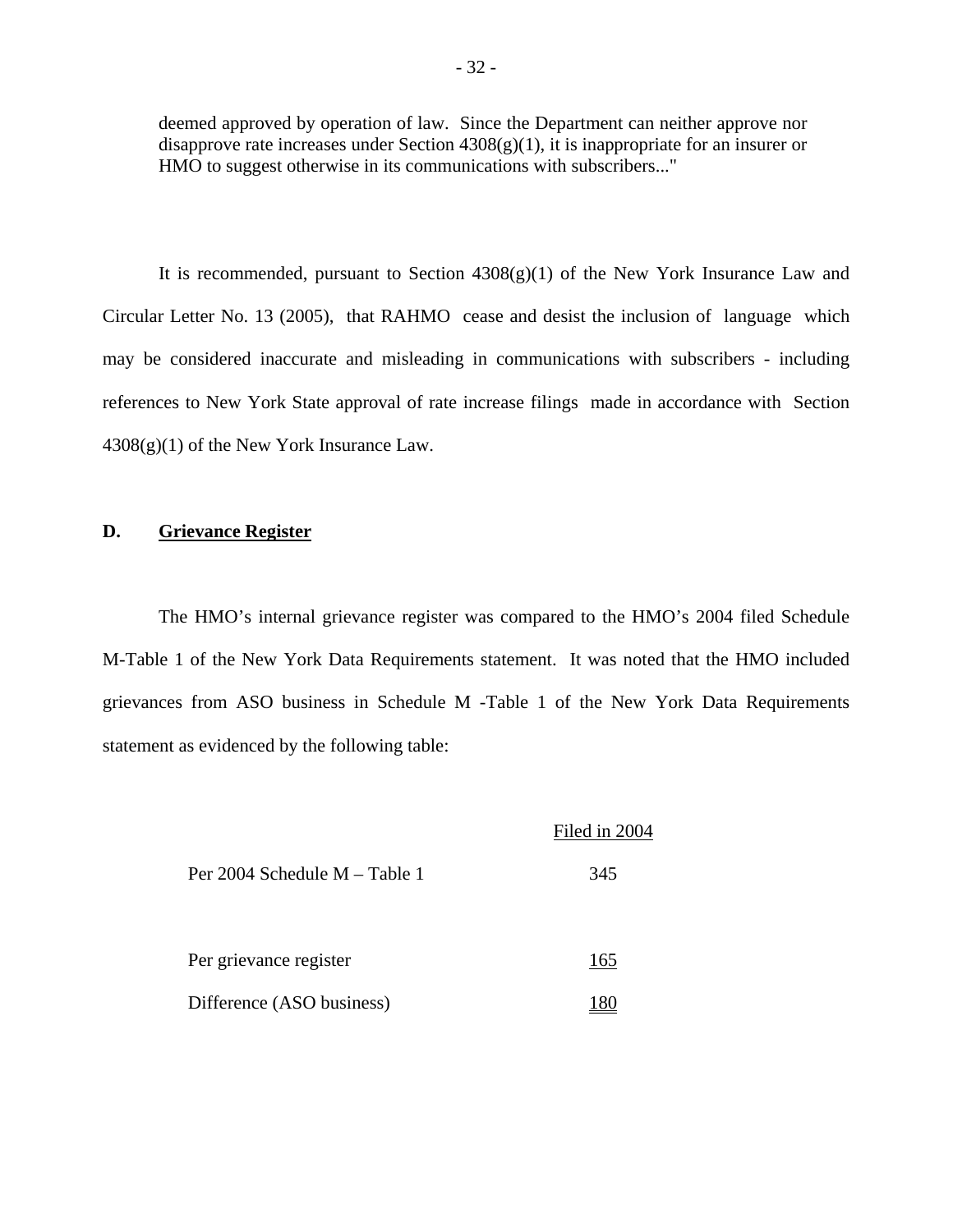All HMOs are required to report the number of initial grievances filed with the HMO within Schedule M as per the annual statement instructions. ASO business should not be reported in Schedule M-Table 1 of the New York Data Requirements. According to annual statement instructions, only managed care business should be reported.

It is recommended that the HMO include only grievances related to managed care business within its Schedule M-Table 1 of the New York Data Requirements in compliance with annual statement instructions.

### **E. Appeals Register**

The HMO's appeal register was compared to Schedule M-Table 2 of the New York Data Requirements. It was noted that the HMO included appeals from ASO business in Schedule M – Table 2 of the New York Data Requirements as evidenced by the following table:

|                           | Filed in 2004 |
|---------------------------|---------------|
| Per Schedule M – Table 2  | 149           |
| Per appeal register       | 113           |
| Difference (ASO business) |               |

All HMOs are required to report the number of appeals filed with the HMO within Schedule M as per the annual statement instructions. ASO business should not be reported in Schedule M-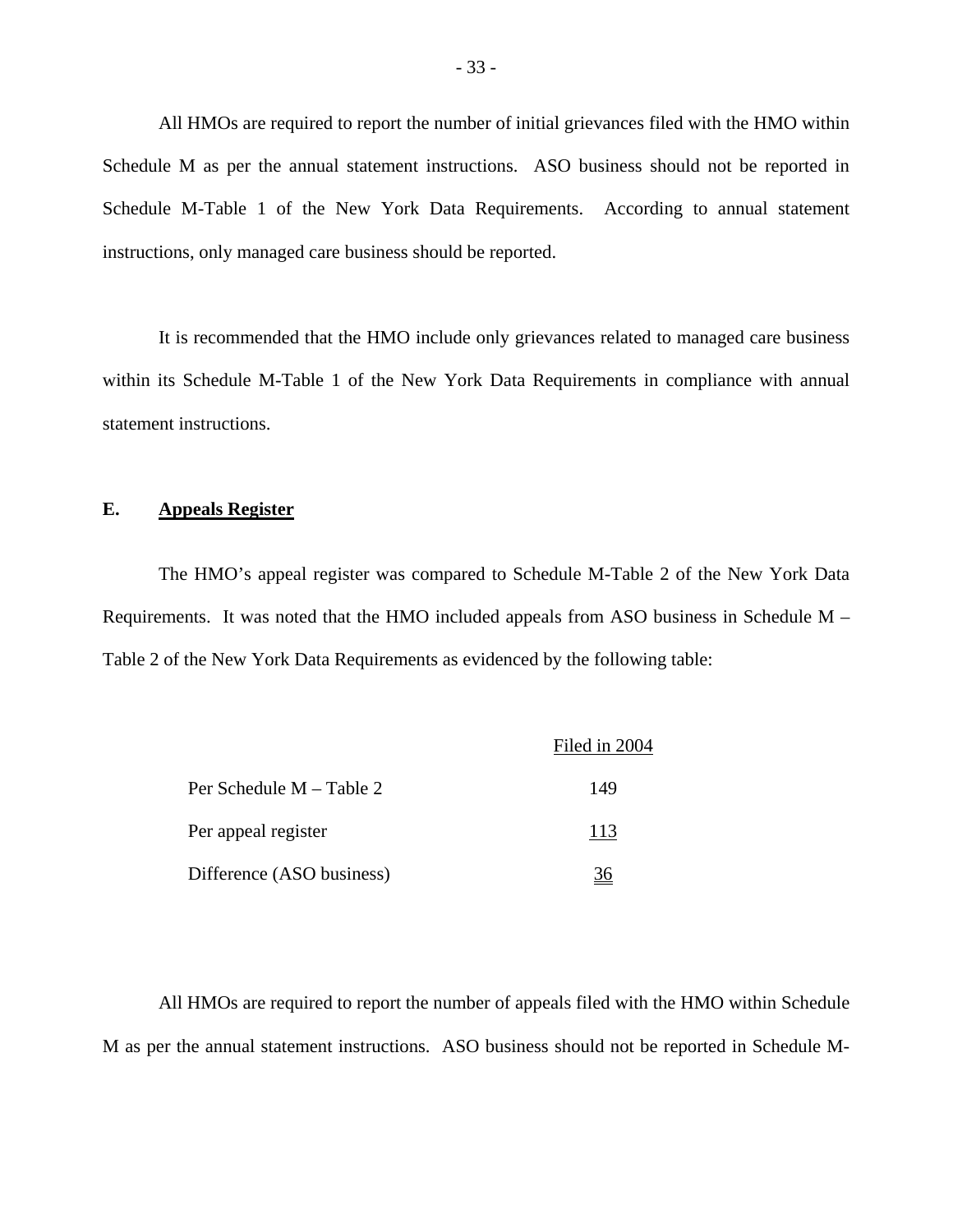Table 2 of the New York Data Requirements. According to annual statement instructions, only managed care business should be reported.

It is recommended that the HMO include only appeals related to managed care business within its Schedule M-Table 2 of the New York Data Requirements in compliance with annual statement instructions.

#### **F. Utilization Review**

During the review of standard appeals, it was noted in several instances that the HMO failed to send acknowledgement letters within the required timeframe. Section 4802(h)(i) of the New York Insurance Law states:

> "Within fifteen business days of receipt of the appeal, the organization shall provide written acknowledgment of the appeal, including the name, address and telephone number of the individual designated by the organization to respond to the appeal and what additional information, if any, must be provided in order for the organization to render a decision."

It is recommended that the HMO comply with the provisions of Section 4802(h)(i) of the New York Insurance Law regarding acknowledgement letters.

During the review of grievances it was noted that the HMO failed to resolve some grievances within the required time frame. Section 4802(d)(2) of the New York Insurance Law states: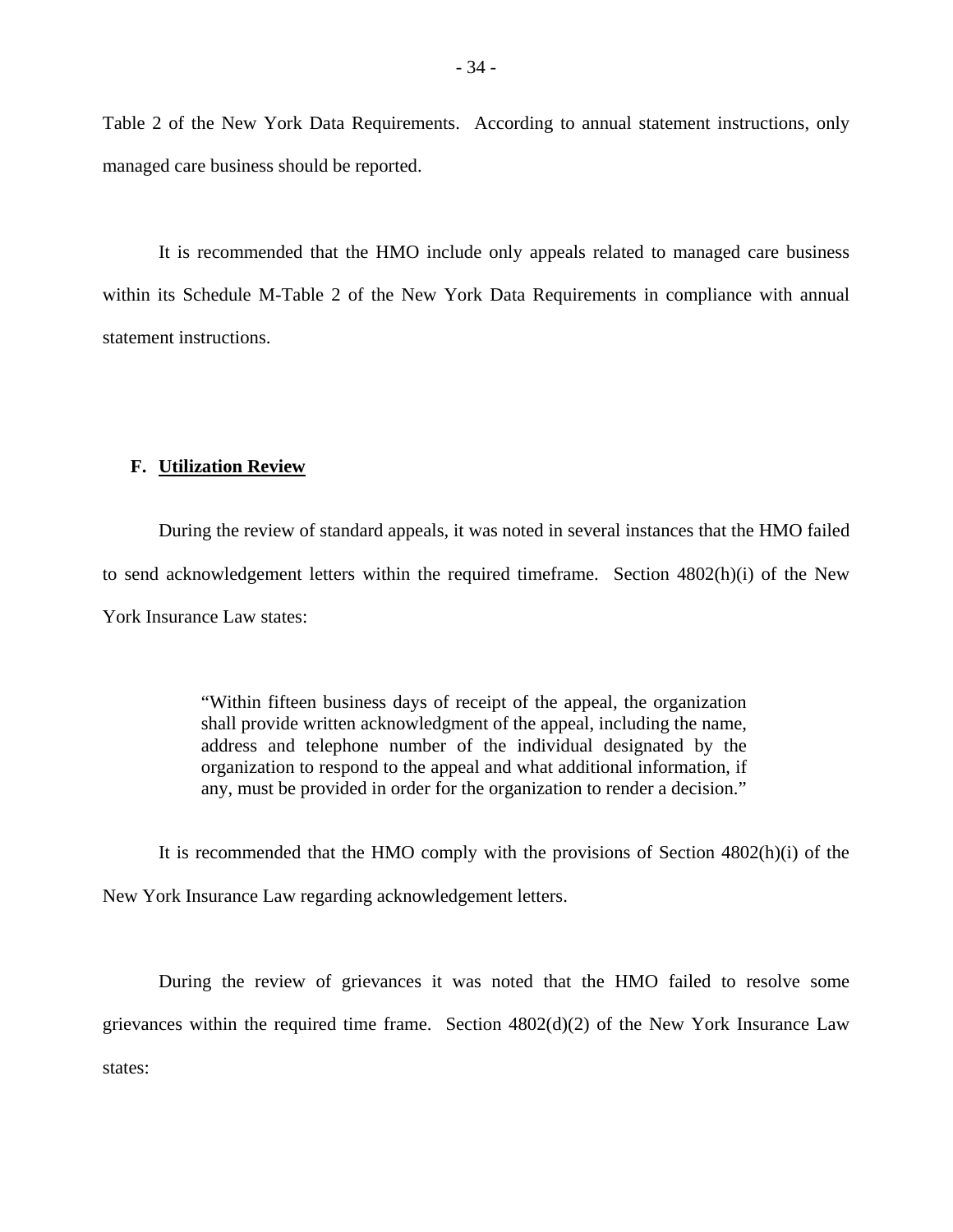"(d)…All grievances shall be resolved in an expeditious manner, and in any event, no more than: (2) thirty days after the receipt of all necessary information in the case of requests for referrals or determinations concerning whether a requested benefit is covered pursuant to the contract;"

It is recommended that the HMO comply with the provisions of Section 4802(d)(2) of the New York Insurance Law regarding the resolving of grievances in an expeditious manner.

During the review of appeals, it was noted in several instances that the HMO failed to resolve some appeals within the required time frame. Section  $4802(k)(2)$  of the New York Insurance Law states:

"(k) The insurer shall seek to resolve all appeals in the most expeditious manner and shall make a determination and provide notice no more than: (2) thirty business days after the receipt of all necessary information in all other instances."

It is recommended that the HMO comply with the provisions of Section  $4802(k)(2)$  of the New York Insurance Law regarding the resolving of appeals in an expeditious manner.

During the review of appeals, it was noted in several instances that the HMO failed to show that someone at a higher level than the personnel that reviewed the initial grievance reviewed the appeal and overturned the prior decision. Section 4802(j) of the New York Insurance Law states:

"(j) The determination of an appeal on a clinical matter must be made by personnel qualified to review the appeal, including licensed, certified or registered health care professionals who did not make the initial determination, at least one of whom must be a clinical peer reviewer as defined in article forty-nine of this chapter. The determination of an appeal on a matter which is not clinical shall be made by qualified personnel at a higher level than the personnel who made the grievance determination."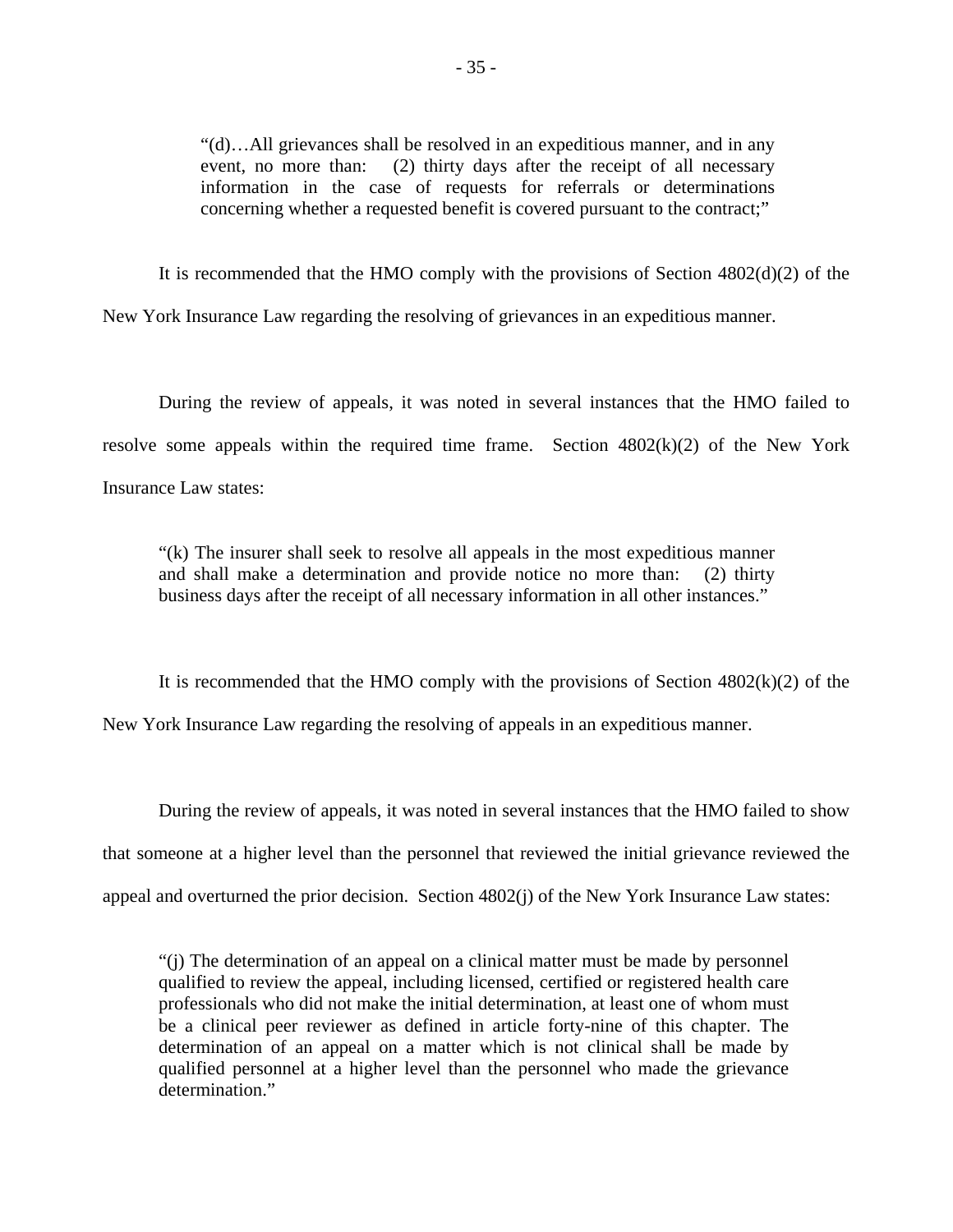It is recommended that the HMO comply with the provisions of Section 4802(j) of the New York Insurance Law regarding having the proper personnel review appeals.

#### **G. Explanation of Benefits Forms**

During the review of explanation of benefits forms, it was noted that such forms were missing some of the requisite information. Section 3234(b) of the New York Insurance Law lists the requirements that such forms must include:

> "(7) a telephone number or address where an insured or subscriber may obtain clarification of the explanation of benefits, as well as a description of the time limit, place and manner in which an appeal of a denial of benefits must be brought under the policy or certificate and a notification that failure to comply with such requirements may lead to forfeiture of a consumer's right to challenge a denial or rejection, even when a request for clarification has been made."

During the review of the explanation of benefit forms it was noted that some of the requisite information pertaining to item seven (7) of Section 3234(b) of the New York Insurance Law was not included. Specifically, "…the time limit, place and manner in which an appeal of a denial of benefits must be brought under the policy or certificate and notification that failure to comply with such requirements may lead to forfeiture of a consumer's right to challenge a denial or rejection, even when a request for clarification has been made.", was not included. Accordingly, subscribers and/or providers are not being properly informed of their appeals rights.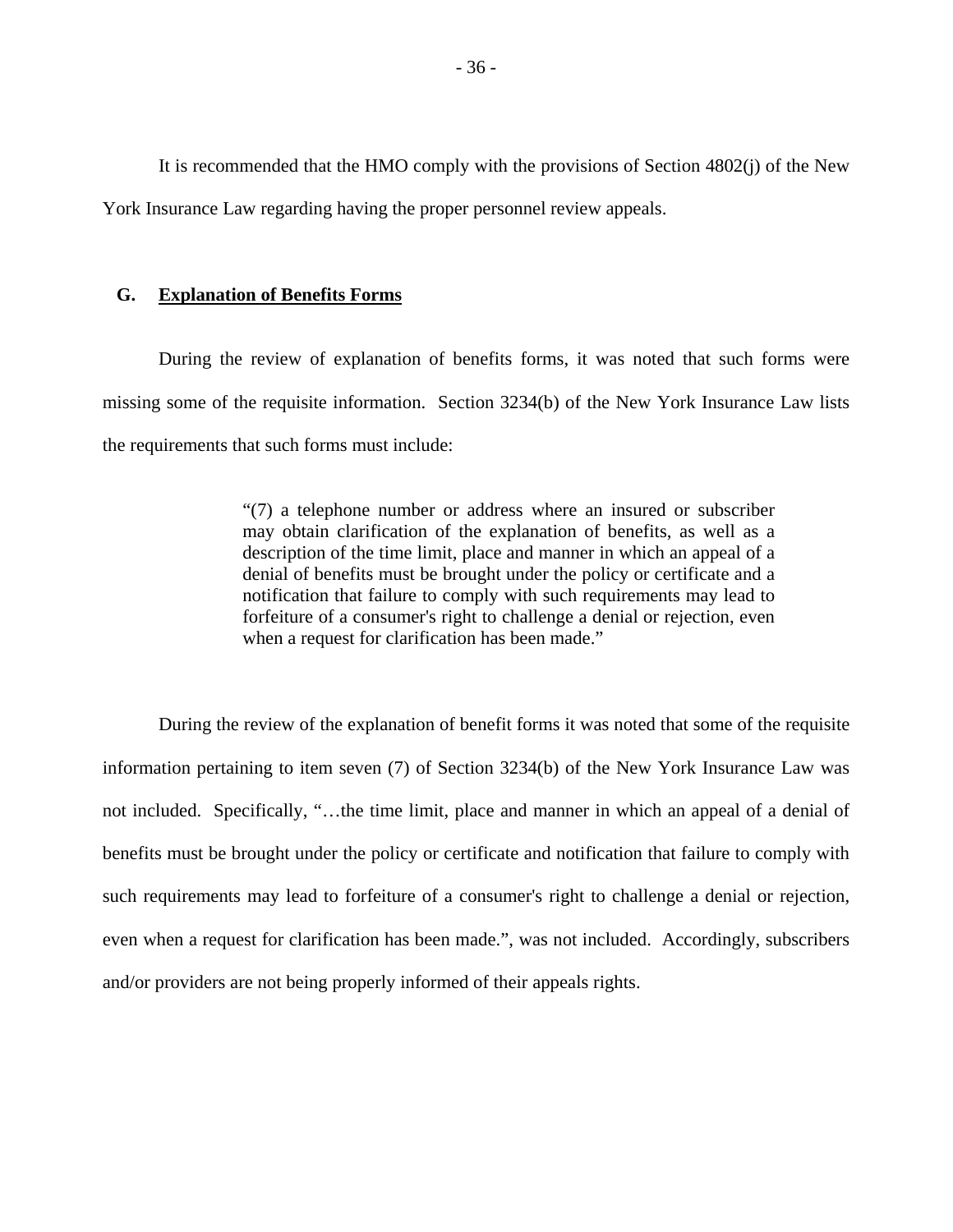It is recommended that the HMO modify its explanation of benefits forms to comply with Section 3234(b) of the New York Insurance Law.

#### **H. Failure to Respond to New York Insurance Department Inquiries**

A desk audit letter was sent by the New York State Insurance Department to the HMO on September 15, 2005. Several phone calls were made to Officers of the Plan attempting to obtain a response. Follow-up letters were also sent to the Plan on January 19, 2006 and then again on April 4, 2006. Section 308(a) of the New York Insurance Law states:

> "The superintendent may also address to any health maintenance organization or its officers or any authorized insurer or its officers any inquiry in relation to its transactions or condition or any matter connected therewith. Every corporation or person so addressed shall reply in writing to such inquiry promptly and truthfully, and such reply shall be, if required by the superintendent, subscribed by such individual, or by such officer or officers of a corporation, as he shall designate, and affirmed by them as true under the penalties of perjury. In the event any corporation or person does not provide a good faith response to an inquiry from the superintendent pursuant to this section relating to accident insurance, health insurance, accident and health insurance or health maintenance organization coverage, within a time period specified by the superintendent of not less than fifteen business days, the superintendent is authorized to levy a civil penalty, after notice and hearing, against such corporation or person not to exceed five hundred dollars per day for each day beyond the date specified by the superintendent for response, but in no event shall such penalty exceed seven thousand five hundred dollars."

It is recommended that the Plan comply with Section 308(a) of the New York Insurance

Law and respond promptly to inquiries made by the Department.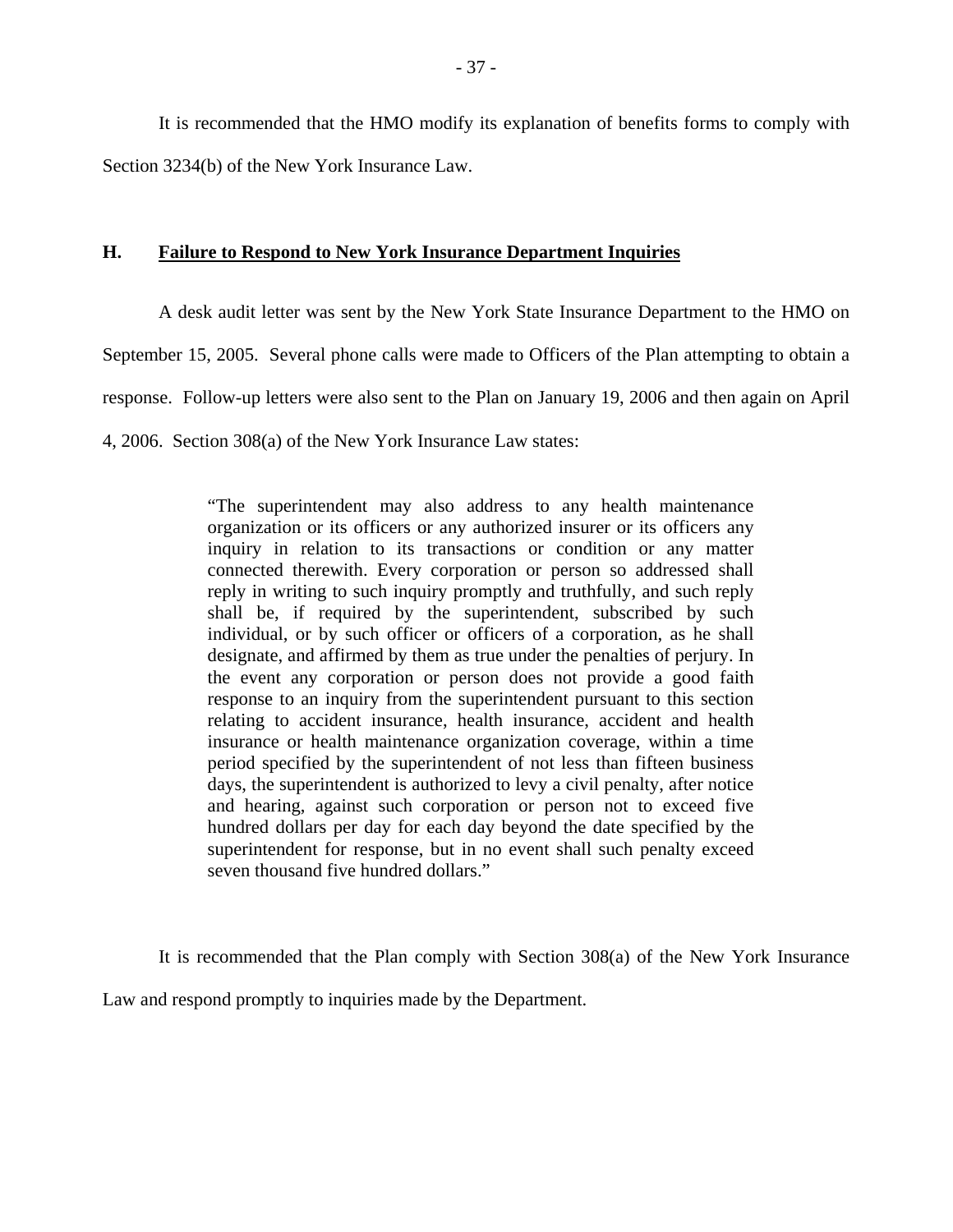#### **I. Frauds Review**

As part of the examination, an on-site Frauds Review was conducted. This review indicated the following:

Based upon the review of filings with the New York Insurance Department's Frauds Bureau, it was noted that the HMO did not always report transactions that may be fraudulent within the 30 days prescribed by Section 405(a) of the New York Insurance Law

1) Section 405(a) of the New York Insurance Law states:

"Any person licensed pursuant to the provisions of this chapter, and any person engaged in the business of insurance in this state who is exempted from compliance with the licensing requirements of this chapter, including the state insurance fund of this state, who has reason to believe that an insurance transaction may be fraudulent, or has knowledge that a fraudulent transaction is about to take place, or has taken place shall, within thirty days after determination by such person that the transaction appears to be fraudulent, send to the insurance frauds bureau on a form prescribed by the superintendent, the information requested by the form and such additional information relative to the factual circumstances of the transaction and the parties involved as the superintendent may require."

It is recommended that the HMO report transactions that may be fraudulent within 30 days

to this Department as provided within Section 405(a) of the New York Insurance Law.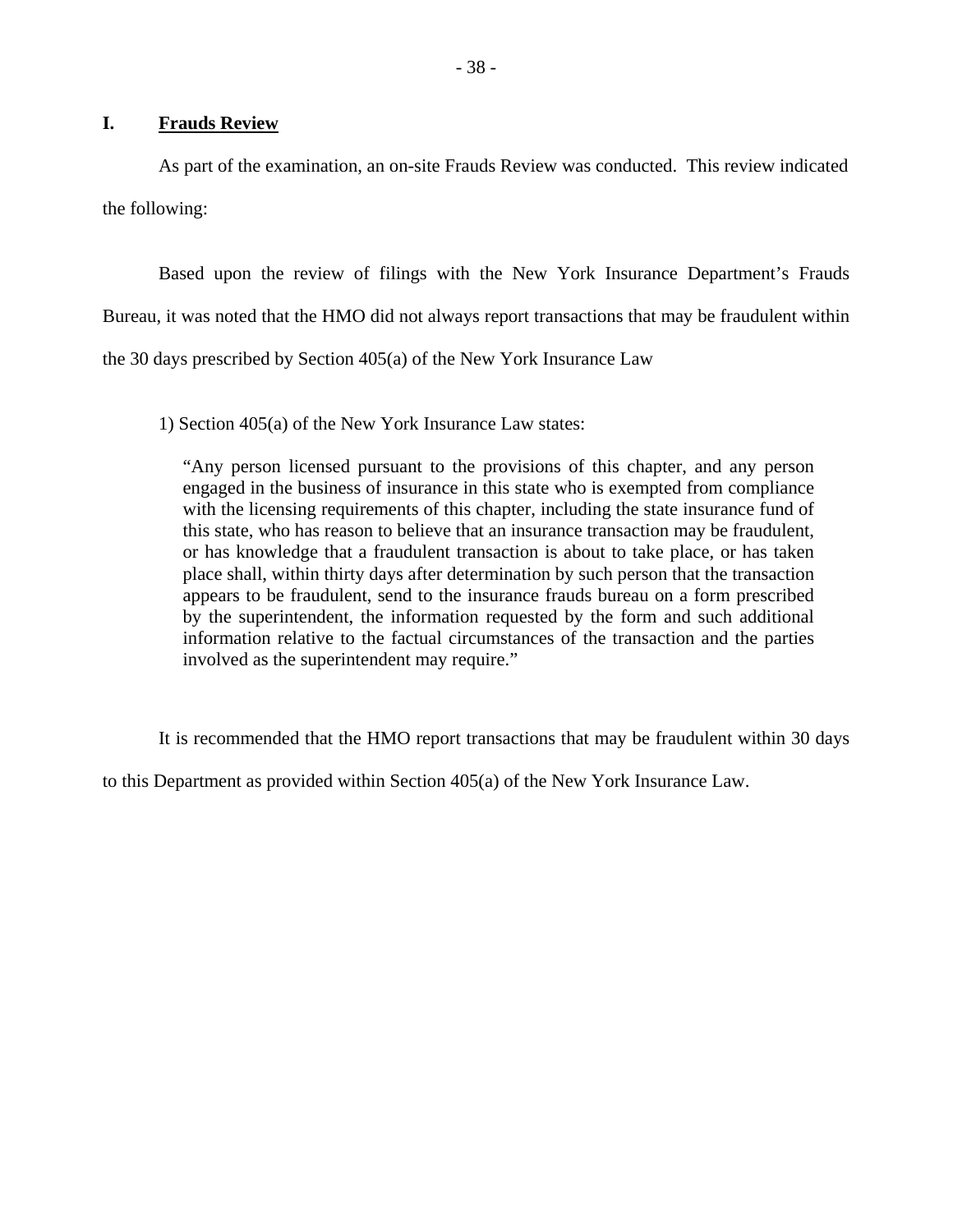2) Relative to the fraud prevention plan, Section 409(b)(1) of the New York Insurance Law states:

> "The plan shall provide the time and manner in which such plan shall be implemented, including provisions for a full-time special investigation unit and staffing levels within such unit. Such unit shall be separate from the underwriting or claims functions of an insurer, and shall be responsible for investigating information on or cases of suspected fraudulent activity and for effectively implementing fraud prevention and reduction activities pursuant to the plan filed with the superintendent. An insurer shall include in such plan staffing levels and allocations of resources in such full-time special investigations unit as may be necessary and appropriate for the proper implementation of the plan pursuant to subsection (d) of this section."

It was determined that the Manager of the Special Investigation Unit, who is the HMO's only qualified investigator, devotes approximately 50% of her time to activities and assignments not related to fraud prevention. Section 409(b)(1) of the New York Insurance Law requires fulltime devotion to these activities.

It is recommended that the HMO establish a full-time special investigation unit as required by Section 409(b)(1) of the New York Insurance Law.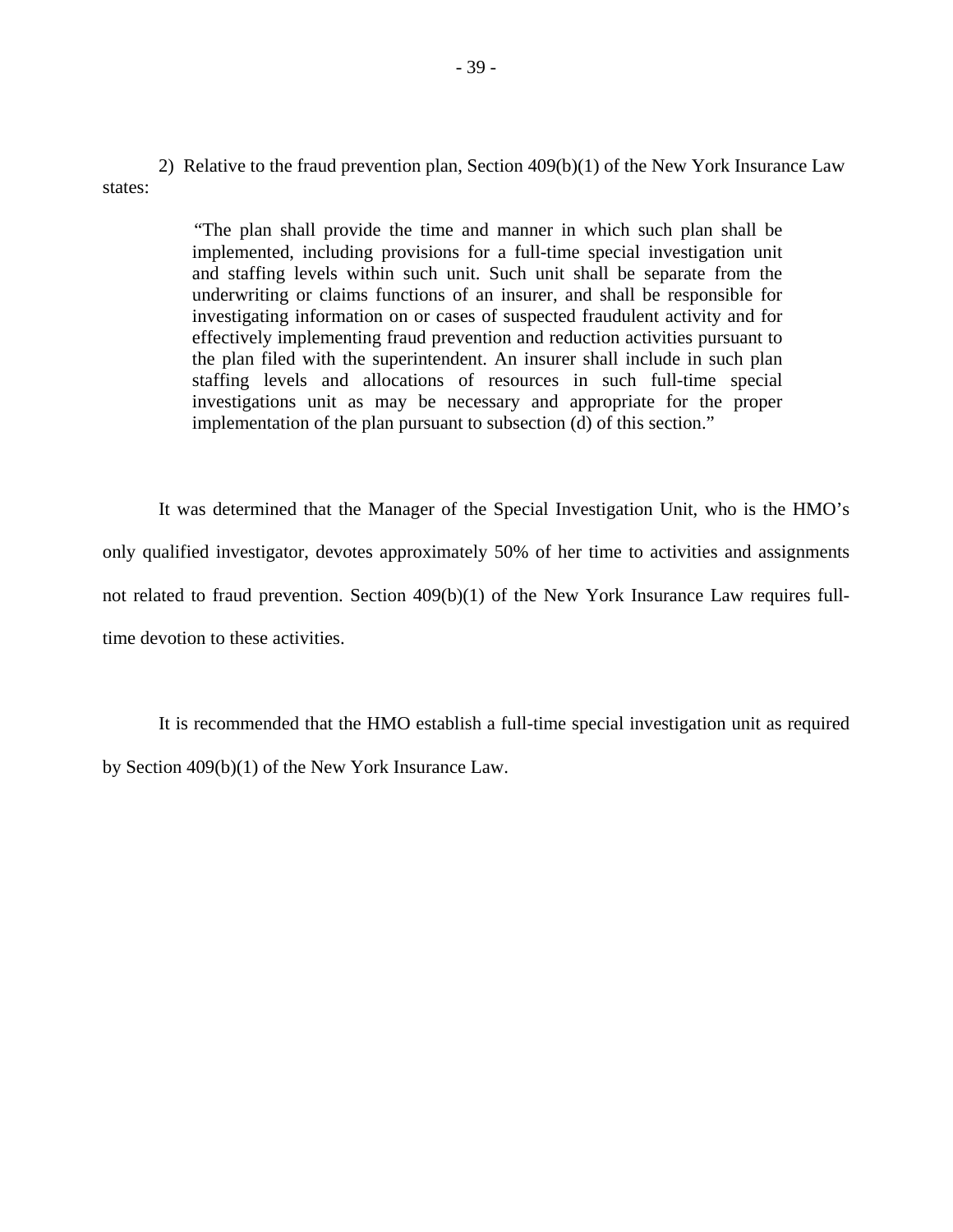The prior report on examination included seven recommendations detailed as follows (page number refers to the prior report on examination):

# **ITEM**

# PAGE NO.

9

12

# A. Holding Company System

It is recommended that the HMO make the appropriate holding company filings required under Part 98.16(e) of the Administrative Rules and Regulations of the New York Health Department. (10NYCRR Part 98.16(e)).

The HMO has complied with this recommendation.

B. Internal Controls / disaster recovery

It is once again recommended that the HMO develop and maintain a disaster recovery plan. 11

The HMO has complied with this recommendation.

C. Investments

1. It is once again recommended that the HMO, in the future, comply with the investment requirements of Section 1409(a) of the New York Insurance Law. 11

The HMO has complied with this recommendation.

2. It is recommended that the HMO include the enumerated protective covenants and provisions in its custodial agreements.

The HMO has complied with this recommendation.

# D. Leasehold improvements

It is recommended that the HMO not-admit its leasehold improvements, these items should be expensed as incurred. 17

The HMO has complied with this recommendation.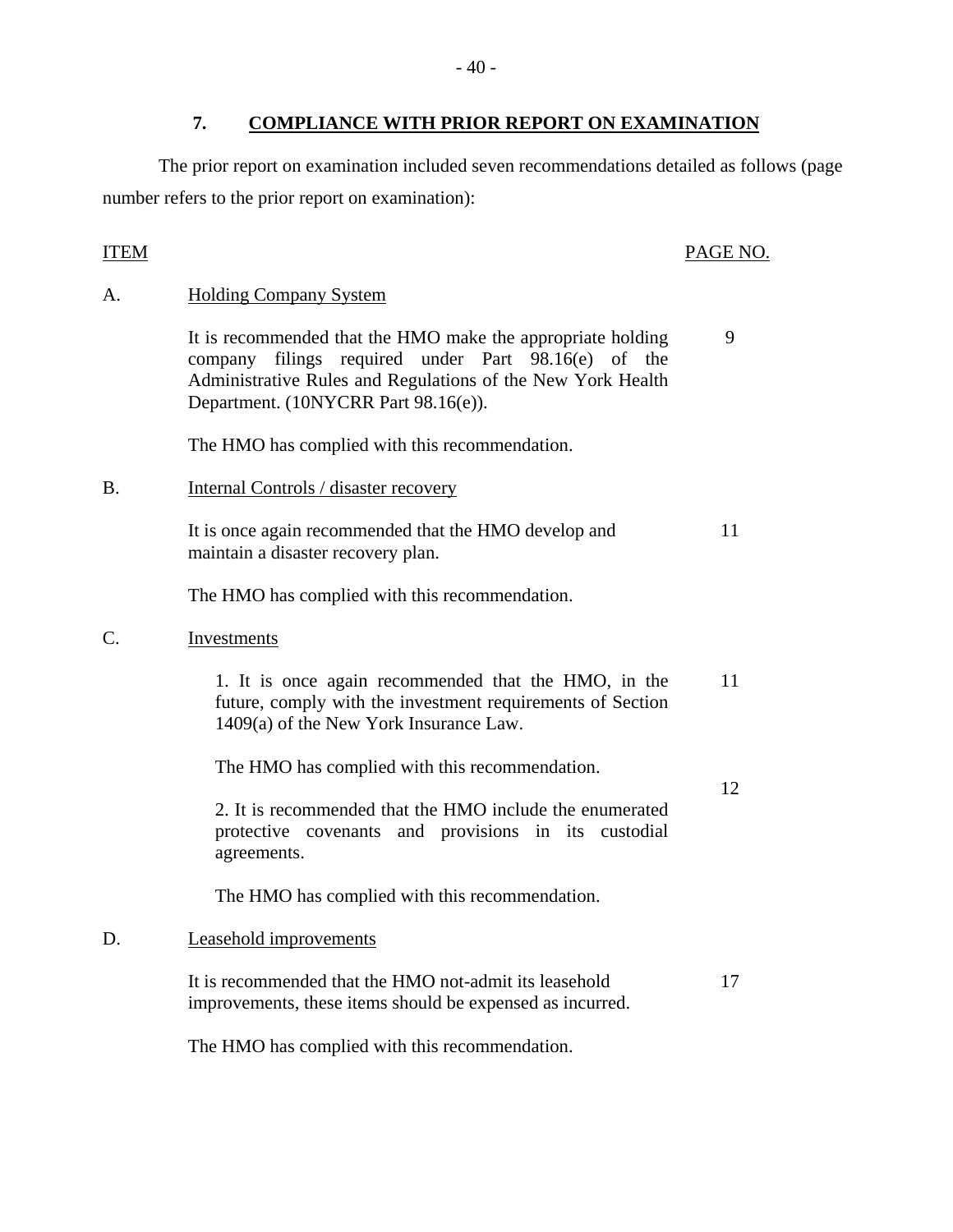18

# E. Conclusion

As of December 31, 2000, the HMO's contingency reserve, as required by Part 98-1.11(d) of the Health Department Rules and Regulations {10NYCRR98-1.11}, in the amount of \$20,039,572 was impaired by \$10,873,755. The HMO filed a Plan of Restoration with this Department dated February 17, 2001. This Plan of Restoration was approved by this Department. As of December 31, 2001, the HMO reported unimpaired net worth of \$26,022,498, however these numbers have not been examined.

As of December 31, 2004 the HMO had unimpaired net worth of \$89,360,899.

#### F. Frauds review

1) It is recommended that the HMO's report suspicious activity as stated in Section 405(a) of the New York Insurance Law within 30 days. 23

The HMO has not complied with this recommendation.

23

2) It is recommended that the HMO establish a full-time special investigation unit as required by Section 409(b)(1) of the New York Insurance Law.

The HMO has not complied with this recommendation.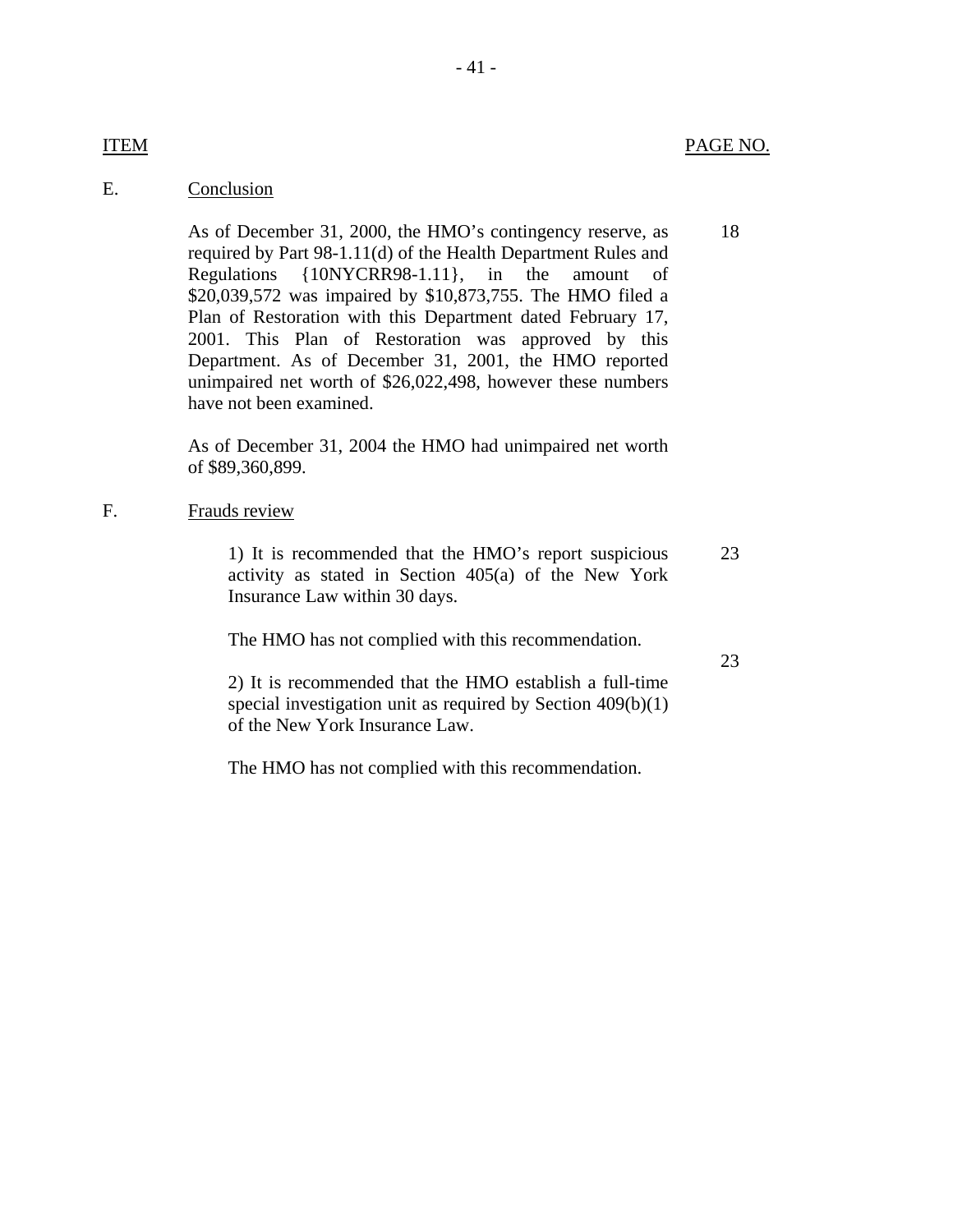#### **8. SUMMARY OF COMMENTS AND RECOMMENDATIONS**

#### **ITEM**

### A. Management 13

It is recommended that the HMO exclude from its bonus and employment agreement with its officers any reference to bonuses predicated on the profit of not-for-profit corporations in compliance with Section 508 of the New York Not-For-Profit Corporation Law. It is also recommended that the HMO put governance procedures in place for adequate board oversight of its officer compensation program.

#### B. Reinsurance 17

It is recommended that RAHMO amend its reinsurance contract with Zurich American Insurance Company to include the wording prescribed by Section  $1308(a)(2)(A)(i)$  of the New York Insurance Law.

#### C. Administrative Services Agreement 21

It is recommended that RAHMO comply with the requirements of Part 98-1.11(b) of the Administrative Rules and Regulations of the New York Health Department (10 NYCRR 98-1) and obtain approval for its Administrative Services Agreement with PAC.

#### D. Section 3224-a of the New York Insurance Law (Prompt Pay Law)

1. It is recommended that the HMO comply with the 30 requirements of Section 3224-a of the New York Insurance Law and make appropriate payment of all claims within the forty-five day period provided by the aforementioned section of the Insurance Law where there is not an appropriate reason for delay in payment as specified in Section 3224-a(a) and (b) of the New York Insurance Law.

PAGE NO.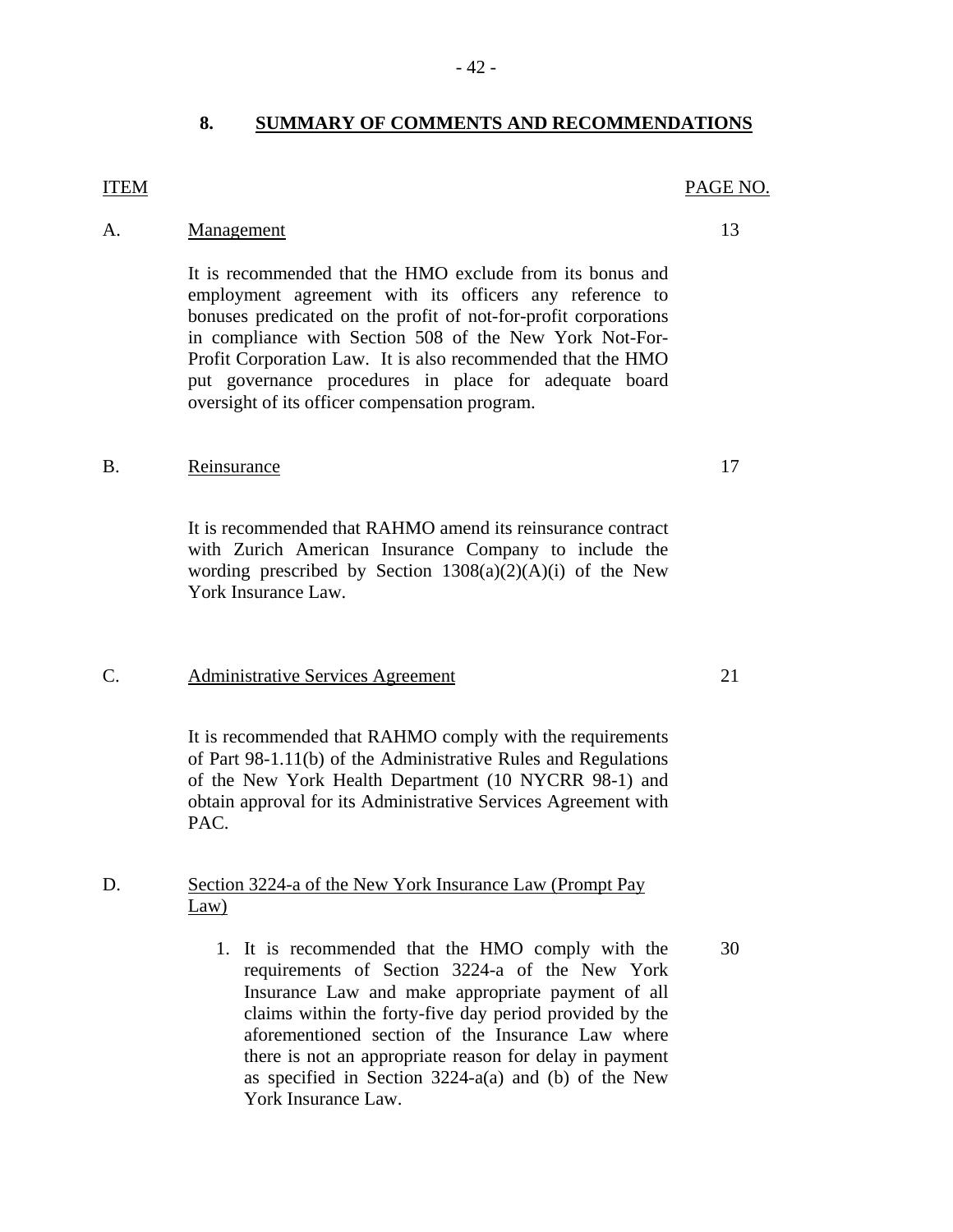31

 2. It is further recommended that the HMO pay appropriate interest in those instances where the interest calculated pursuant to Section 3224-a(c) of the New York Insurance Law is \$2.00 or more and where there is not an appropriate reason for delay in payment as specified in Sections 3224-a(a) and (b) of the New York Insurance Law.

#### E. Improper Premium Notices 32

It is recommended, pursuant to Section  $4308(g)(1)$  of the New York Insurance Law and Circular Letter No. 13 (2005), that RAHMO cease and desist inclusion of language which may be considered inaccurate and misleading in communications with subscribers - including references to New York State approval of rate increase filings made in accordance with Section  $4308(g)(1)$  of the New York Insurance Law.

#### F. Grievance Register 33

It is recommended that the HMO include only grievances related to managed care business within its Schedule M-Table 1 of the New York Data Requirements in compliance with annual statement instructions.

#### G. Appeals Register 34

It is recommended that the HMO include only appeals related to managed care business within its Schedule M-Table 2 of the New York Data Requirements in compliance with annual statement instructions.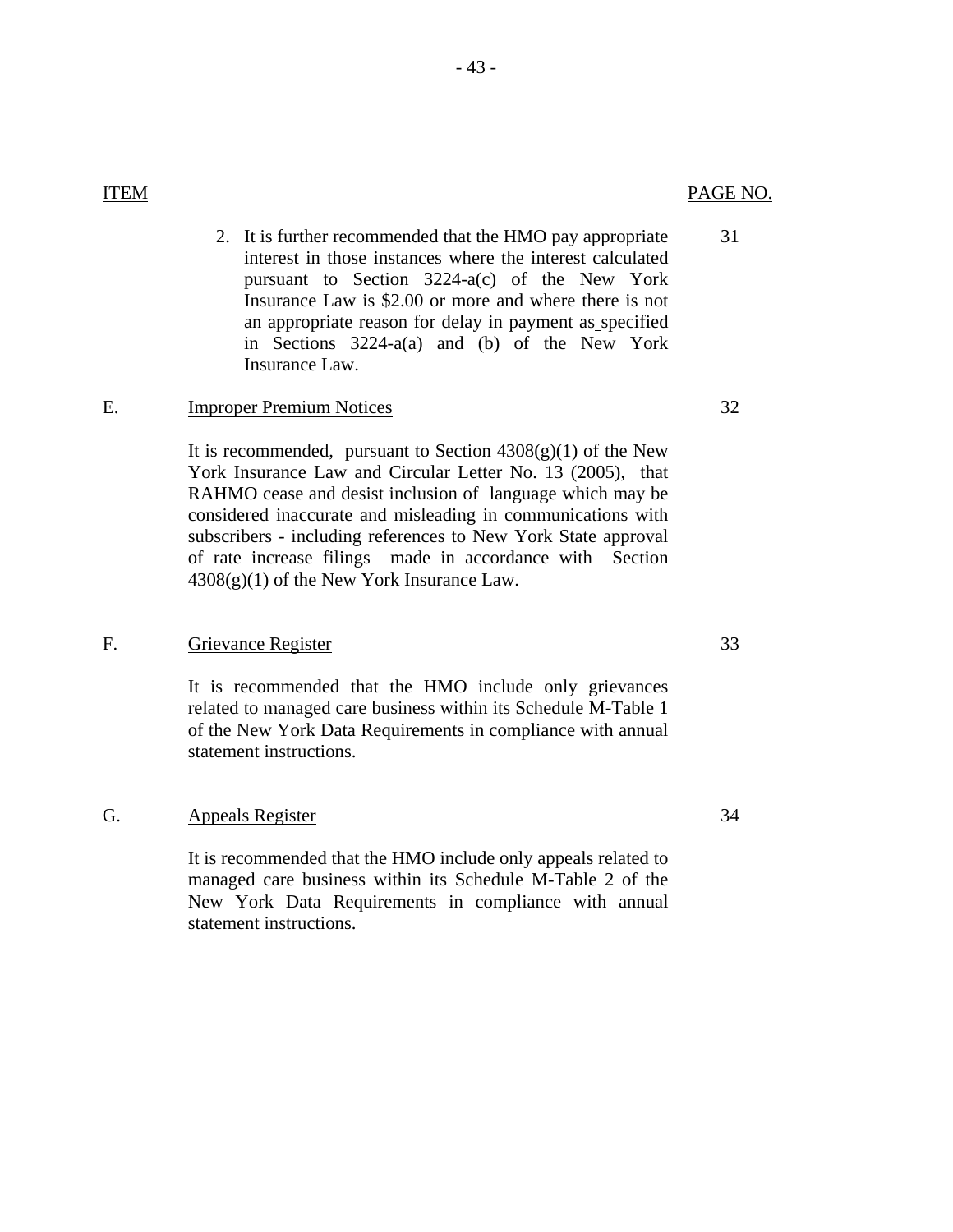# H. Utilization Review

| It is recommended that the HMO comply with the provisions of | 34 |
|--------------------------------------------------------------|----|
| Section 4802(h)(i) of the New York Insurance Law regarding   |    |
| acknowledgement letters.                                     |    |

It is recommended that the HMO comply with the provisions of Section 4802(d)(2) of the New York Insurance Law regarding the resolving of grievances in an expeditious manner. 35

It is recommended that the HMO comply with the provisions of Section  $4802(k)(2)$  of the New York Insurance Law regarding the resolving appeals in an expeditious manner. 35

It is recommended that the HMO comply with the provisions of Section 4802(j) of the New York Insurance Law regarding having the proper personnel review appeals. 36

#### I. Explanation of Benefits Forms 37

It is recommended that the plan modify its explanation of benefits forms to comply with Section 3234(b) of the New York Insurance Law.

| J. | Failure to Respond to New York Insurance Department |  |
|----|-----------------------------------------------------|--|
|    | Inquiries                                           |  |

It is recommended that the Plan comply with Section 308(a) of the New York Insurance Law and respond promptly to inquiries made by the Department.

#### - 44 -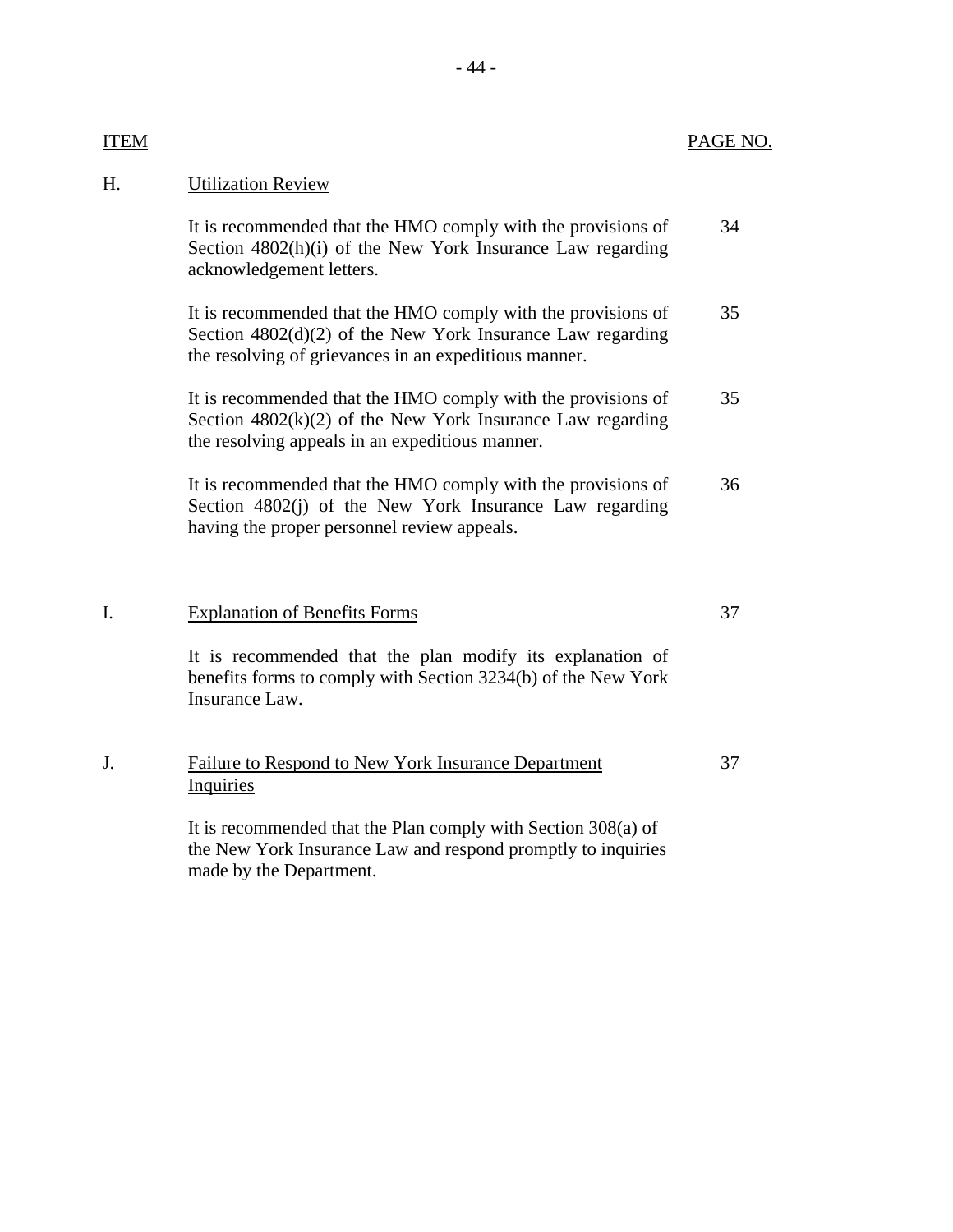# K. Frauds review

1) It is recommended that the HMO report transactions which may be fraudulent within 30 days to this Department as provided within Section 405(a) of the New York Insurance Law. 38 39

2) It is recommended that the HMO establish a full-time special investigation unit as required by Section 409(b)(1) of the New York Insurance Law.

# **ITEM**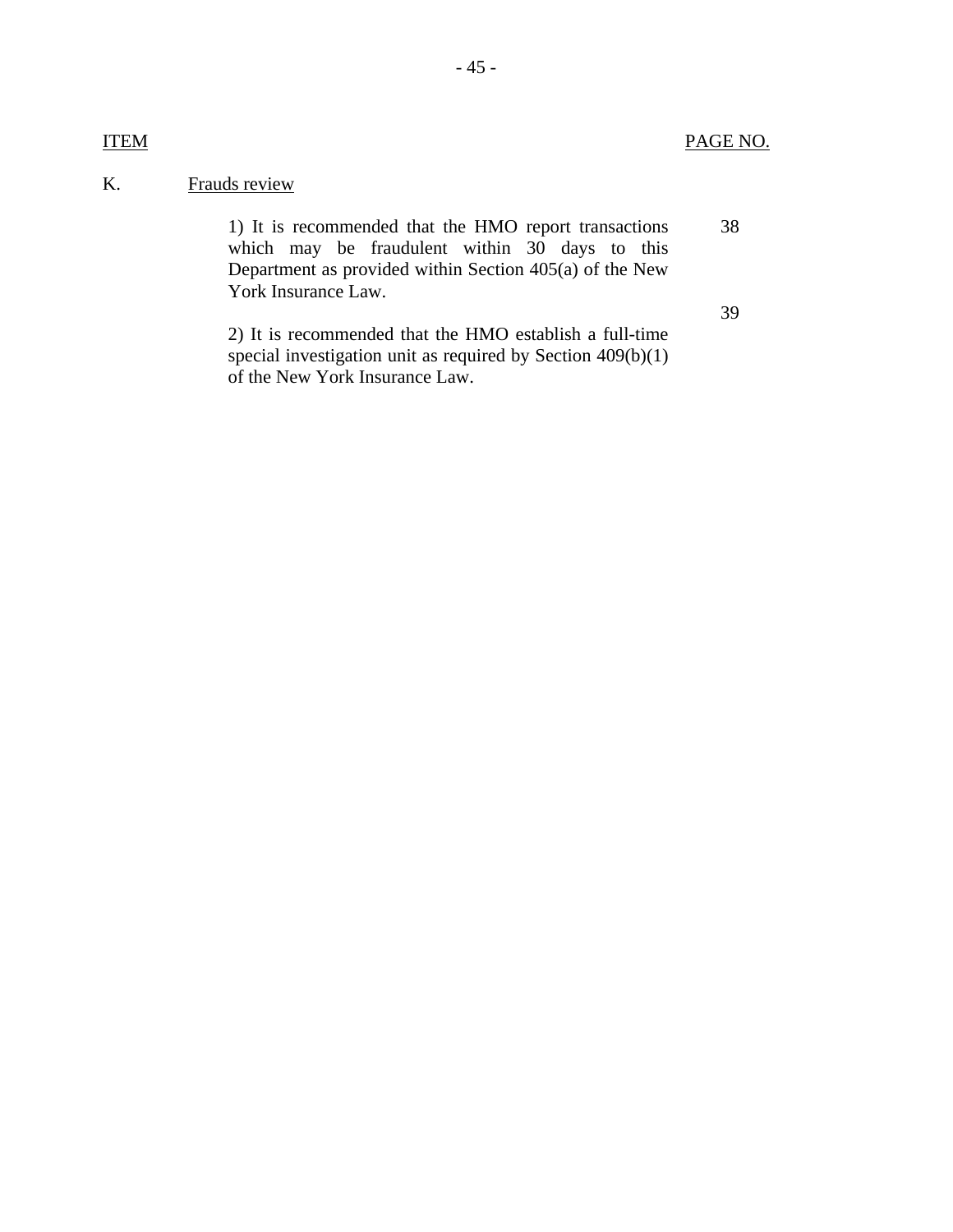**APPENDIX A** 

**SYSTEMS REVIEW**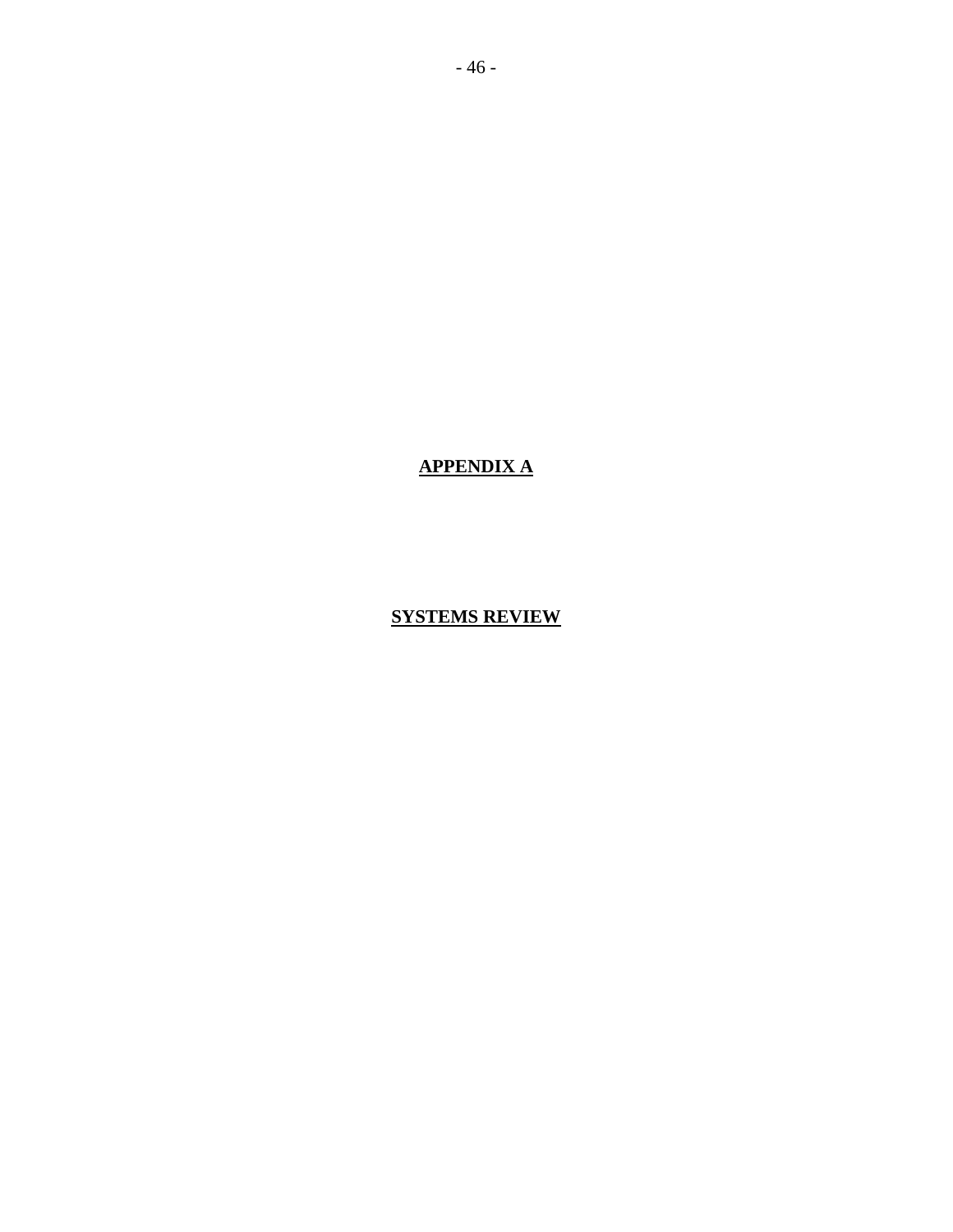#### **1. SCOPE OF EXAMINATION REVIEW**

INS Services, Inc. (INS), an independent contractor of INS Regulatory Insurance Services, Inc., was retained by the New York State Insurance Department to conduct a review of the Information Systems of Rochester Area Health Maintenance Organization, Inc. and Preferred Assurance Company Inc. (collectively referred to as "Company" or "Preferred Care" in this report).

The review provided information relative to testing of the operating effectiveness of specific policies and procedures relating to the Company's information systems covering the period from January 1, 2004 to October 6, 2005.

The review included procedures to obtain reasonable assurance that:

- The Company's responses to the Department's Evaluation of Controls in Information Systems Questionnaire presented fairly, in all material aspects, the aspects of the Company's policies and procedures that may be relevant to its information technology (IT) internal control structure;
- The control structure policies and procedures were suitably designed to achieve the control objectives implicit in the Questionnaire, if those policies and procedures were complied with; and,
- Such policies and procedures had been placed in operation as of and for the examination period ended December 31, 2004, and from that date to the date of the INS report, October 6, 2005.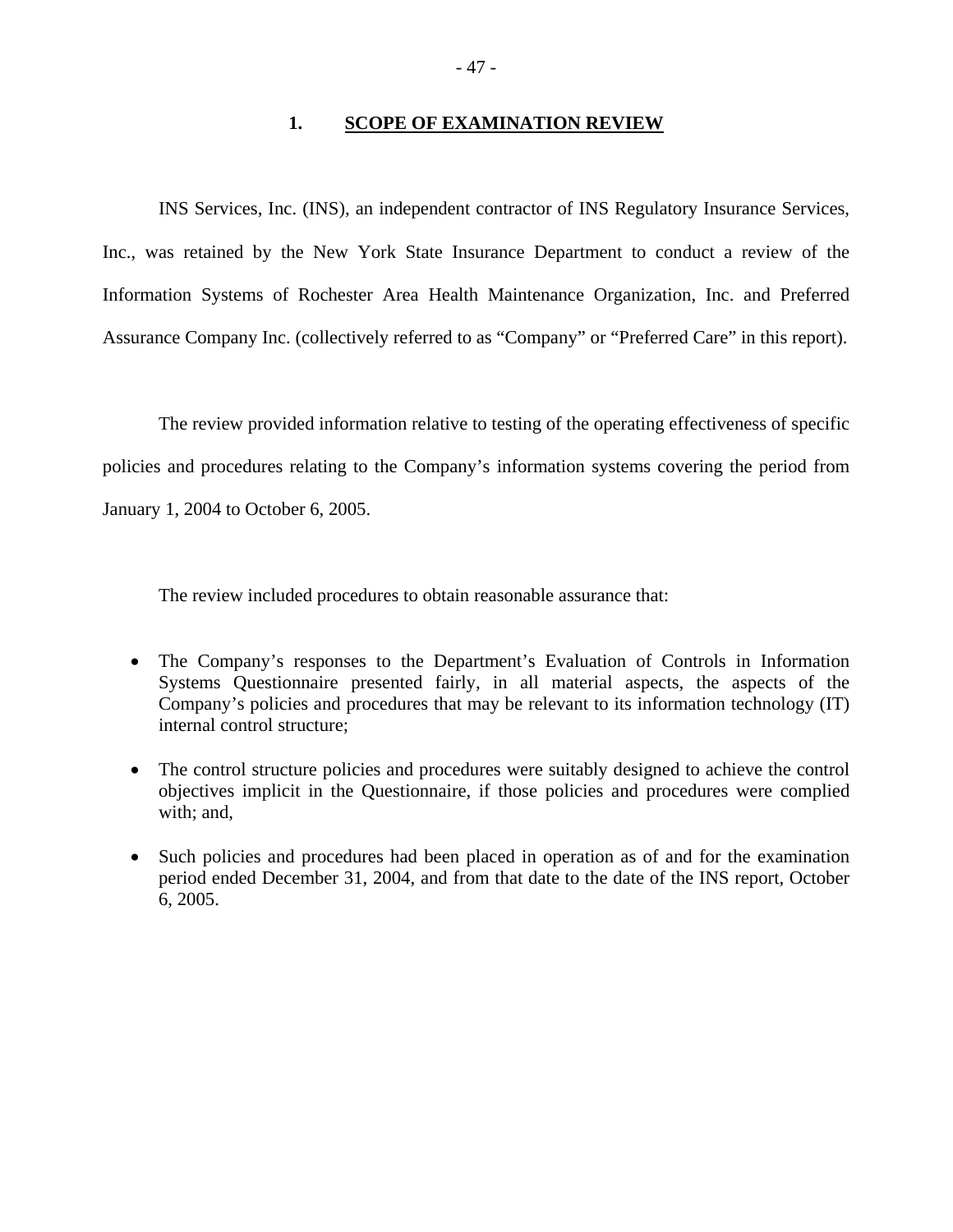A list of applications that were included in the scope of their evaluation and the function of each of the applications is as follows:

| <b>Application</b>                                                             | <b>Function</b>                                                                                                                   |
|--------------------------------------------------------------------------------|-----------------------------------------------------------------------------------------------------------------------------------|
| <b>AMISYS</b> and Related Custom<br>(Preferred Care Developed)<br>Applications | Managed Care including Enrollment,<br>Processing, Accounts<br>Premium<br>Receivable, and Claims                                   |
| Data Warehouse                                                                 | Actuarial, Data Summarization for<br>Financial Reporting (Intermediate Data<br>Store Between AMISYS<br>and the<br>General Ledger) |
| Oracle Financials                                                              | General Ledger, Accounts Payable and<br>Expenses                                                                                  |
| Telemagic                                                                      | Sales and Accounts Receivable support                                                                                             |
| HSS – APC/DRG Grouper and Pricer                                               | Pricing of Inpatient and Outpatient<br>Claims                                                                                     |

The following are the observations and recommendations made by INS as a result of its review:

# **A. Computer room access by Webmaster**

The Webmaster, whose responsibilities largely equate to that of a programmer, and a number of individuals have long-term access to the computer room. However, their job responsibilities do not require such access.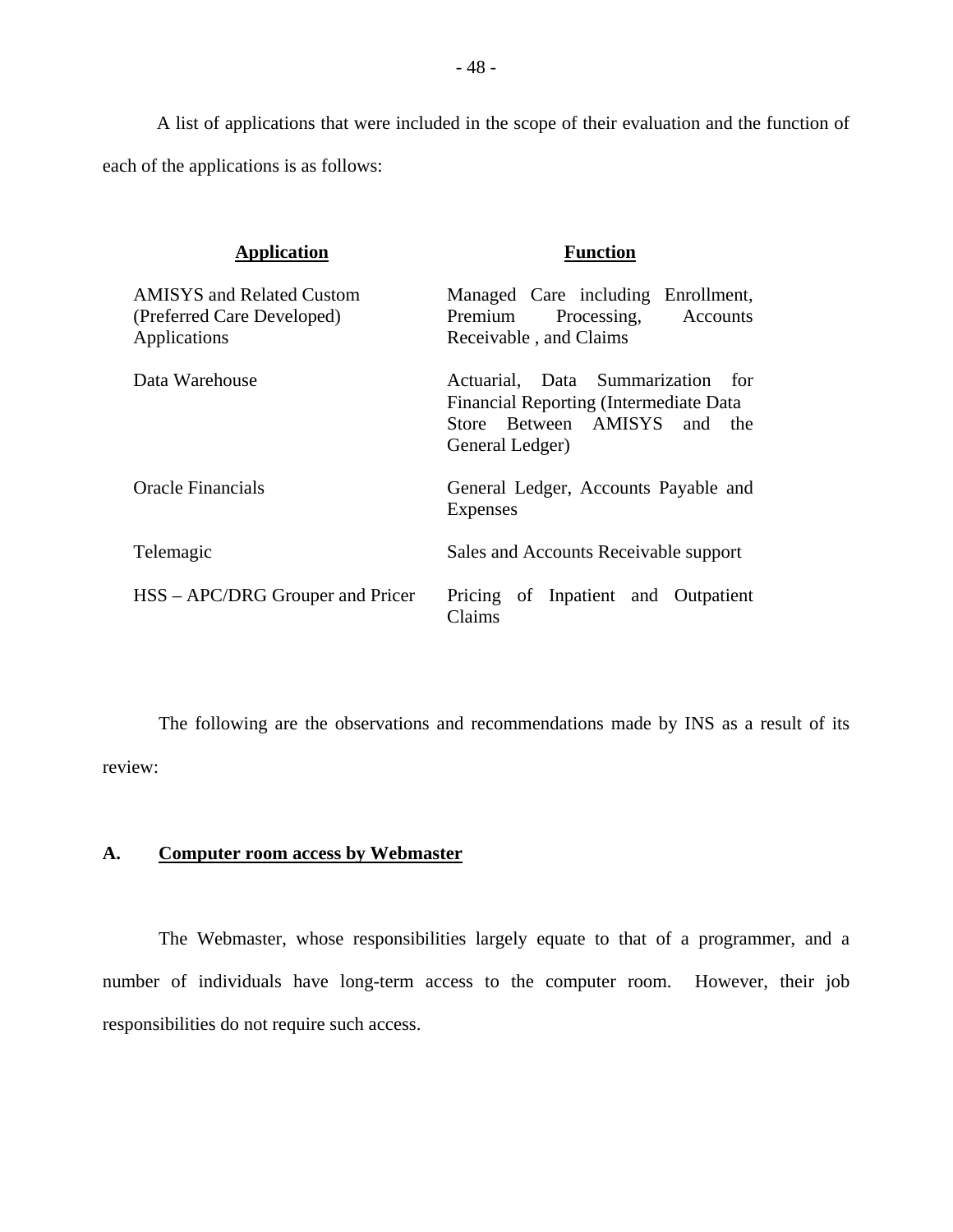Access by more individuals to the computer room than necessary increases the possibility that an unauthorized entrance or activity could occur. An even higher risk is involved with programmers who have access to the computer room. They have the resources and ability to alter code and anything in the computer room for malicious or financial purposes.

It is recommended that the Company review and evaluate the list of individuals with access to the computer room. Changes should occur to allow only individuals who require access to perform their jobs. The Webmaster's access should be terminated.

#### **B. Computer room access by visitors**

Visitors to the computer room who do not have card reader access are not required to sign in.

Without a documented log-in, the Company would lack the audit trail to investigate problems that may occur in the computer room.

It is recommended that visitors to the computer room who do not have card reader access should be required to sign in. A sign-in log would allow the Company to investigate problems, and determine if such problems could be traced to the activity of a specific individual.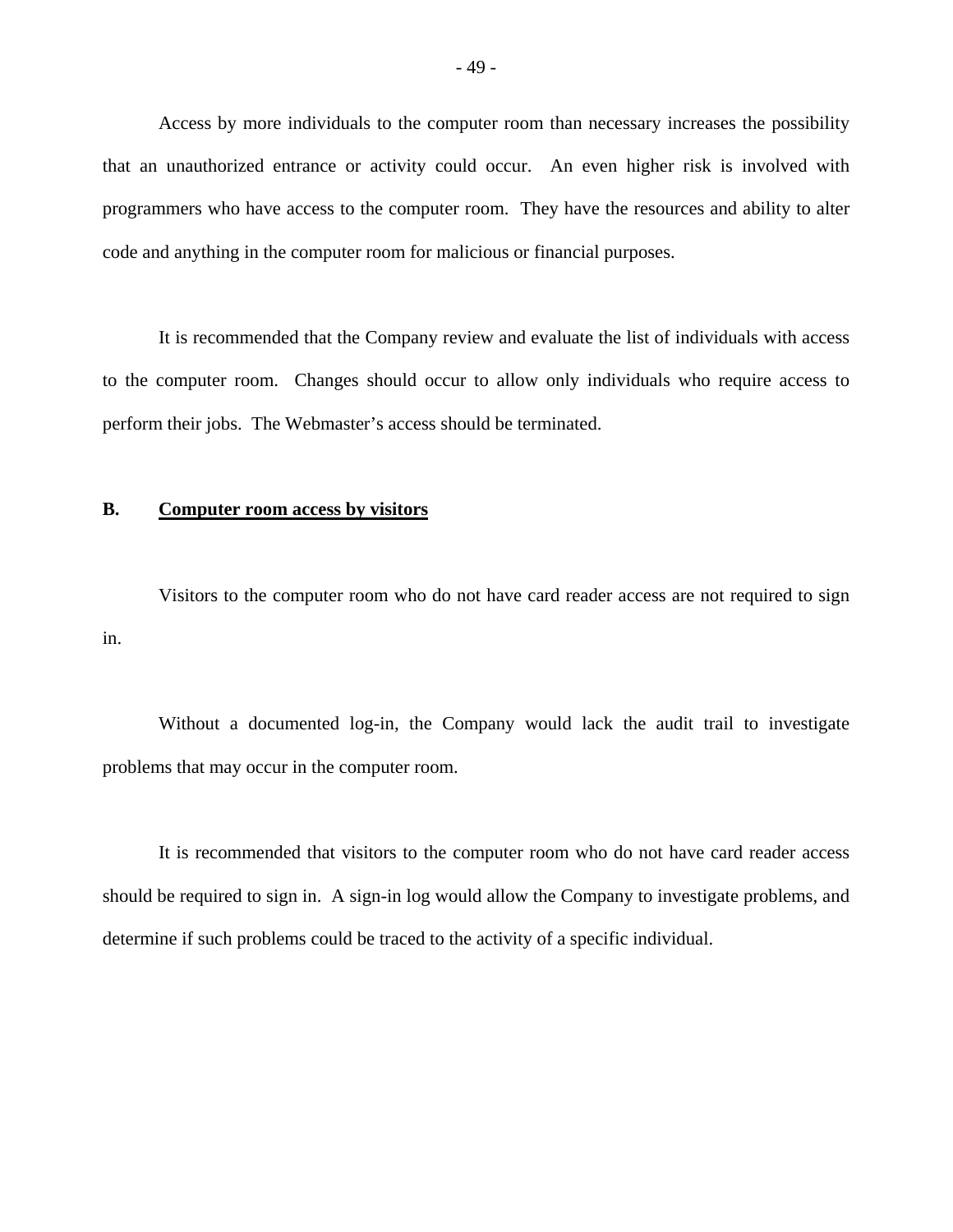#### **C. Documentation of change network configuration**

The Company has not documented the process used to change network configuration. Formal documentation is presently under development.

Without a documented process to change network configuration, the Company increases the risk of endangering the integrity of the network and the safety of customer's personal information.

#### **D. Reports containing PHI**

At times the mailroom can be a thoroughfare for Preferred Care employees. Numerous open mail cubicles or bins contain reports with names, addresses healthcare and pharmacy data of covered individuals, i.e., private health information (PHI). An employee may inadvertently or intentionally read a report containing private health information, and worse, divulge that information, thus resulting in a HIPAA violation.

In addition to the possibility of HIPAA violations, certain Preferred Care employees may be viewing healthcare information of fellow workers or their families, as they are also likely to be covered by Preferred Care policies.

It is recommended that reports containing PHI be enveloped or labeled in such a way that only appropriate employees have access. It is further recommended that those reports be labeled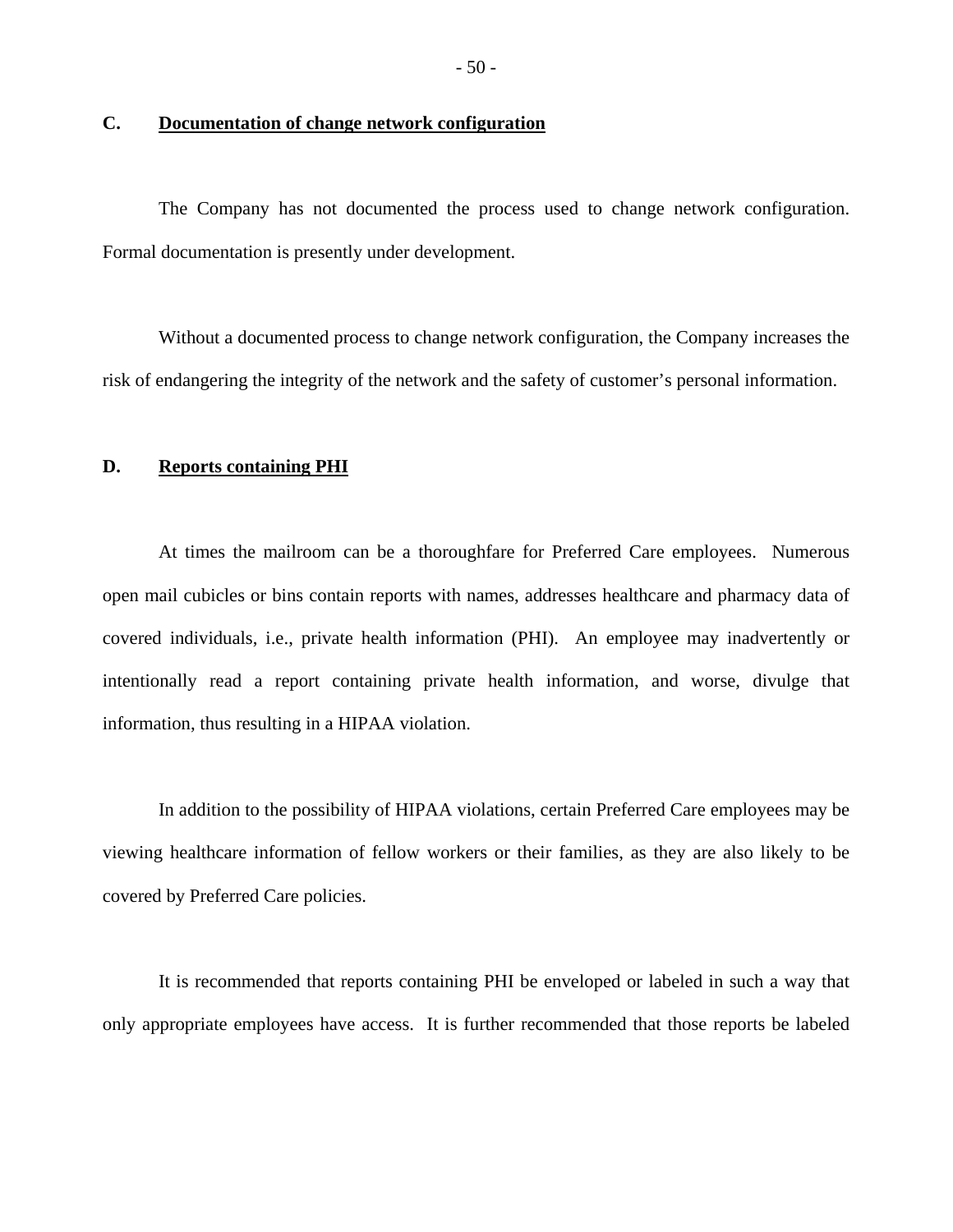with a warning reminding employees that unauthorized viewing of the information may be in violation of HIPAA.

#### **E. Immediate removal of network access for terminated employees**

Upon termination of an employee, the Company does not immediately disable network login, and application, remote, and voice mail accesses.

Ultimately, damage to computer resources and Company reputation can occur if an unauthorized, and possibly bitter, former employee continues to have access to these resources.

Those charged with the security of access controls should respond promptly to any termination (both voluntary and involuntary), by following established procedures. In the event that an employee is terminated at the end of the day, after-hours support should respond immediately and disable access to the building and data systems. Managers should be required to contact the help desk or security at any time of day to ensure that access is promptly disabled.

The security team should monitor the entries in the termination binder each month in an effort to enforce timeliness of account termination, consistent with the Company's written procedures.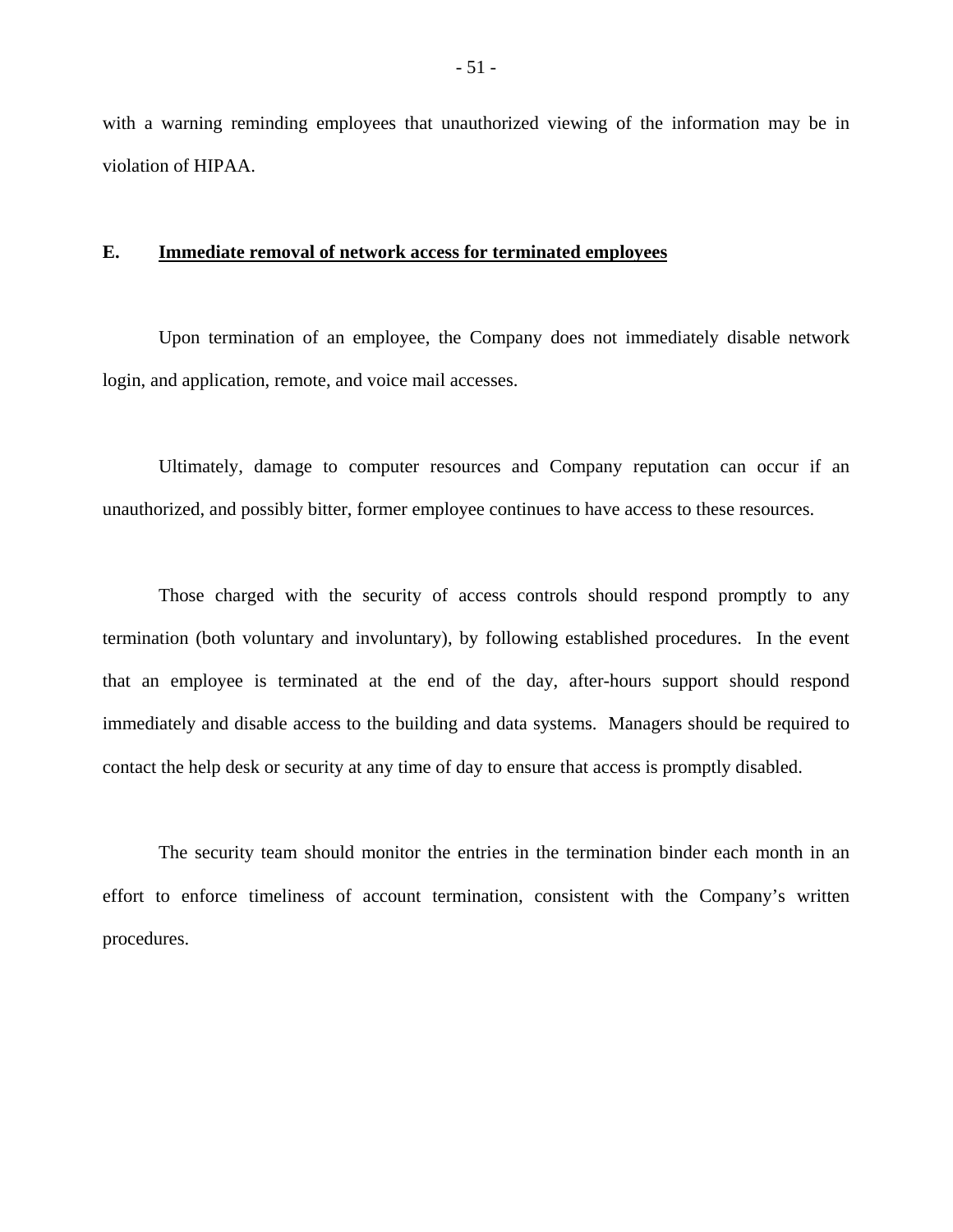#### **2. SUMMARY OF COMMENTS AND RECOMMENDATIONS**

# A. Computer Room Access 49 It is recommended that the Company review and evaluate the list of individuals with access to the computer room. Changes should occur to allow only individuals who require access to perform their jobs. The Webmaster's access should be terminated. B. Computer Room Sign-in 49 It is recommended that visitors to the computer room who do not have card reader access should be required to sign in. C. Documented process for change network configuration 50 The Company has not documented the process used to change network configuration. Formal documentation is presently under development. D. Reports containing PHI 50-51

It is recommended that reports containing PHI be enveloped or labeled in such a way that only appropriate employees have access, and it is further recommended that those reports be labeled with a warning reminding employees that unauthorized viewing of the information may be in violation of HIPAA.

#### E. Terminated Employees

**ITEM** 

Those charged with the security of access controls should 51 respond promptly to any termination (both voluntary and involuntary), by following established procedures. In the event that an employee is terminated at the end of the day, after-hours support should respond immediately and disable access to the building and data systems. Managers should be required to contact the help desk or security at any time of day to ensure that access is promptly disabled.

The security team should monitor the entries in the termination 51 binder each month in an effort to enforce timeliness of account termination, consistent with the Company's written procedures.

- 52 -